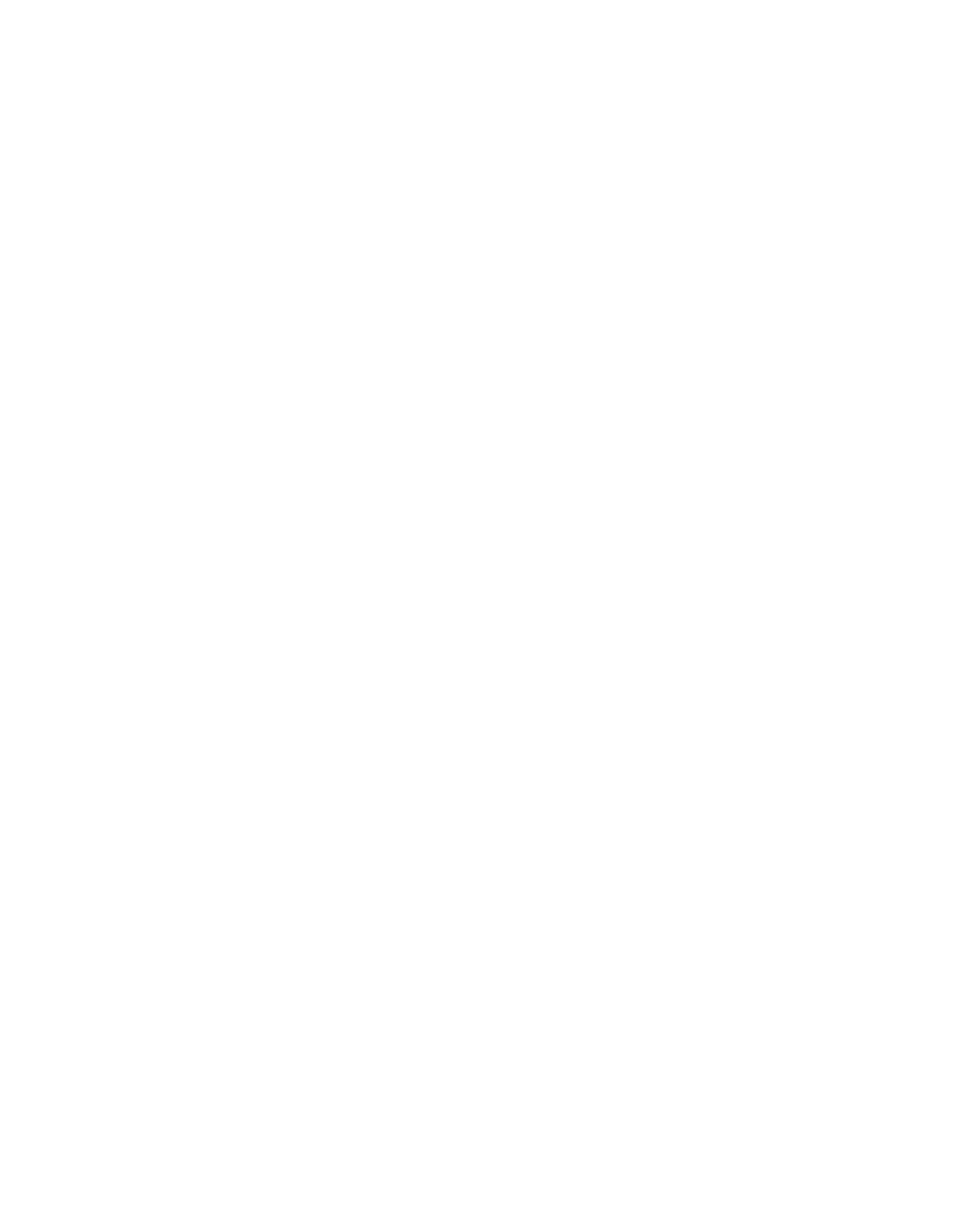# **CONTENTS**

 FOREWORD

GLOSSARY OF TERMS

- 1. INTRODUCTION
- 2. THE WORK OF THE PANEL
- 3. STATUTORY SERVICE PROVISION: ALCOHOL AND DRUGS SERVICE
	- 3.1 Needle Exchange Programme
	- 3.2 Arrest Referral Scheme
	- 3.3 Opiate Substitution Programmes Methadone and Subutex
	- 3.4 Detoxification Programme
	- 3.5 Access to Services
	- 3.6 Co-ordination with other Agencies
	- 3.7 Training and Education raising awareness for Professionals
	- 3.8 A Medically Supervised Injecting Centre for Jersey?
- 4. STRENGTHENING THE EVIDENCE BASE
- 5. MEDICAL CARE FOR SUBSTANCE MISUSERS
- 6. LINKS WITH THE CRIMINAL JUSTICE SYSTEM
	- 6.1 Cost to Society of Keeping Addicts in Prison
	- 6.2 Sentencing Policy in Jersey
	- 6.3 Development of a Drug Strategy for H.M. Prison La Moye
	- 6.4 Sentence Planning and Post Custodial Supervision
	- 6.5 Aftercare of Prisoners
- 7. SUPPORT FOR VOLUNTARY AGENCIES
- 8. ADDITIONAL COMMUNITY SUPPORT FOR SUBSTANCE MISUSERS
- 9. COLLABORATIVE FORUM
- 10. KEY FINDINGS AND RECOMMENDATIONS
- 11. CONCLUSION
- 12. REFERENCES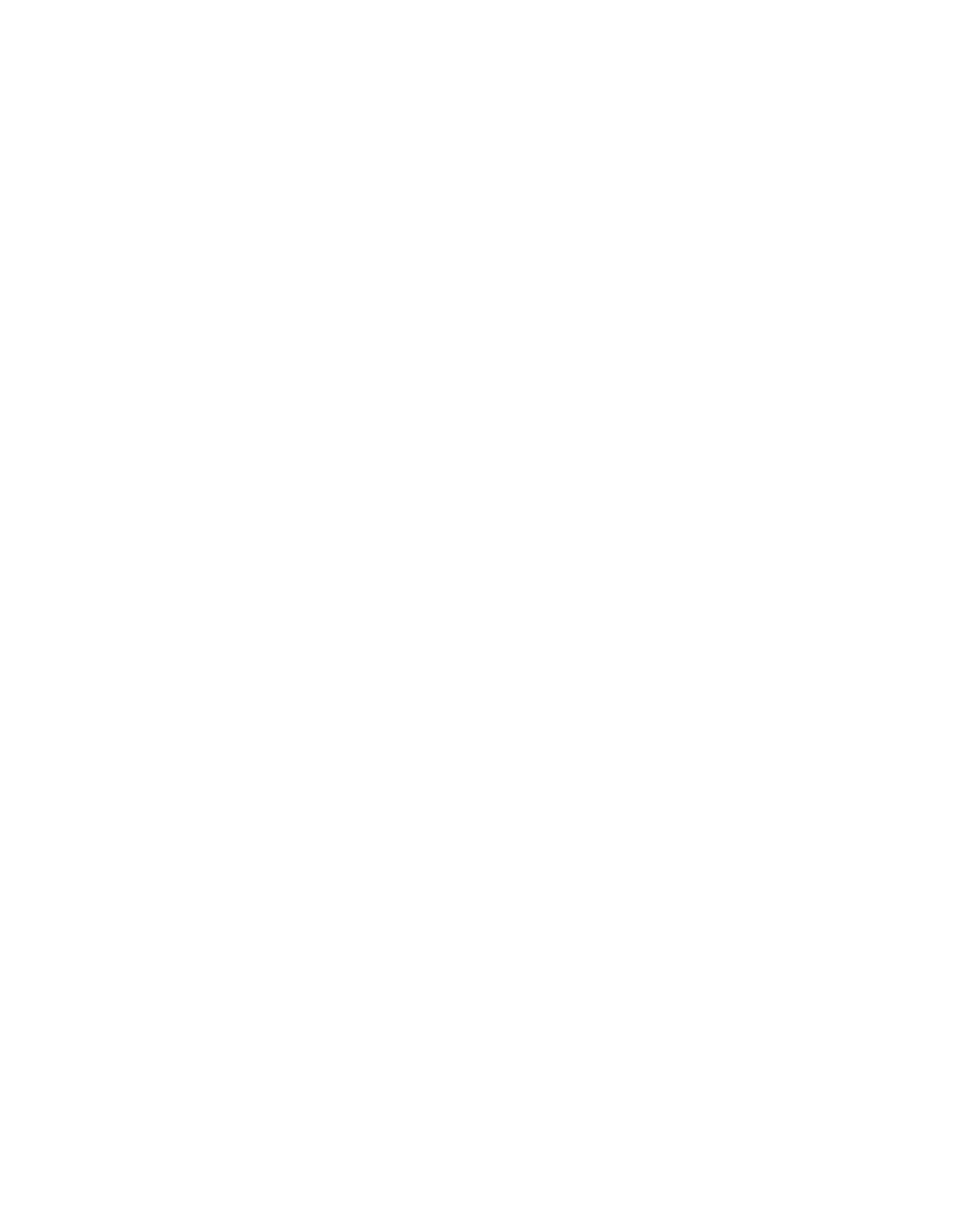# **APPENDICES**

### **All the items in the appendices are available on the Scrutiny website**

<www.statesassembly.gov.je/shadow>

- 1. Imperial College School of Medicine Responding to Alcohol and Drug Use in Jersey Key Findings Report (April 2001)
- 2. Call for evidence Letters, dated 19th and 20th April 2004 to President of Health and Social Services Committee and other witnesses
- 3. Written Submissions to Shadow Scrutiny Panel
	- a. Alcohol and Drugs Service, Director, Mr. M. Gafoor
		- (i) Study to measure risk taking behaviour among injecting drug users in Jersey (May 2004)
		- (ii) United Kingdom Home Office Findings on Arrest Referral Schemes
	- b. Health Promotion Officer (Drugs), Mr. L. Shobbrook
	- c. Health and Social Services, Mr. I. Dyer, Adult Mental Health Services
	- d. Customs and Immigration, Chief Executive, Mr. S. Cole
	- e. States of Jersey Police, Chief Officer, Mr. G. Power
	- f. Consultant Psychiatrist, Adult Mental Health Services, Dr J. Sharkey
	- g. Consultant Microbiologist, Health and Social Services, Dr I. Muscat
	- h. Medical Practitioner, Member of Drug Dependency Advisory Group, Dr M. Marks
	- i. Medical Practitioner, Dr D.J. Bailey
	- j. Home Affairs Committee, Sentencing Outcomes, 2003
	- k. Part B Recommendation No R (98) 7 concerning the Ethical and Organisational Aspects of Health Care in Prison (1998) from the Council of Europe
	- l. Substance Misuse Counsellor, H.M.P. La Moye, Miss T. Rodrigues
	- m. Health Care Manager, H.M.P. La Moye, Mr. C. Russell
	- n. Jersey Probation and After Care Service, Chief Probation Officer, Mr. B. Heath
	- o. Jersey Addiction Group, Programme Director, Mr. I. Rodger
	- p. Jersey Council on Alcoholism, Director, Mr. B. Jordan
	- q. Roseneath Centre, Manager, Mr. J. Huelin
	- r. The Shelter Trust, General Manager, Mr. J. Hodge
	- s. Mr. D. Wimberley
	- t. 'Chris' soapbar cannabis
	- u. Deputy J-A Bridge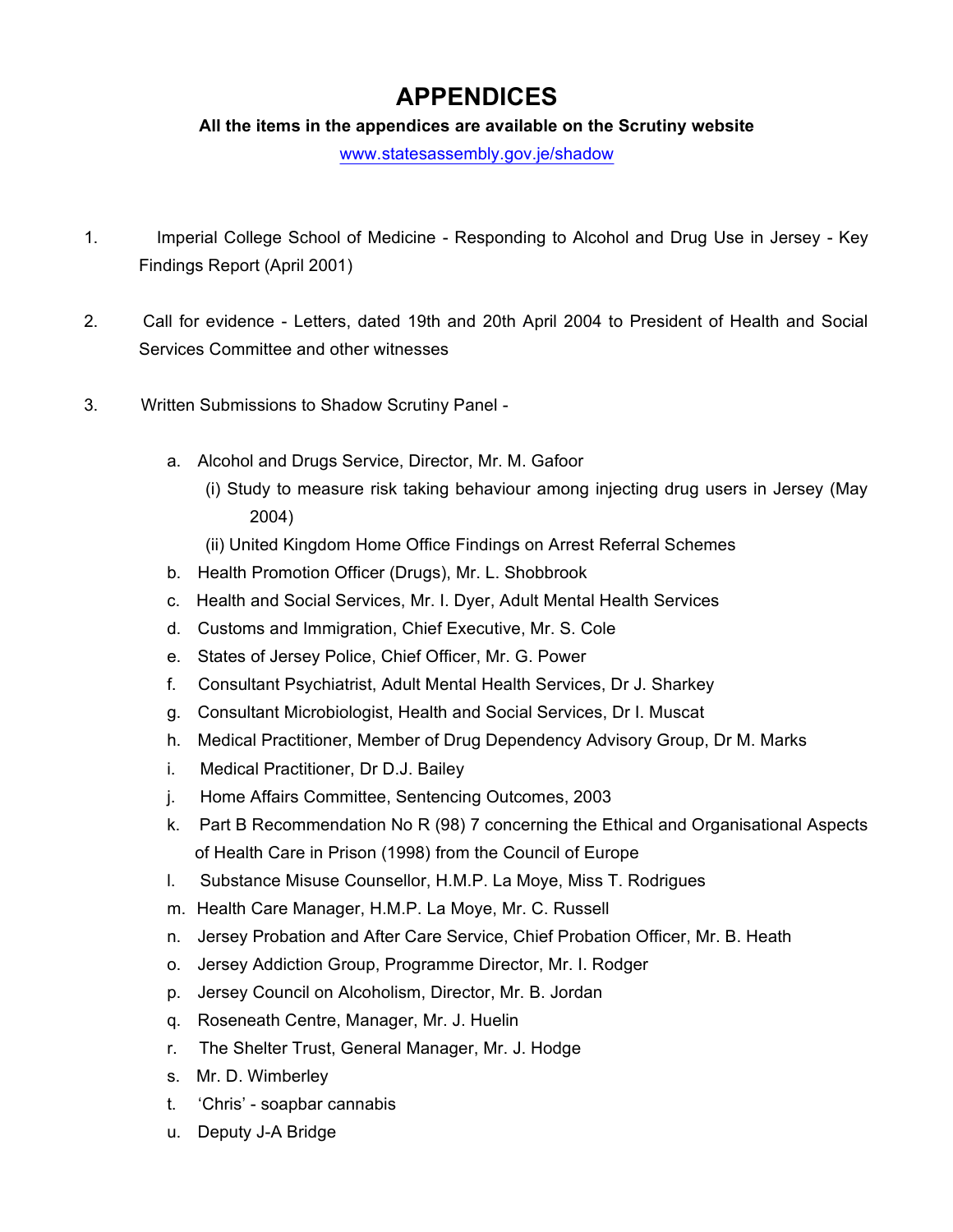- v. Ten personal submissions (names of witnesses retained)
- 4. Notes on evidence given in confidence to Panel Chairman
- 5. Notes on Site Visits made by the Panel during the Review
	- a. Informal visit by Panel to Alcohol and Drugs Service, dated 21st May 2004
	- b. Narcotics Anonymous, open meeting dated 23rd May 2004
	- c. Ian Rodger and Frank Laine, Silkworth Lodge, dated 4th June 2004.
	- d. Residents of Silkworth Lodge, dated 4th June 2004
	- e. Families Anonymous, open meeting dated 2nd June 2004
	- f. Needle Exchange and Arrest Referral Workers, dated 7th June 2004
	- g. H.M. La Moye Prison, dated 18th June 2004
- 6. Notes of Public Hearing sessions

### 16th July 2004

- a. Mr. M. Gafoor, Director, Alcohol and Drugs Service
- b. Mr. I. Dyer, Director, Adult Mental Health Services
- c. Dr I. Muscat, Consultant Microbiologist

### 23rd July 2004

- d. Mr. B. Heath, Chief Officer, Jersey Probation and After Care Service
- e. Mr. B. Jordan, Jersey Council on Alcoholism, and Mr. J. Huelin, Roseneath Centre
- f. Dr D. Bailey, General Practioner
- g. Senator W. Kinnard, President, Home Affairs Committee
- h. Mr. K. O'Donnell, Shelter Trust

### 30th July 2004

- i. Mr. I. Rodger, Programme Director, Jersey Addiction Group
- j. Senator S. Syvret, President, Health and Social Services Committee, accompanied by Mr. M. Pollard, Chief Executive, Health and Social Services
- k. Dr M. Marks, General Practitioner, member of Drug Dependency Advisory Group
- l. Mr. D. Wimberley
- 7. Notes of Confidential Hearing session, 22nd July 2004
	- a. Mrs G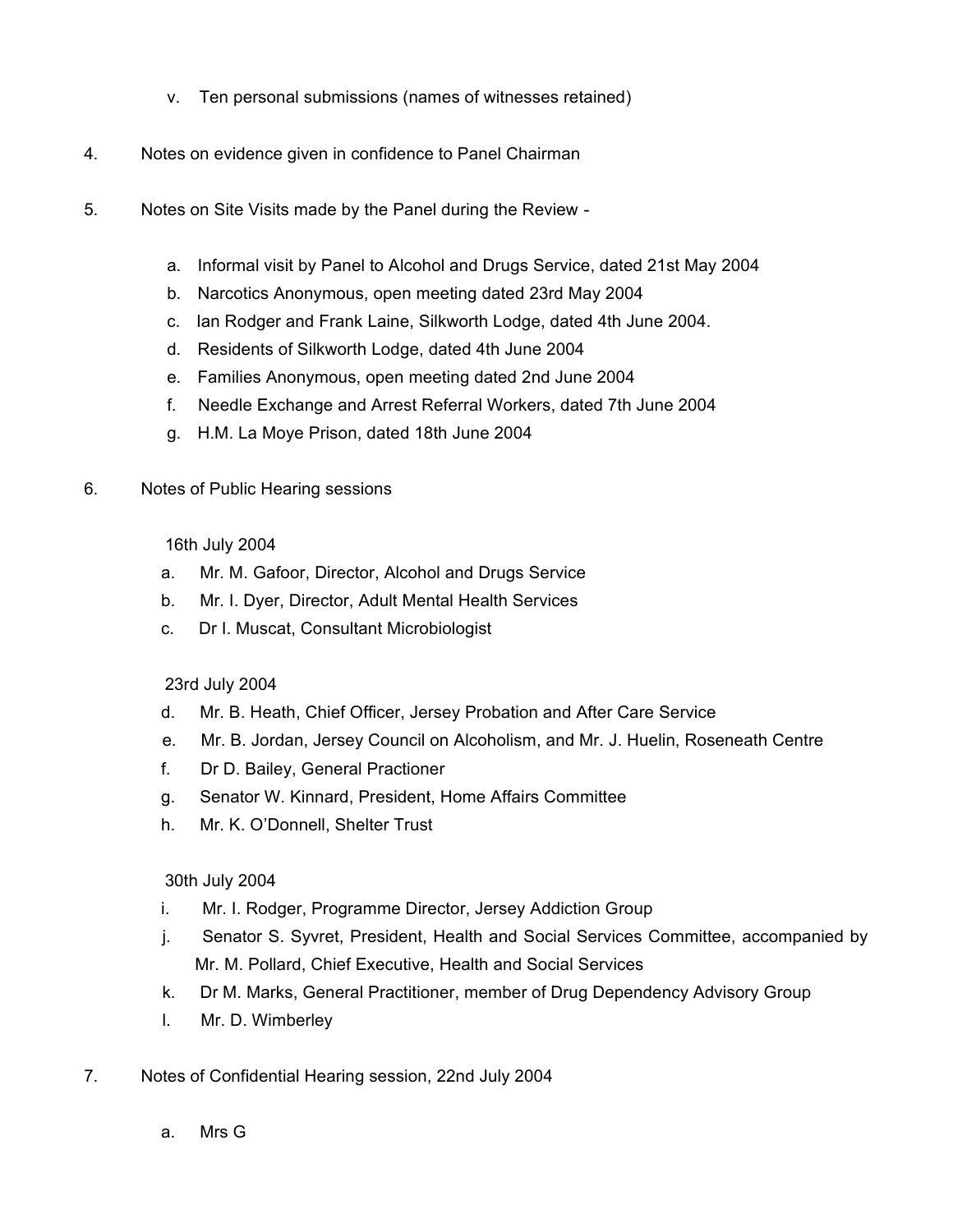- b. Mrs E
- c. Mrs H
- 8. 'Supervised Injecting Centres', Nat M.J. Wright, Charlotte N.E. Tompkins, British Medical Journal, Volume 328, 10th January 2004
- 9. 'Needle Exchange Programs in Prisons in Spain', C. Menoyo, D. Zulaica, F. Parras Canadian HIV/AIDS Policy and Law Review, Volume 5, Number 4, 2000
- 10 **Jersey Evening Post, Selected articles** 
	- a. 'A Love torn apart', June 2004 the tragic story of an addict's suicide
	- b. 'Turning points', September 2003 the help offered to addicts in La Moye Prison
	- c. 'Out of the cycle' September 2003 the work of the Alcohol and Drugs Service
	- d. 'The Road to Recovery', May 2003 addicts are not bad people they have just lost their way - help such as that at Silkworth Lodge is essential for them and the community-
	- e. 'Clean bill of health', April 2004 Silkworth Lodge the struggle to conquer addiction
	- f. 'No waiting zone' September 2003 a mother calls for immediate action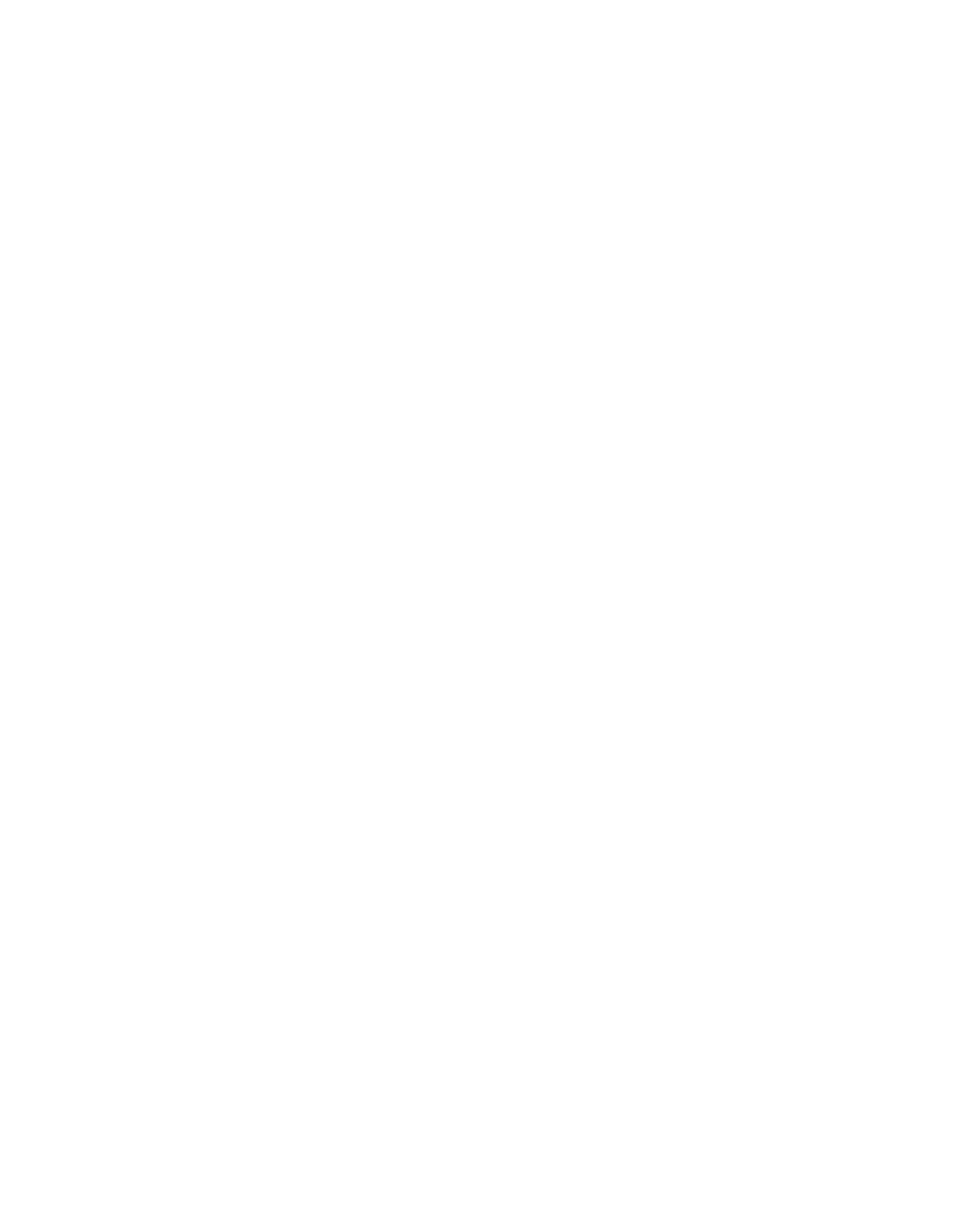# **GLOSSARY OF TERMS**

Abstinence-based approach Treatment and therapy methods designed to support recovering addicts in remaining clean of drugs.

Additional drug paraphernalia The United Kingdom has recently legalised the provision of additional items through the Needle Exchange schemes. Jersey will soon follow suit. These items include sterile water, spoons and filters.

Alcohol and Drugs Service The Island's statutory community-based service for all substance misusers and their relatives, funded by Health and Social Services and the States' Substance Misuse Strategy. It is based at Gloucester Lodge, Stopford Road, St. Helier.

Arrest Referral schemes Aimed at forming a point of contact for all those arrested by the States of Jersey Police or Customs and Excise Department with problems relating alcohol and/or drug use. The Arrest Referral worker actively visits arrestees in custody and encourages individuals to consider treatment and support options.

Care pathways approach A draft Service Specification document was developed in November 2003 by Mr. Ian Rodger, Programme Director, Jersey Addiction Group, in collaboration with Mr. Ian Dyer, Director, Adult Mental Health Services. This document outlines the collaboration necessary between existing services to offer a seamless continuum of care to meet the needs of the substance misuse population of Jersey and the Channel Islands.

Community Safety and Substance Misuse Strategy 2005-2009 'Building a Safer Society' Jersey's new five year strategy aimed at minimising the harm caused by crime, anti-social behaviour and substance misuse. Copies may be

obtained from the Home Affairs Department. Detoxification (detox) Withdrawing from a substance misuse habit can be a difficult process and may pose significant risks to health. A medically supervised detox is designed to help addicts through the process with the help of

prescribed medication. It may be carried out in a hospital setting, a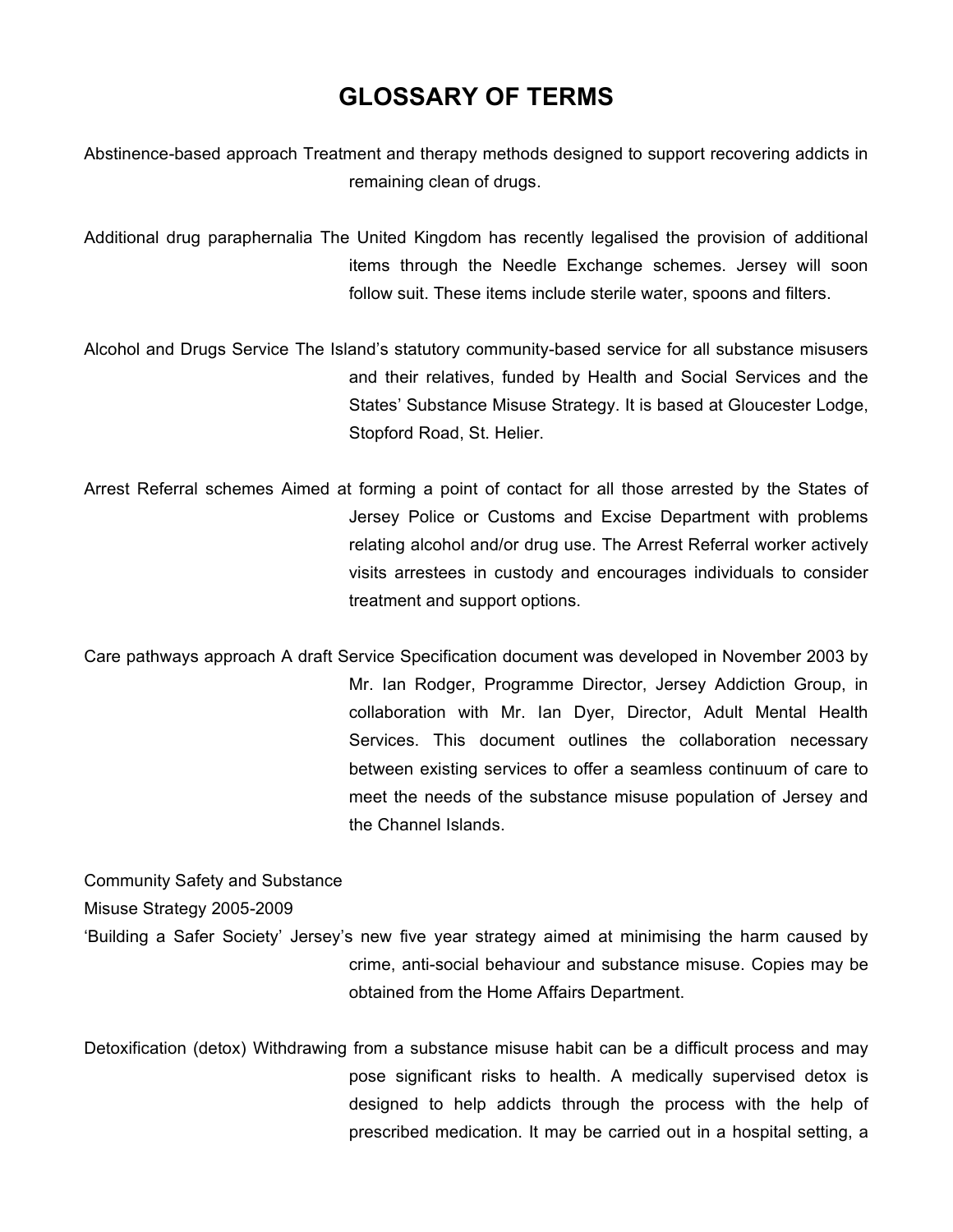registered rehabilitation centre or with the individual remaining at home under medical supervision (community detox).

Drug Dependency Advisory Group Established in 1998 as a monitoring body for the Methadone programme, its role has since expanded to deal with any inappropriate prescribing issues. The Group meets bi-monthly and currently consists of the Director, Alcohol and Drugs Service, as chair, Medical Officer of Health, Dr Sharkey (Psychiatrist), 2 GP's, Dr Porcherot and Dr Marks, Janice Wadell (Social Security)and Paul Mcabe ( Chief Pharmacist).

Fitpacks They contain a supply of sterile needles and syringes, citric acid sachets and pre-injection swabs.

- Half-way house Hostel accommodation for released prisoners or recovering addicts leaving a rehabilitation centre. It is designed to support the individual to reintegrate into living outside the protection of a full-time residential environment.
- Harm reduction approach Based on the premise that some people will continue to use substances despite the risks involved, this approach is designed pragmatically to limit the harm addicts may cause themselves while encouraging access to treatment options.
- Imperial College Report A report commissioned by the States of Jersey in 2000 to inform policy initiatives '*Responding to Substance Misuse*' and '*The Crime and Community Safety Strategy*'. It conducted a seven-month research study aiming to describe the nature and extent of drug and alcohol use in Jersey and to develop indicators which could be used to monitor the progress of the strategies. Its detailed findings were reported to the States in January 2001. A Shorter document was produced in April 2001 to disseminate the study's key findings to the public.

Methadone A legally prescribed opiate used in the treatment of addicts to gradually reduce dependence on illegal substances.

Needle Exchange schemes - Their aim is to make contact with the 'hidden group' of injecting drug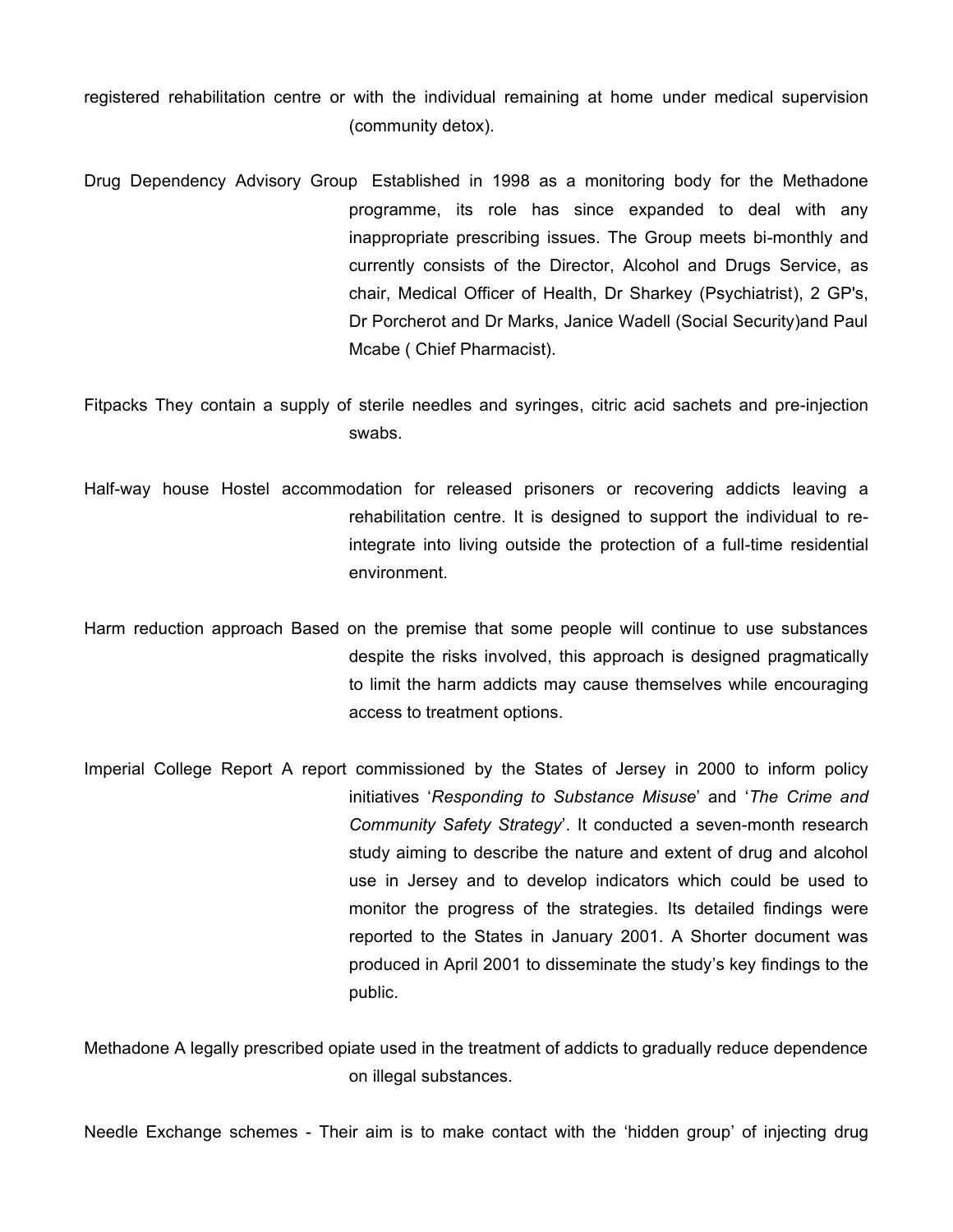- users. Needle Exchange schemes have three functions; to give out sterile injecting equipment; to provide a safe place to dispose of used 'works'; and to provide information on safer injecting practices and how to get help.
- Opiate Substitution A programme to provide an addict with a legally prescribed alternative to illegal drugs. Use of Methadone or Subutex is supervised by licensed GPs and available through registered pharmacies. Strict controls are operated in Jersey to prevent leakage of the medication onto the street market.
- Post custodial supervision Support which may be provided by the Probation Service to prisoners on release from La Moye, aimed at helping the individual to re-settle into the community.
- Randomised anonymous testing A research tool enabling a study of the extent and prevalence of infection throughout the Island. The proposed study of Hepatitis C in Jersey would involve 200 tests on six different groups of patients reflecting the general population.
- Sentence Planning A means of working with inmates at H.M.P. La Moye throughout the course of their sentence to identify and implement factors which will assist the individual not to re-offend once he/she returns to the community on release.
- Substance misuse A generic term to describe any use of drugs, whether legal or illegal (including alcohol) which leads to social and health risks for the individual. In the context of the Scrutiny report, the focus is on the misuse of opiates, particularly heroin, which appears to be the drug of choice in Jersey.
- Subutex Trialled in Jersey over a six month period in 2002, this opiate substitute has a number of advantages over Methadone. Clients report fewer withdrawal symptoms during detox. Clients can take higher doses and so can take the drug on alternate days, which is less disruptive than Methadone. Also, at certain doses, Subutex blocks the effects of other opiates.

Supervised injecting centre Legally sanctioned and supervised facilities designed to reduce the health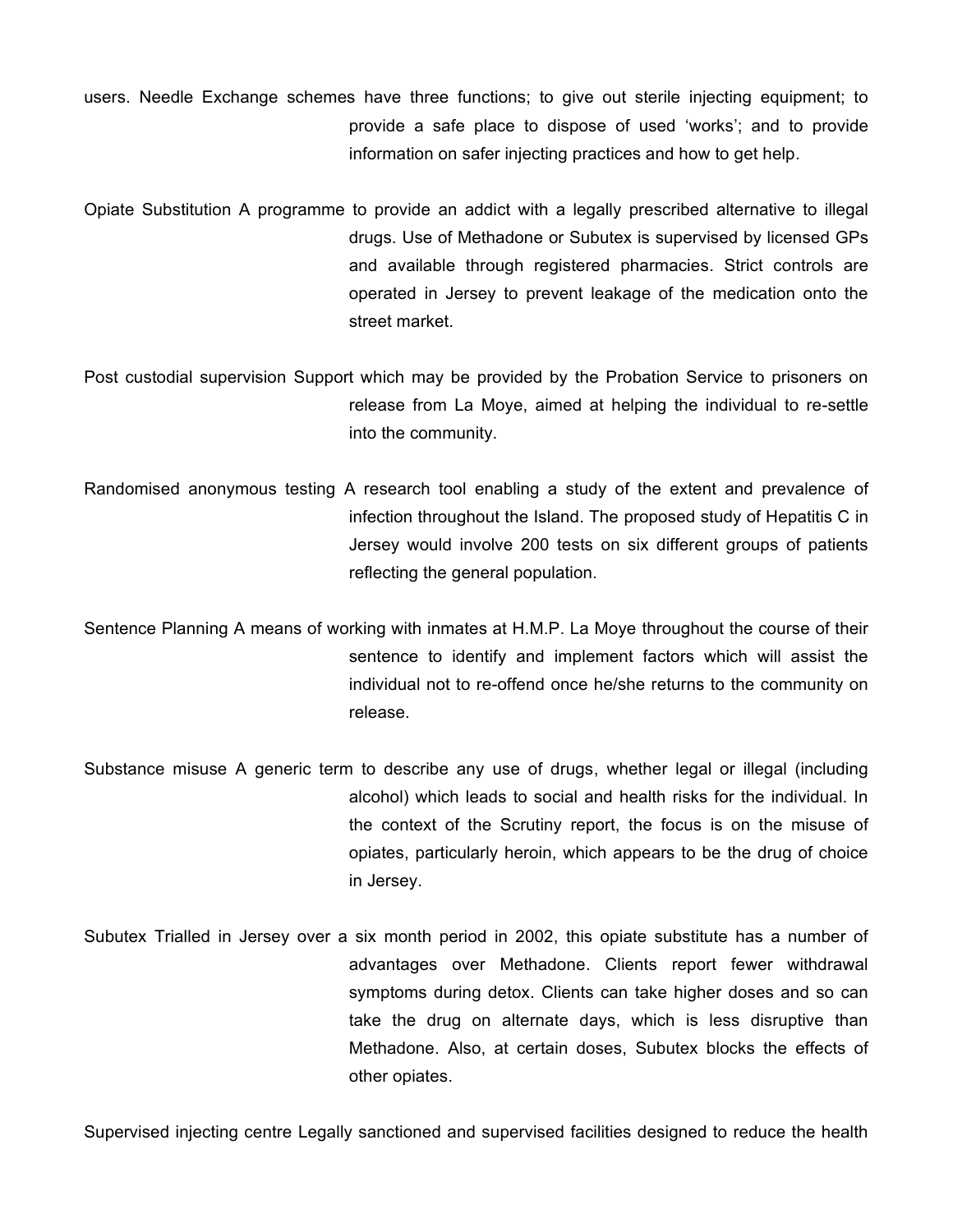and public order problems associated with illegal injection drug use. Their purpose is to enable the consumption of pre-obtained drugs under hygienic, low risk conditions. They differ from illegal 'shooting galleries', where users pay to inject on site. Also referred to as health rooms, supervised injecting rooms, drug consumption rooms and safer injecting rooms or facilities.

- 12-step approach Abstinence-based treatment, therapy and support programme developed by Alcoholics Anonymous; used by Narcotics Anonymous and Jersey Addiction Group.
- Wool Report 2004 A confidential report entitled 'Health Needs Analysis HM Prison La Moye, 2004', carried out by Dr R. Wool for the Home Affairs and Health and Social Services Committees. This report was commissioned in response to the 2001 report of the HM Chief Inspector of Prisons.

# **USEFUL CONTACTS**

Alcohol and Drugs Service <www.alcdrug.gov.je>

Drugscope <www.drugscope.org.uk>

Government drug strategy website <www.drugs.gov.uk>

International Harm Reduction Association <www.ihra.net>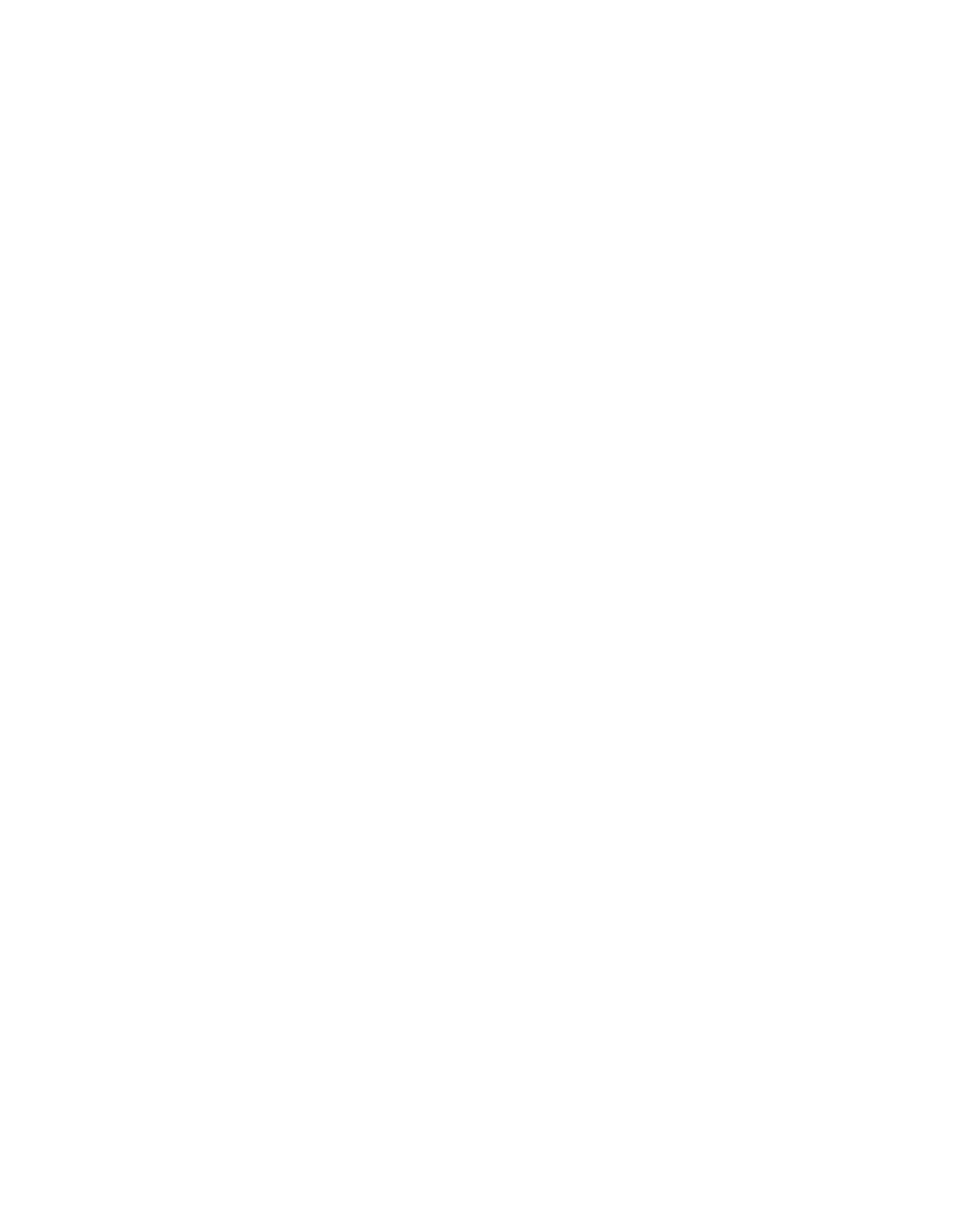# **1. INTRODUCTION**

## **1.1 THE SHADOW SCRUTINY PANEL**

- 1.1.1 The Shadow Scrutiny function was established by the States of Jersey as part of the reforms of the Machinery of Government. The principles and guidelines of Shadow Scrutiny in Jersey are set in the report and proposition of the Privileges and Procedures Committee P.186/2003, adopted by the States on 27th January 2004.
- 1.1.2 Deputy J.L. Dorey was appointed as Chairman of one of the Shadow Scrutiny Panels. The full membership of this Panel is as follows -

Deputy J.L. Dorey, Chairman Connétable M.R. de la Haye Connétable D.J. Murphy Deputy M.F. Dubras

Deputy G.P. Southern contributed significantly to the Review but left the Panel before it was finalised.

1.1.3 The Panel is grateful for the tireless support provided by the lead officer for this Review, Mr. Mike Haden, whose work has been invaluable.

### 1.2 **THE SCRUTINY REVIEW**

- 1.2.1 In April 2001, the Imperial College School of Medicine, commissioned by the Jersey Substance Misuse Strategy Group, published the findings of the first comprehensive study on drug and alcohol use in Jersey. This report, entitled 'Responding to Drug and Alcohol Use in Jersey', highlighted the major health and social problems in the Island caused by the use of both alcohol and illegal drugs, and set out clear recommendations for responding to this challenge.(See: **Key findings and recommendations - Appendix One**).
- 1.2.2 In April 2004, the Shadow Scrutiny Panel, chaired by Deputy J.L. Dorey, decided to review the progress made in reducing the harmful effects of drug use, in particular opiates, which had been identified in the report as the main drug of choice in Jersey. In doing so, the Panel was conscious that the Health and Social Services Committee was developing proposals for addressing the other strand of this important study in its alcohol strategy for the Island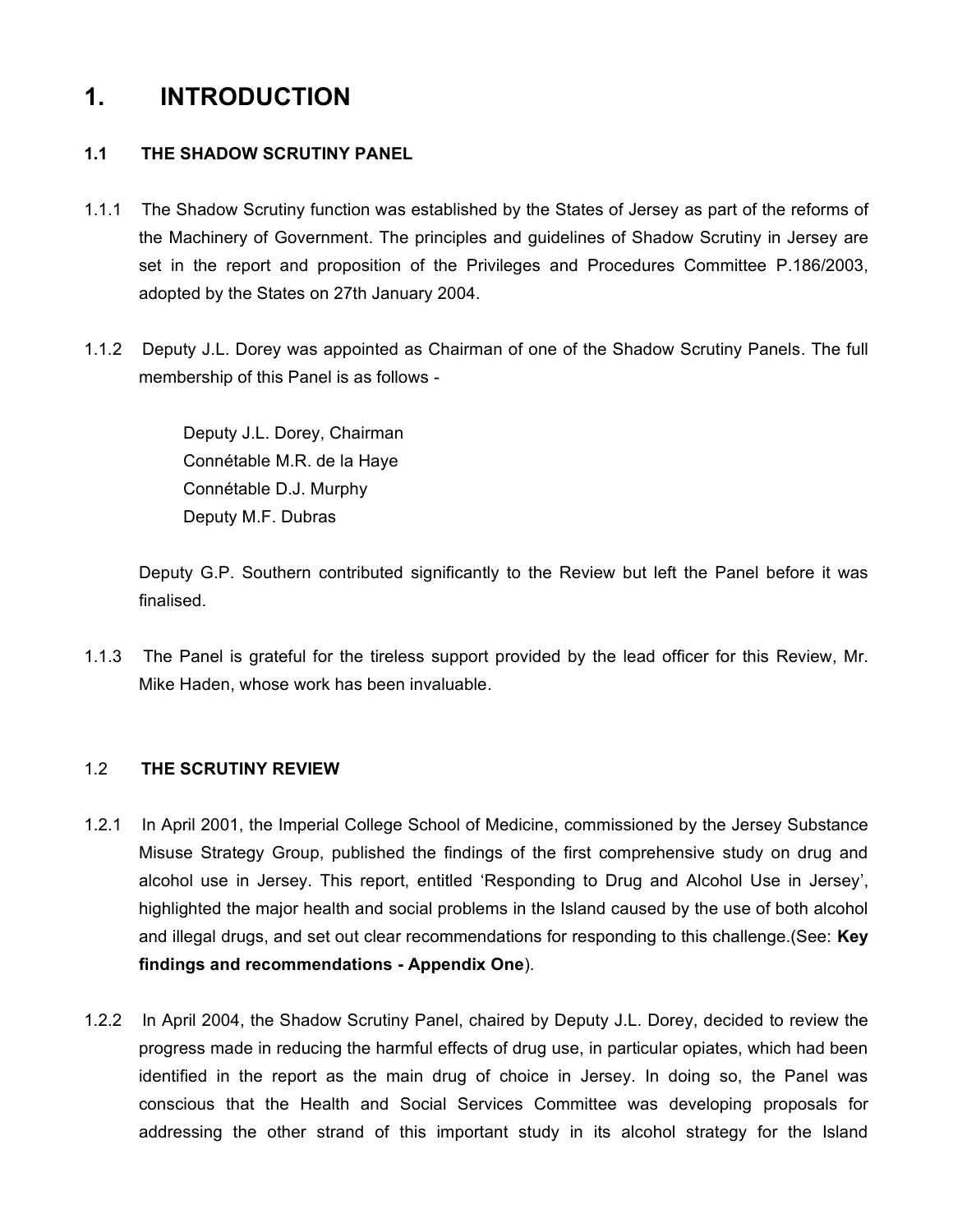(P.110/2003, subsequently adopted by the States on 27th July 2004).

- 1.2.3 The Panel agreed the following terms of reference
	- *To examine the implementation by the Alcohol and Drugs Service of the recommendations contained in the Study of the Imperial College School of Medicine, published in April 2001, in respect of drug use in Jersey.*
- 1.2.4 In undertaking this review, the Panel is conforming with two key objectives of Strategic Priority 3 of the States Community Safety and Substance Misuse Strategy 'Building a Safer Society 2005- 2009' (<sup>[1]</sup>), namely -

**Objective Five. Continually review evidence-based interventions in order to extend the range and availability of options for problematic drug users.**

**Objective Six. Where appropriate, provide offenders within the criminal justice system with access to alternative and effective programmes.**

1.2.5 The Review is also in line with the principles of the United Kingdom Drugs Strategy 'Tackling Drugs to build a better Britain: the Government's ten year strategy for tackling drugs misuse' <sup>(2)</sup>. This strategy identifies treatment as one of its four key elements and recognises that there is growing evidence that treatment works. The Strategy aims to -

> *'enable people with drug problems to overcome and to live healthy and crime-free lives.'*

This means ensuring that -

'*all problem drug-misusers - irrespective of age, gender, race and drug of choice - have proper access to support from appropriate services - including primary care…*'

1.2.6 It should be made clear at the outset that the Panel was not undertaking the review from the point of view of professionals working with drug addiction, although one member of the Panel, Deputy Southern, brought his experience as a qualified drug and alcohol counsellor. The review focuses on the provision of services to individuals and the wider community and the ways in which opiate abuse affects the lives of addicts and their families. The Panel believes that its role is to take an overview as 'outsiders'. Panel members approached the review with a 'layman's knowledge' of the issues involved and sought, as a priority, to give due value to the views of the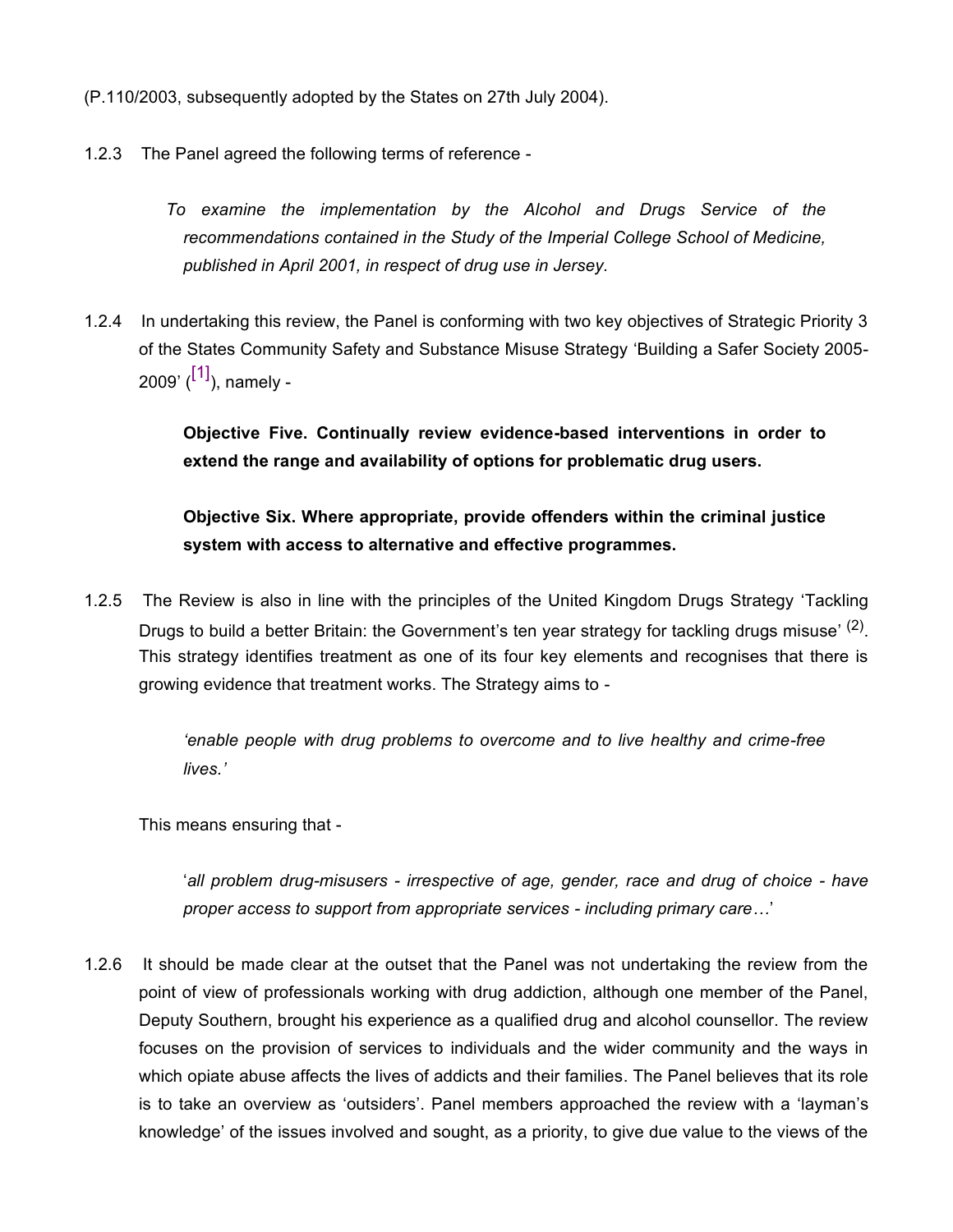service-users themselves and their families.

- 1.2.7 The Panel has based its findings on the evidence it has gathered from a wide range of sources from statutory as well as voluntary organisation, politicians as well as members of the public. This evidence has been in the form of written submissions, interviews with individuals, site visits and research into service developments elsewhere.
- 1.2.8 As evidence came into the Panel in the course of the Review, the Panel became increasingly aware of the broad scope of issues affecting substance misusers.
- 1.2.9 The Panel sought to question the evidence it had received from witnesses in a series of public hearings. The Panel has attempted to report fairly the evidence it has received and has drawn conclusions from what it has heard.
- 1.2.10 While it does not have the resources to check every statement used as evidence, the Panel has given relevant States Departments and all witnesses the opportunity to comment and correct any factual errors. It was made clear to all witnesses that they were responsible for the accuracy of what they told the Panel in public evidence sessions.
- 1.2.11 The Panel trusts that its recommendations are pragmatic and proportionate and that they will contribute towards the continual development and improvement of services for substance misusers which are being carried out with considerable commitment and devotion by professionals in the Island's statutory and voluntary agencies.
- 1.2.12 The Panel is pleased to note that a number of issued raised in the evidence received in the course of the Review are already being addressed by relevant Departments.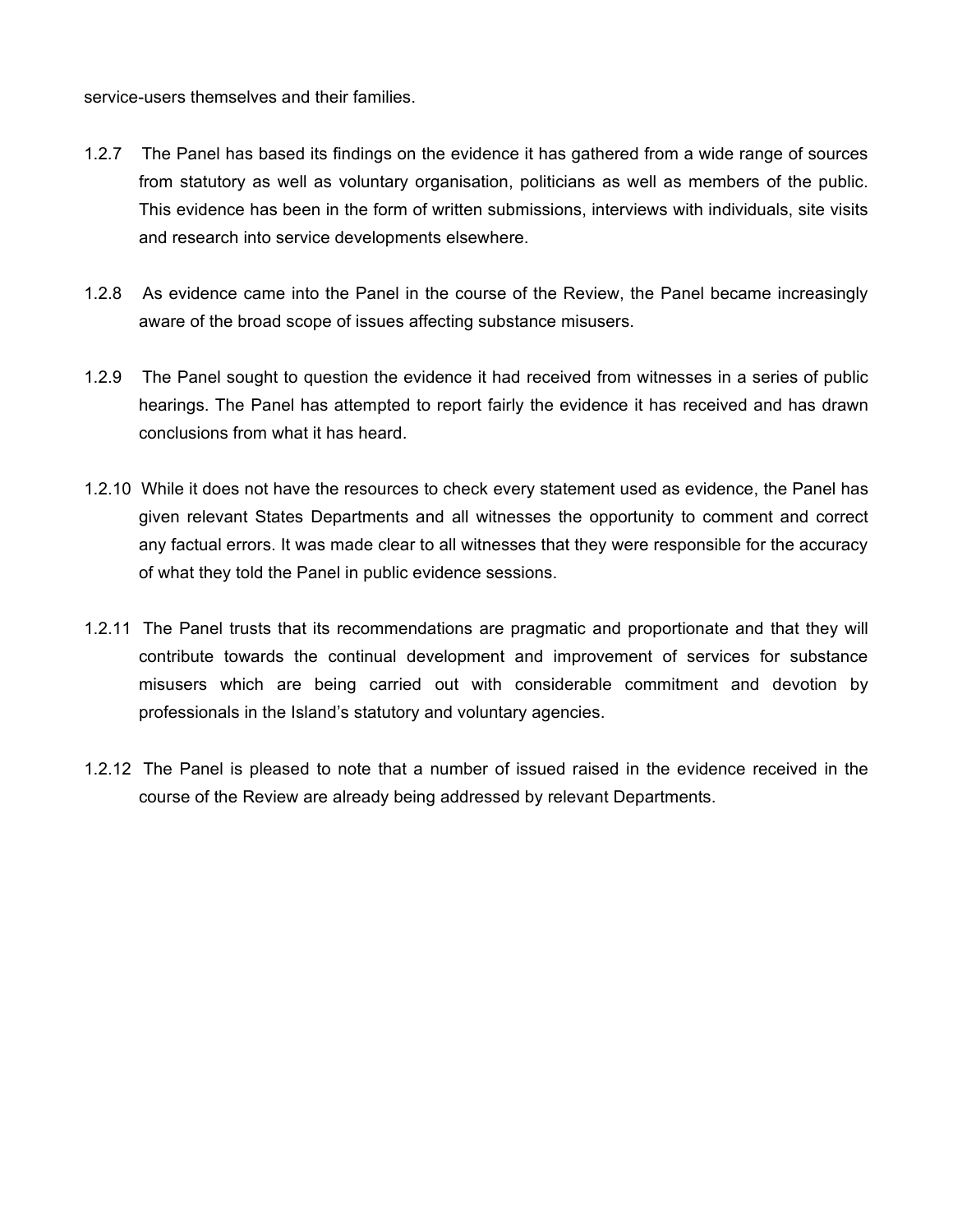# **2. THE WORK OF THE PANEL**

- 2.1 The Panel wrote to the Health and Social Services Committee on 15th April 2004 setting out the key information it wished to consider in its review and requesting that the **Alcohol and Drugs Service,** the Island's statutory community based service for substance misusers, be directed to prepare a report on progress to date in implementing the recommendations of the Imperial College report (**Appendix Two**).
- 2.2 The submission from the Director of the Alcohol and Drug Service, received at the end of May 2004, gave evidence regarding the expansion of the Needle Exchange programme, the introduction of the Arrest Referral Scheme (two of the key Imperial College recommendations) and other harm reduction treatments and interventions. (This submission, together with copies of all written submissions to the Panel, is contained in **Appendix Three**).
- 2.3 The Panel subsequently received a report from the **Manager, Adult Mental Health Services,** outlining the full context of addiction treatment services provided by Health and Social Services, voluntary agencies and specialist off-Island placements.
- 2.4 The Panel also received a submission from the **Health Promotion Officer (Drugs)** on drug education and training programmes. The Panel recognised the important role played by the Health Promotion Department in spreading harm reduction messages but decided to maintain its focus on front line services provided to substance misusers.
- 2.5 A key Imperial College recommendation was that the extent of HIV and HCV infections among injecting drug users should be established. In this connexion, the Panel received a submission from **Dr I. Muscat, Consultant Microbiologist**.
- 2.6 The Panel sought the views of the enforcement agencies, **States of Jersey Police** and **States of Jersey Customs and Excise,** on the current prevalence of illegal drugs in the Island. The Panel noted that intelligence-led policing and joint operations between the two agencies had led, in the last few years, to the seizure of ever-increasing quantities of Class A drugs. The Panel was informed by the Police that, overall, it did not appear that there had been a corresponding increase in the police having to deal with problematic drug users. The Chief Officer, States of Jersey Police, wrote in his submission -

 *'Law enforcement at the higher level of the illegal drugs market may well be impacting upon the amount of drugs available for the lower level dealers and potentially may force them to seek the treatment they need through the appropriate health and*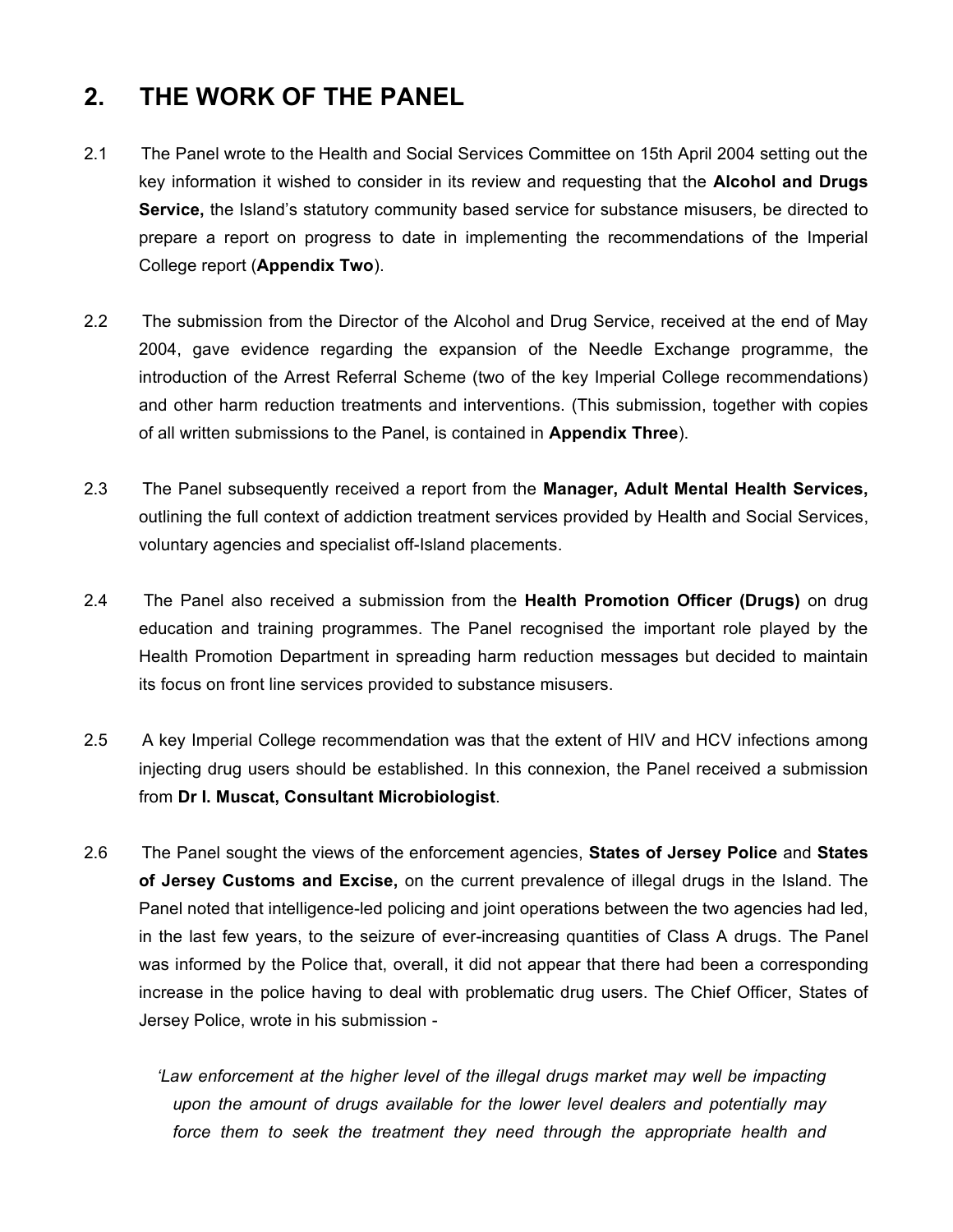*advisory services. So, whilst seizures of drugs by law enforcement continue apace, the police perception is that drugs problems are not developing in the same way*.'

The Panel decided that, as the focus of the Review was on the support available to substance misusers, it would not pursue further enquiries into the work of the enforcement agencies.

- 2.7. The Panel received submissions from **two medical practitioners** involved in the Community Opiate Substitution programme, Dr D.J. Bailey and Dr M. F. Marks. The latter is a member of the Drug Dependency Advisory Group and runs three clinics a week at Gloucester Lodge for substance misusers. In addition, it received the comments of the **Consultant Psychiatrist** on the Opiate Substitution programme.
- 2.8 The Panel was conscious that many drug users are drawn into the **criminal justice system** and that prison becomes a 'revolving door' experience. In this context, the Panel was grateful for being given access to a report entitled 'Health Needs Analysis HM Prison La Moye, 2004', carried out by Dr R. Wool for the Home Affairs and Health and Social Services Committees (Wool Report 2004) (3) The Panel also received information from the **Prison Medical Officer** on the developing drug strategy at H.M.P. La Moye and from the recently appointed **Substance Abuse Counsellor**. In addition, the **President of the Home Affairs Committee** gave oral evidence in a Public Hearing on the Committee's views on sentencing policy and after-care for newly released prisoners.
- 2.9 The Panel received evidence from the Jersey **Probation and After Care Service** which offers a range of evidence-based services for offenders with substance misuse problems, many delivered in partnership with the Alcohol and Drugs Service.
- 2.10 The Panel contacted four agencies in the voluntary sector providing shelter, support and a way forward for substance misusers - the **Shelter Trust**, the **Roseneath Centre**, the **Jersey Council on Alcoholism** and the **Jersey Addiction Group**. These groups raised issues of coordination with statutory services, financial support and sharing of information.
- 2.11 The Panel issued a **public call for evidence** requesting the views of substance misusers and their families on the services available to them on the Island. In view of the sensitive nature of the subject, the Chairman agreed to accept calls on his private number on a confidential basis. This offer was accepted by several individuals who gave forthright evidence about the assistance as well as the obstacles they had encountered. (Notes of these testimonies can be found at **Appendix Four)**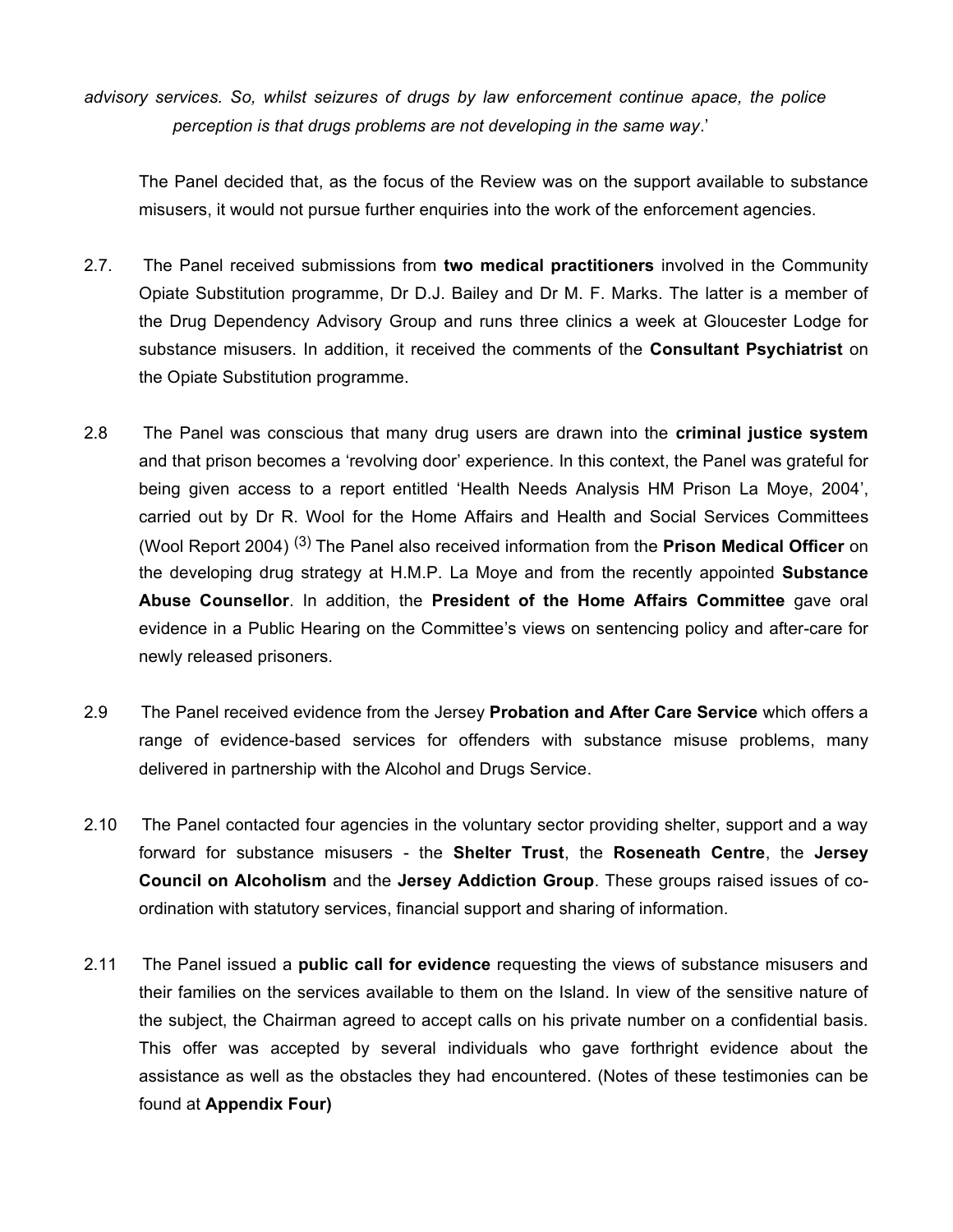- 2.12 In order to develop a better understanding of the operation of services, the Panel undertook various **site visits**. It met the staff team, as well as a group of clients, at Gloucester Lodge and subsequently interviewed the Needle Exchange Worker and the Arrest Referral Worker. It had group discussions with residents and former residents of Silkworth Lodge and inmates on the female wing at H.M.P. La Moye. Members also attended open meetings of Narcotics Anonymous and Families Anonymous. (Notes from these visits can be found at **Appendix Five**.)
- 2.13 Once the Panel had considered the written submissions, it invited key selected witnesses to a series of **public hearings** in July 2004 in order to discuss their evidence with them in person. Witnesses included the **President and Chief Executive of the Health and Social Services Committee.** This Committee holds overall responsibility for statutory addiction treatment services. (Notes from these hearings can be found at **Appendix Six**.)
- 2.14 The Panel also offered the opportunity for individuals affected by addiction to attend a **confidential hearing** session with the Panel. This offer was accepted by three mothers of substance misusers who provided powerful testimony concerning the impact of addiction both on users and their families. (Notes from these hearings can be found at **Appendix Seven**.)
- 2.15 The Panel was conscious that the issue of de-criminalisation of illegal drugs was a matter of public debate. It received a submission in this respect from one contributor who was invited to discuss his views with the Panel at one of the Public Hearings. However, the Panel agreed that this issue was outside the remit of the current Review and decided simply to note the views presented (See notes **Appendix Six**).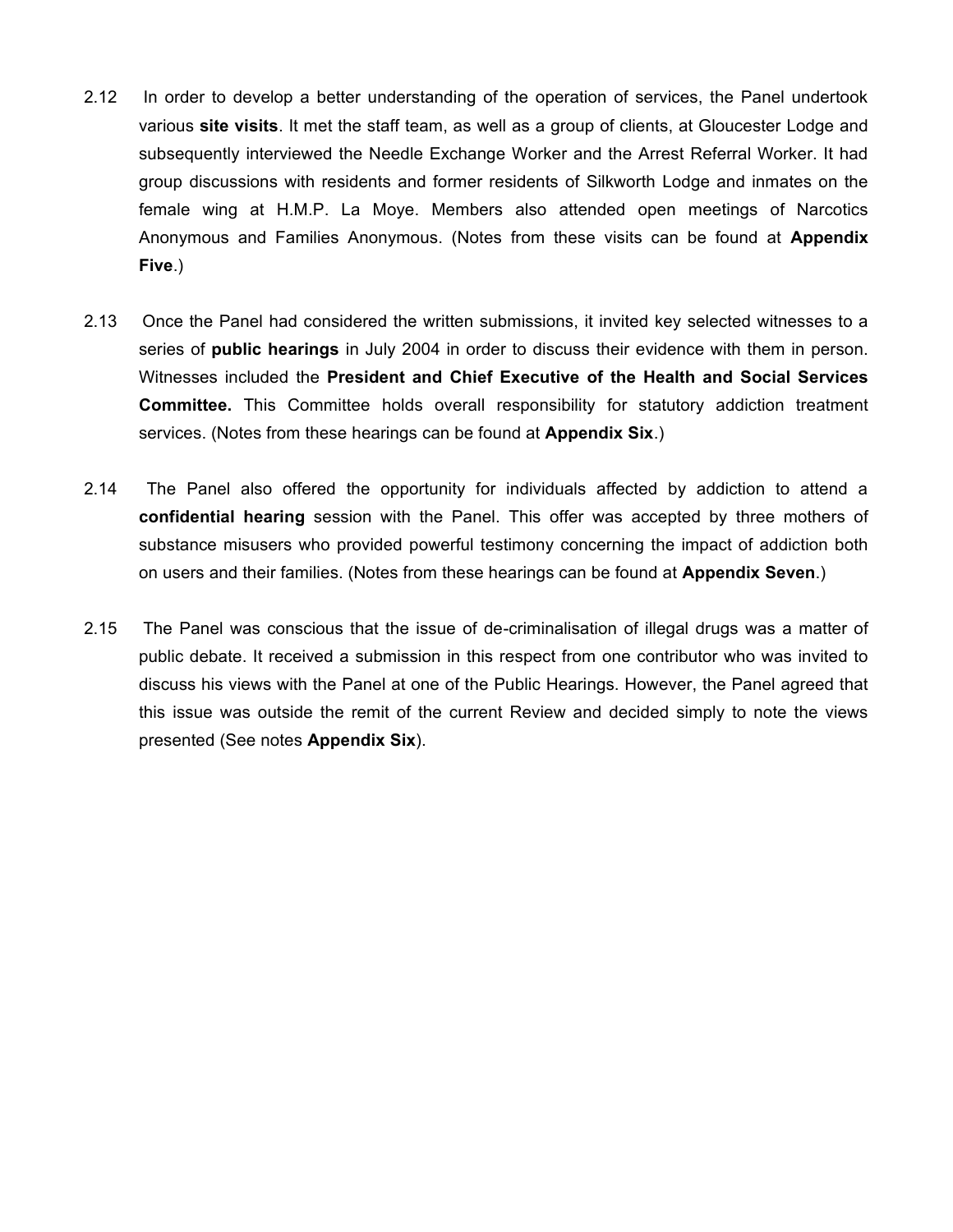# **3. STATUTORY SERVICE PROVISION: ALCOHOL AND DRUGS SERVICE**

## **3.1 NEEDLE EXCHANGE PROGRAMME**

- 3.1.1 The Imperial College Report noted the high rate of injecting drug use and sharing of syringes and paraphernalia in Jersey and recommended the expansion of Needle-Exchange services to prevent the spread of HIV and other infectious diseases, firstly among injecting drug users and then, via sexual transmission, to the wider population.
- 3.1.2 The Panel noted many positive outcomes following the appointment of the Needle Exchange worker in 2002, including -

the level of needle sharing has dropped significantly from 91% to 60%;

- an expansion in the number of outlets including pharmacies in Gorey and St Brelade where fitpacks (containing a supply of clean needles and syringes, citric acid sachets and pre-injection swabs) are available;
- an improved liaison with other agencies such as Accident and Emergency, where a confidential 24 hour service is now available to substance misusers;
- positive co-operation between the States of Jersey Police and the Needle Exchange worker in highlighting areas where needles have been found in order that the message is passed back to users in an effort to reduce risk; and
- an indication that the majority of users were satisfied or very satisfied with the service (60% and 32% respectively - De La Haye, May 2004)  $^{(4)}$  .
- 3.1.3 The Needle Exchange worker plays an active role in building a relationship of trust and confidence amongst the 'hidden group of users'. She told the Panel that it is difficult to quantify the impact of this work as many clients of this service are not at a stage where they are contemplating treatment. However, she is able to lay the foundations for a message of harm reduction. She also provides overdose prevention and management training to all drug users presenting for treatment, and has run harm reduction sessions to inmates at H.M.P La Moye.
- 3.1.4 The Panel was informed that there was an initial increase in take-up of fitpacks in the first year (2002) in which the Needle Exchange worker was employed (68,260 needles and syringes distributed). Following that in 2003, despite increased access and availability, there was a decline in the take-up of fitpacks (60,025). The Director, Alcohol and Drugs Service, suggested that this reduction indicated a decrease in the overall number of drug injectors in the Island', relating to the fact that 44 new drug users had entered treatment during the year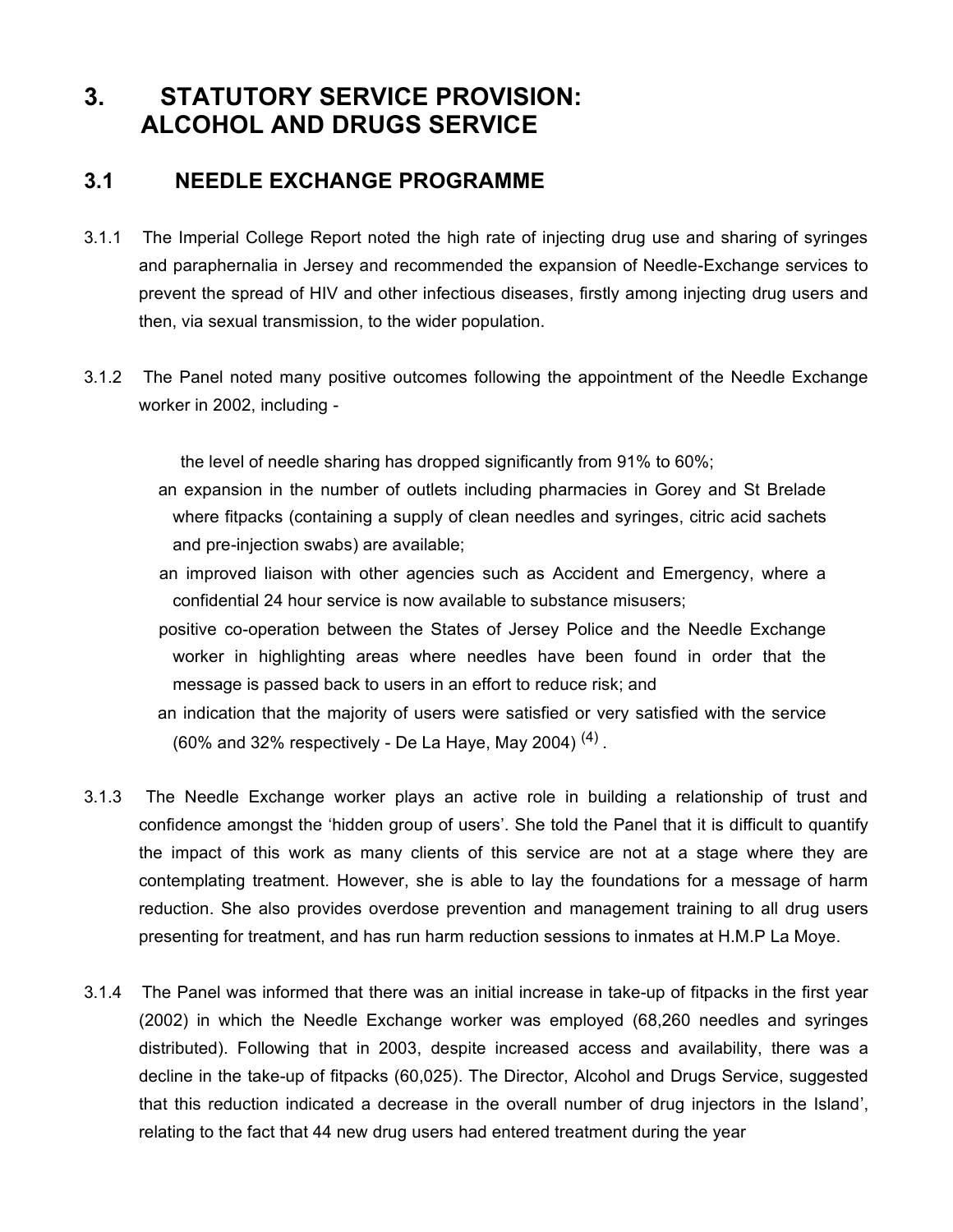- 3.1.5 The Panel was informed that lawdrafting instructions had recently been agreed with a view to amending the relevant legislation in order to regularise the position of the Needle Exchange scheme and to enable the provision of additional drug paraphernalia, including sterile water, spoons and filters, in line with legislative changes in the United Kingdom. It is estimated that supplying the extra equipment with each fitpack will cost a minimum of £12,810 or a maximum of £19,320 (depending on the supplier chosen). The Panel was informed that there was currently no budget allocation for this purpose.
- 3.1.6 The Needle Exchange scheme has attempted to encourage greater access on the part of Portuguese drug users through the inclusion of Portuguese language leaflets in the fitpacks. The Needle Exchange worker reported that the number of injecting users within the Portuguese community is not known at present. This has proved to be a difficult group to target as they tend to remain closely within their own groups. It is recognised by the Alcohol and Drugs Service that further work needs to be done generally to ensure equity of access for the Portuguese community.
- 3.1.7 The Panel was informed that the Needle Exchange worker regularly liaises with each outlet participating in the Community Needle Exchange scheme. Fitpacks are available free to drug users at Gloucester Lodge and at Accident and Emergency but there is currently a charge when collected from community pharmacies  $(E1.50)$  This charge provides a payment to the pharmacy for covering the service; the fitpack itself is provided free of charge by the Alcohol and Drugs Service. This differs from the position in the United Kingdom where provision of fitpacks to injecting users is free of charge, a set annual fee being negotiated with the pharmacies for the service provided. The Panel was advised that the provision of fitpacks free of charge from pharmacies would be likely to broaden distribution and increase take-up. However, this would also have a budgetary impact on the Needle Exchange scheme, in the region of £6,750 on the basis of current take-up (4215 fitpacks from community pharmacies and other outlets in 2003) but increasing as take-up developed.
- 3.1.8 The Police reported an increase since 2001 in reports of discarded needles being found, possibly due to the greater and more readily available supply. Substance misusers are encouraged to return used needles when collecting new ones. However, they remain wary of carrying used equipment in case they are stopped by police. The Panel was informed that suggestions have been made that posters might be displayed in communal areas or housing estates where discarded needles have been found and that sharps bins could be installed to improve public safety. However, residents have so far resisted these ideas.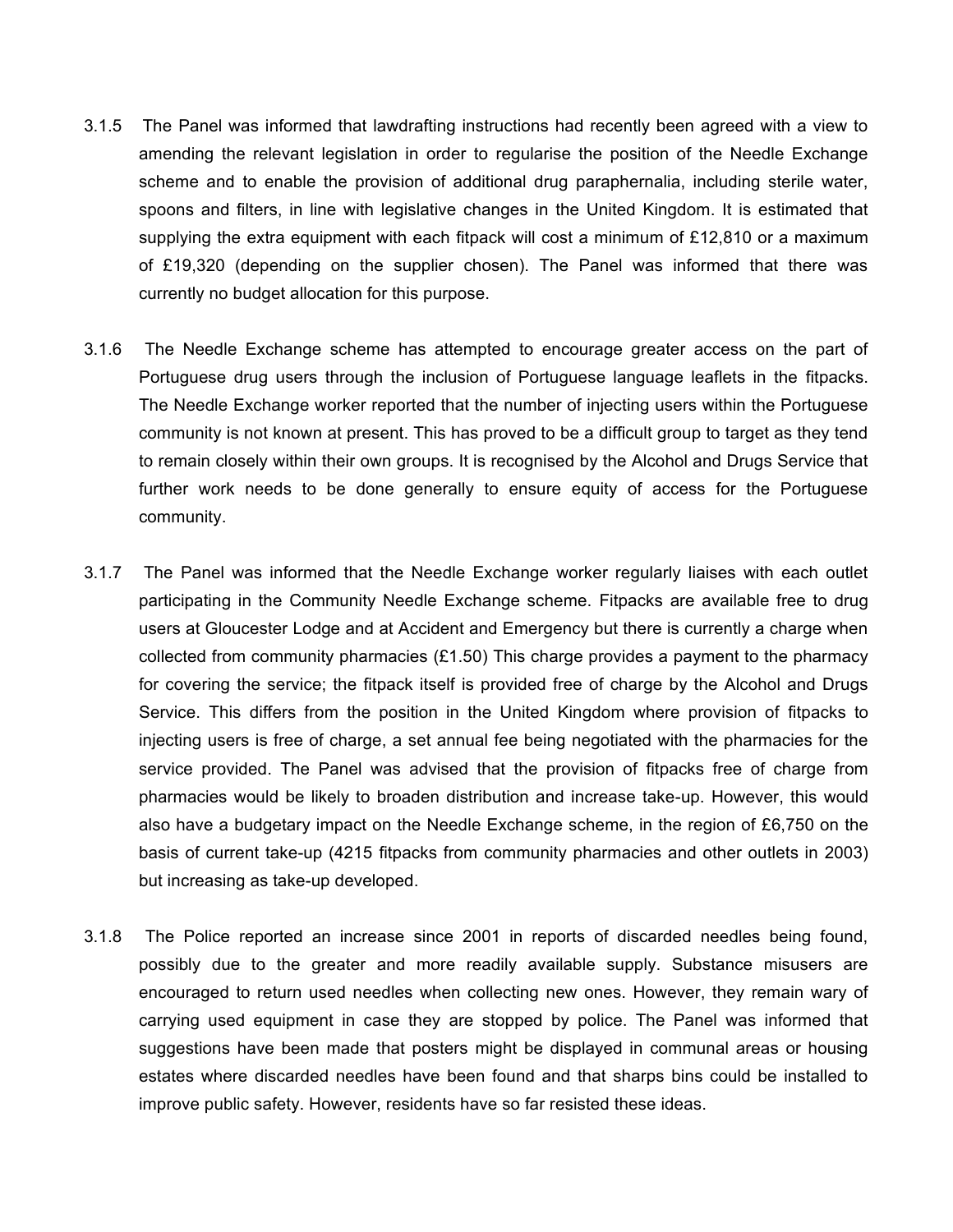3.1.9 The Panel, on its visit to Gloucester Lodge, noted the difficulties caused by the current cramped accommodation. This has the following implications for the NE scheme -

> Clients currently pick up fitpacks from Reception. This raises issues of confidentiality for some who are on the Methadone Programme, as clients should not be injecting heroin whilst on the scheme. But if they should lapse, it is important that they use clean injecting equipment to avoid the possible transmission of blood born viruses. The Alcohol and Drugs Service has a policy that Needle Exchange is anonymous and staff who give out fitpacks do not inform key-workers that a client on the Methadone programme has collected a fitpack. However, difficulties arise from the fact that clients have to come to the same building to collect a fitpack and may risk meeting their key-worker by chance.

> The Needle Exchange worker shares a small office with the Arrest Referral Worker. This creates difficulties for interviewing clients, when one of the workers has to vacate the room. The same office is also used to hold weekly GP clinics. In addition, there is no dedicated clinical area in Gloucester Lodge set aside for testing.

- 3.1.10 The Panel understands that accommodation for the Alcohol and Drugs Service will be improved once the Health Promotion Department moves to St. Saviour's Hospital.
- 3.1.11 The Panel recognises the achievements of the Needle Exchange scheme since the publication of the Imperial College Report in 2001 and believes that further development of the scheme should be promoted to build on this success. The Panel suggests that priority consideration should be given to the following -

 The provision of the necessary funding for additional drug paraphernalia in fitpacks (estimated £13,000 - £19,000);

- The provision of additional funding to enable the provision of fitpacks without charge from pharmacies (estimated rising cost £6,750+);
- The provision of sharps disposal bins on a trial basis in key selected areas to promote the safe return of needles;
- Further work to ensure equity of access for the Portuguese community
- Separate accommodation for the Needle Exchange scheme and a dedicated office for the Needle Exchange worker.

## **Recommendation**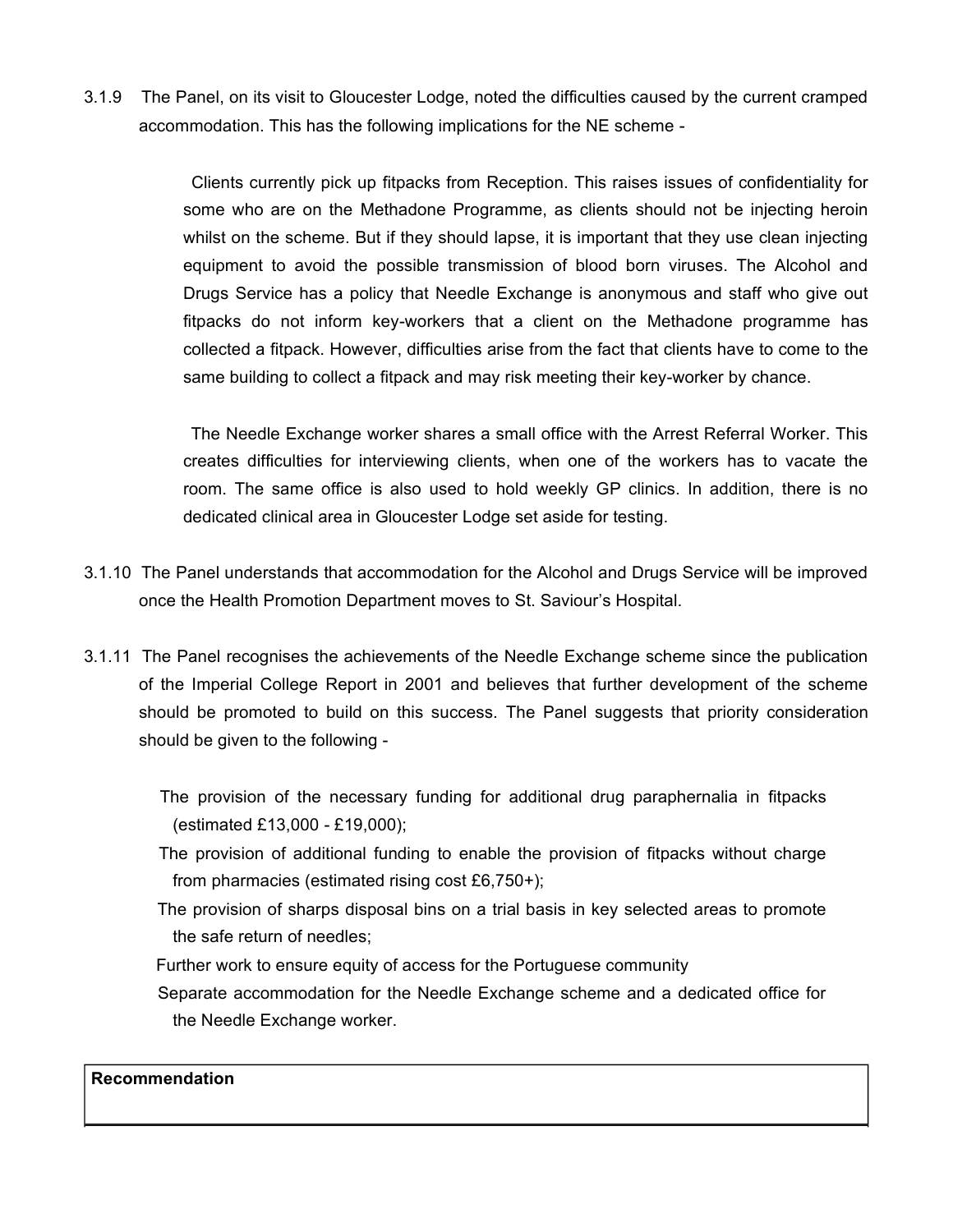**The Needle Exchange scheme should be further developed to build on its initial success.**

## **3.2 ARREST REFERRAL SCHEME**

- 3.2.1 The Imperial College Report noted that Jersey's law enforcement agencies made contact with large numbers of individuals with drug problems. However, at the point of arrest opportunities to encourage offenders into contact with welfare agencies were under-exploited. It recommended the introduction of an Arrest Referral scheme which is designed to put offenders with drugrelated problems, who have been arrested by law enforcement agencies, into contact with treatment services. Home Office evaluation of these schemes in the United Kingdom<sup>(5)</sup> identified significant reductions in offending and in proportions of offenders using heroin and found that there were also significant improvements in health and psychological health.
- 3.2.2 An 18 month pilot Arrest Referral scheme was established through a joint venture between the Alcohol and Drugs Service and the States of Jersey Police in May 2003 and became operational in September 2003. The Panel was informed that, in the first four months of the scheme, 57 full referrals were completed (covering both alcohol and drugs), equating to approximately 5% of persons detained during that period. Of these, 50% had entered treatment, compared to the Home Office average in United Kingdom of 25%. Harm reduction information had been provided to a further 15 individuals.
- 3.2.3 The prime role of the Arrest Referral worker is to point offenders towards treatment services. She can also support offenders through the judicial process. The Arrest Referral worker comes into contact with a proportion of young offenders and first time offenders who may often be at the early stages of developing serious problems with drug abuse and who may not have previously accessed the Alcohol and Drugs Service. The scheme offers them an opportunity to deal with their problems sooner rather than later. Repeat offenders who may have declined or dropped out of treatment are also encouraged to make renewed attempts to change their lifestyle.
- 3.2.4 The States of Jersey Police reported that Arrest Referral has become a specific part of the custody process. It is intended to apply to *all* persons detained at the police station having been arrested for an offence, not just those arrested for drug or alcohol related offences. This ensures that a problem drug user committing any criminal offence to fund a drug habit can be included in the scheme. The opportunity can only be offered to a detainee who will choose to accept or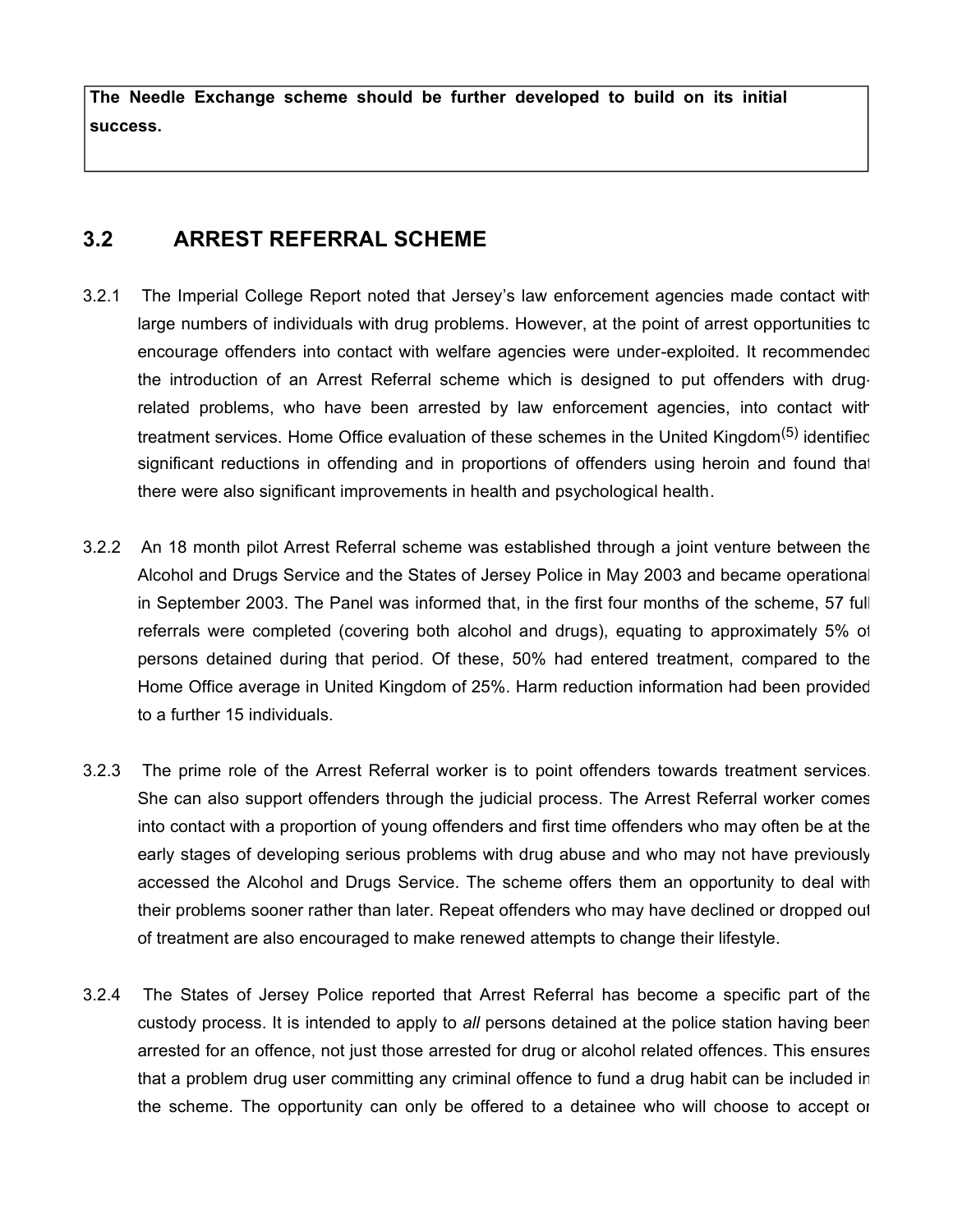- decline the offer. However, the Arrest Referral worker is able to offer an open door invitation to the Alcohol and Drugs Service to those who are reluctant to commit to an appointment when seen in custody.
- 3.2.5 The Panel was informed by the Arrest Referral Worker that, although some custody officers had initially seen her role as a disruption of their time, as they had been obliged to accompany her on visits to the cells, there has been growing acceptance of the scheme.
- 3.2.6 The Customs and Excise Department reported that, on average, customs officers had been responsible for the arrest and prosecution of 81 people per year for drug offences. According to the Wool Report 2004<sup>(3)</sup>, a third of people convicted as a result of Customs and Excise operations are probably drug dependent. However, as the Arrest Referral worker had focussed her attention on Police Headquarters a large proportion of people arrested by Customs Officers were not being seen. A rehabilitation opportunity was thus being missed. The Arrest Referral worker reported that discussions were soon to be initiated with the Customs and Excise Department. The Panel has subsequently been informed that Customs and Excise can now access this service.
- 3.2.7 The Panel noted that the Arrest Referral worker was subject to the same pressures of office accommodation as the Needle Exchange worker.
- 3.2.8 The language barrier is also a significant obstacle to engaging the Portuguese community in the Arrest Referral scheme.
- 3.2.9 The Panel recognises that the Arrest Referral scheme is still at an early stage. It was advised that a progress report on the impact and development of the Arrest Referral scheme would be completed in September 2004, one year after its operational introduction. The Panel believes that an informed view of the potential of the Arrest Referral scheme to encourage offenders into treatment will be possible when this report becomes available.

**As an essential element of its follow-up to the present report, the Panel will consider the progress report on the Arrest Referral scheme after its first year of operation**.

# **3.3 OPIATE SUBSTITUTION PROGRAMMES - METHADONE AND**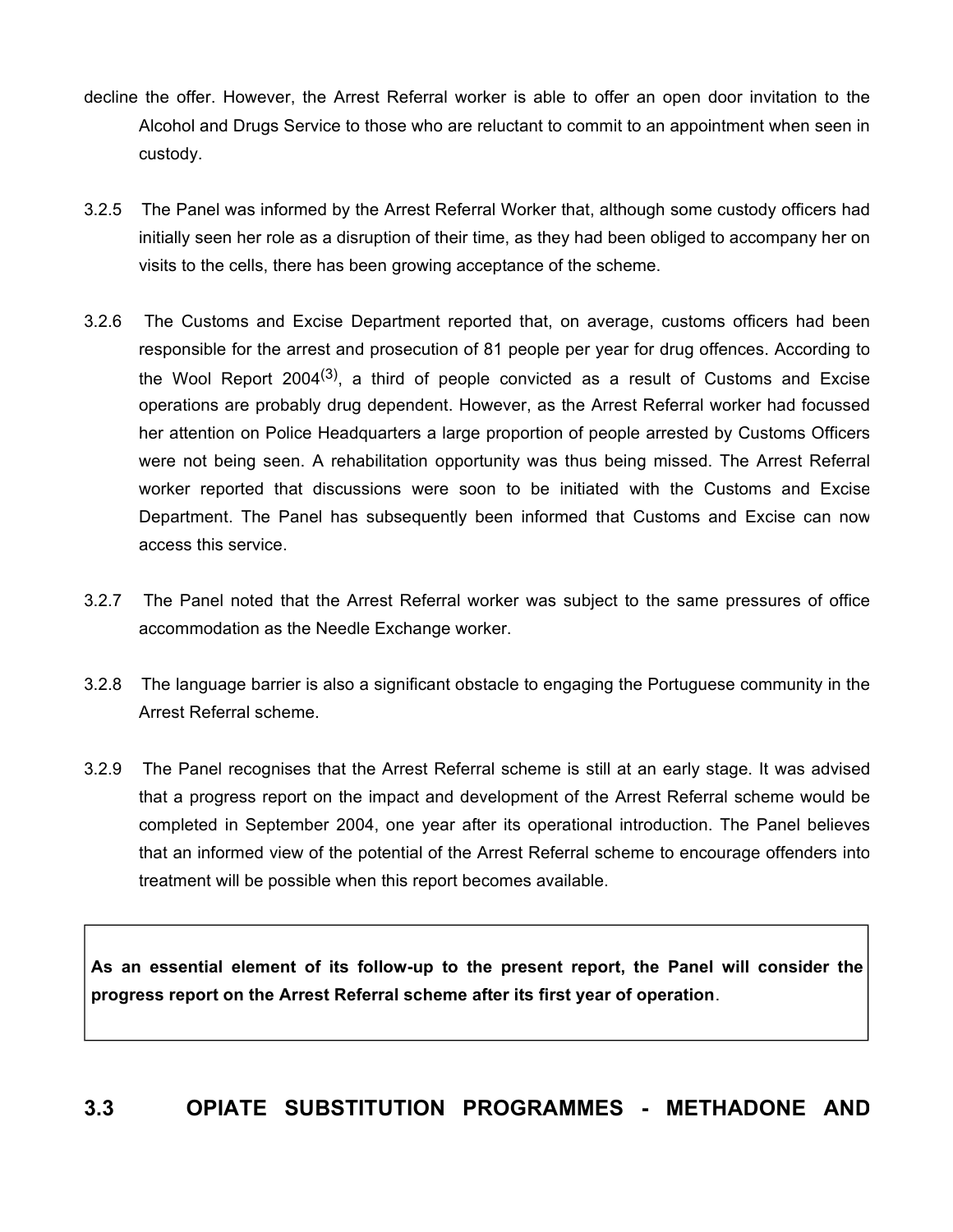## **SUBUTEX**

- 3.3.1 The Director, Alcohol and Drugs Service, reported that 347 people had been treated through the Methadone programme since its inception in 1998 of whom one third had completed at their first attempt, an outcome which was '*vastly superior to the United Kingdom where research has shown only 17% of clients successfully completed treatment'*.
- 3.3.2 The Panel was informed that the Methadone programme in Jersey is carefully controlled to prevent 'leakage' onto the streets. For this reason, Methadone is taken under strict supervision in registered pharmacies and clients have to present themselves on a daily basis to receive their dosage.
- 3.3.3 The Panel heard criticism from witnesses who said that this method of supervision could be degrading for substance misusers in circumstances where they had to take their daily prescription in public view. The Panel was told by Senator Syvret that the policy of the Health and Social Services Committee was that appropriate discreet accommodation should be provided by registered pharmacies for this purpose. The Panel was advised by participating pharmacies that they recognised the need for privacy and, in cases where a separate consulting room was not currently available, plans were in hand to modify premises to improve the situation.
- 3.3.4 One witness reported that, while staff at the pharmacy were generally very understanding, his daily visits to the chemist to obtain the daily supply meant that he could be easily identified as an addict. This situation might cause difficulties with work colleagues, for example; or make him vulnerable to those pushing drugs. The Panel was advised by Dr Bailey, however, that it was important to maintain strict daily supervision of the dispensing of Methadone in order to prevent leakage of the medication onto the street market.
- 3.3.5 The Panel was informed that the Methadone programme is not intended as a long-term maintenance regime. Its aim is to help substance misusers reduce and ultimately cease their dependency on opiates. The programme is designed to assist individuals to manage the withdrawal symptoms experienced in stopping use of opiates while at the same time helping them to improve their health and social functioning. In practice, however, some users stay on the programme for a considerable period of time.
- 3.3.6 Subutex, which has been introduced by ADS following a recent successful trial, offers an alternative treatment option which has distinct advantages over Methadone. It acts as a blocker to opiate use rather than just a replacement for heroin. It is easier to withdraw from and requires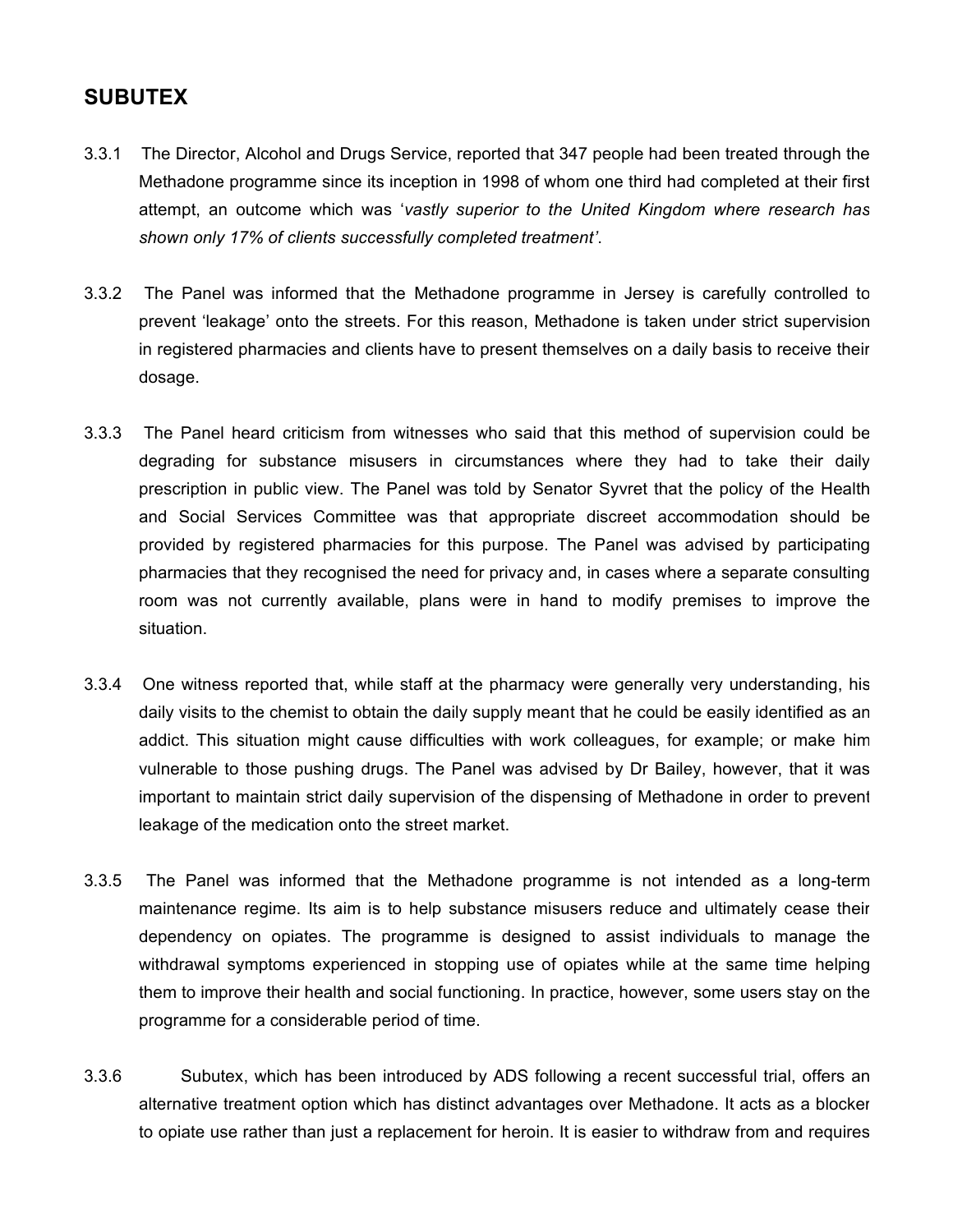- less medical supervision. Some anecdotal evidence was given to the Panel that Subutex could be abused by mixing with other drugs but the Panel was advised that it is prescribed under careful supervision to avoid it being diverted.
- 3.3.7 The Panel heard criticism from witnesses who consider that the Methadone programme is expensive and ineffective. A number of recovering addicts told the Panel that, in their view, the Methadone programme simply involved the substitution of one addictive substance for another, and that, in their experience, it was just as difficult to stop using Methadone as to come off heroin itself. They said that they did not feel that the attempt to control the use of drugs through a gradual weaning process was ultimately a realistic approach. The Panel was told that many addicts actually welcomed the message they were given by this programme that drug use can be moderated. The reality was that they do not wish to stop using. A programme which did not address the underlying causes of addiction, they said, was bound to fail in many cases. The Panel was also told that many addicts regard the Methadone programme simply as a cheap way of remaining on drug use for a period until they can get a further supply of heroin.
- 3.3.8 Dr J. Sharkey, Consultant Psychiatrist, expressed the dilemma of the Methadone programme sharply -

*'ADS time is taken up unduly playing cat and mouse with habitual long-standing drug users who want a supply of Methadone and valium for free to make their addiction less oppressive. These individuals are given restricted access to Methadone and buprenorphine on the understanding that they will not use heroin. If they use heroin they incur penalties based on the yellow/red card system in football. This results in a substantial cohort of drug users who remain on Methadone for a few months - are off the programme for a few months and then are back on to repeat the cycle. … There are a group of people who will always absorb an almost infinite amount of resource for no or very modest gain….These individuals need to be offered counselling and needle exchange and any other services other than substitution prescribing, once they have proven resistant to reasonable attempts with substitution prescribing. The Methadone programme should be limited to those who demonstrate their commitment.*

*…..This is just one example of the fairest way to ration tax-payers money to public services. With limited resources it is our duty to make the most of those resources with distribution on the basis of effect rather than emotion.*'

3.3.9 The Director, Alcohol and Drugs Service, argued that this criticism of the Methadone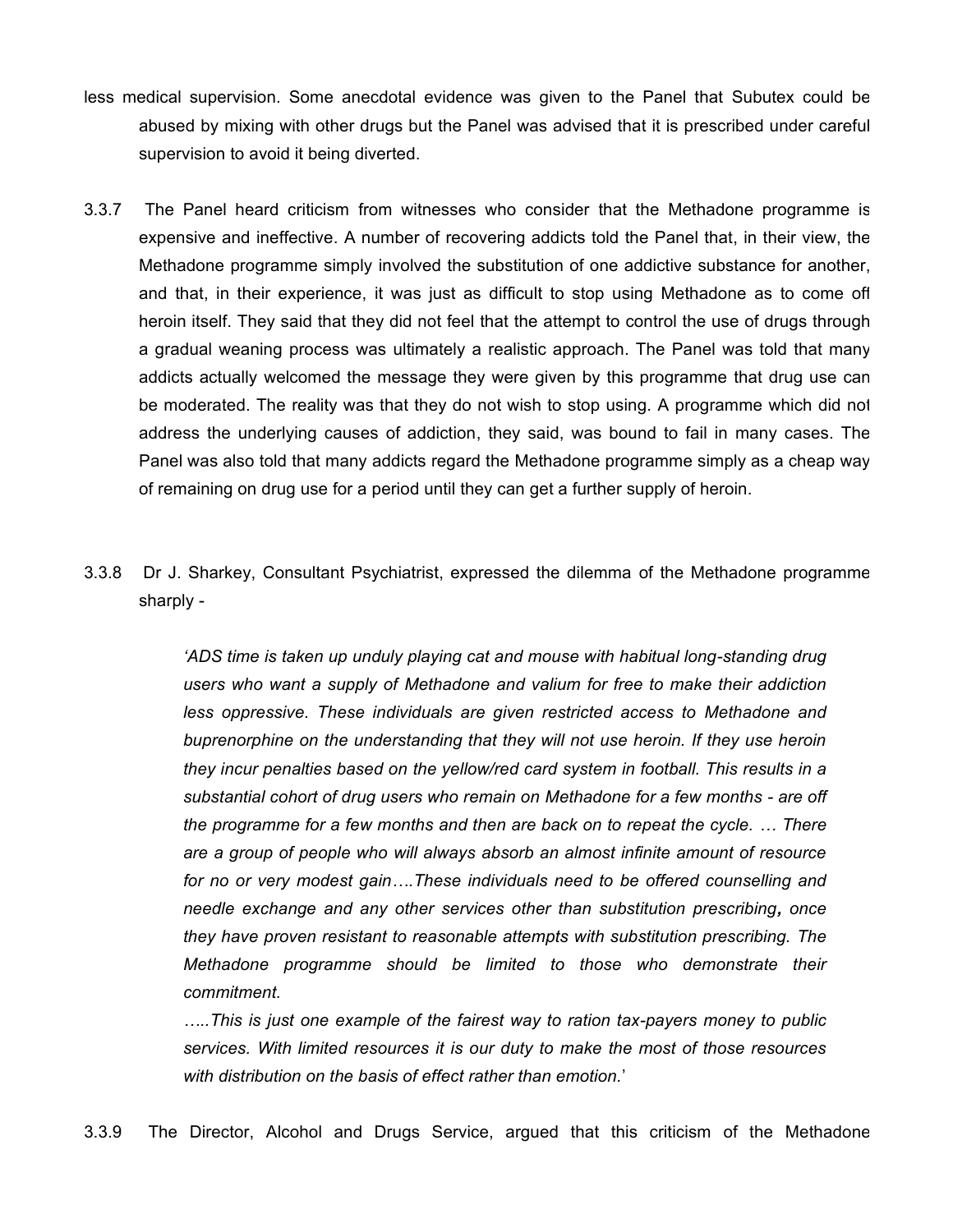programme was unfair. He stated that it was the duty of the Service to work with a range of substance misusers with differing motivations. The Service has to deal with individuals as they are and try to work with them to reduce the harm they are causing themselves. It cannot simply deal with those most motivated to change their lives while choosing to ignore those who continue to live chaotic lives.

> *Addicts are a diverse group needing a diverse range of treatments, including community-based as well as residency-based, primary and secondary care facilities. …Substance misusers are most likely to respond within a communitybased service where they can learn the skills needed to live in the real world, including avoiding dealers and other users.*

- 3.1.10 The Panel was told by the staff team at Gloucester Lodge that Methadone treatment should be seen as a long-term programme. They said that, while the ultimate aim of the programme might be abstinence, it is necessary to take an incremental approach. Building self-esteem and confidence among substance misusers is a long, slow process. This might start simply on the basis of safer injecting practice through not sharing needles. Repeated relapses are a common experience among addicts. However, it is in the best health interests of substance misusers to get them started on a treatment programme, even if they fail time and time again. The staff team told the Panel that they could point to cases where people have been genuinely helped to change their lifestyle and have, to date, remained clean of opiate misuse. Other people, still in the Methadone programme, are being supported to lead more positive lives in the community, free of illegal drugs, and with good family relationships.
- 3.3.11 Dr Bailey also defended the prescribing of Methadone in a properly controlled manner. As with any medication, he said, it is necessary to weigh up the pros and cons: the Methadone programme offered many advantages to addicts compared to the health risks associated with misuse of opiates and the potential for addiction to turn individuals to crime to feed their drug habit.
- 3.3.12 The Panel heard criticism from a number of witnesses regarding the warning (yellow/red) card system used as part of the monitoring controls to check whether a client on the Methadone programme was relapsing into use of illegal opiates. By doing so, clients would appear to be using the Methadone programme as a way of obtaining a cheaper substitute until they could afford a further supply of heroin. It was suggested to the Panel that this system discouraged substance misusers from being totally honest with their counsellors and that a reward system might be better than a system which effectively acted as a punishment. The Panel was advised by Dr Bailey, however, that some form of control was necessary. Using heroin while on the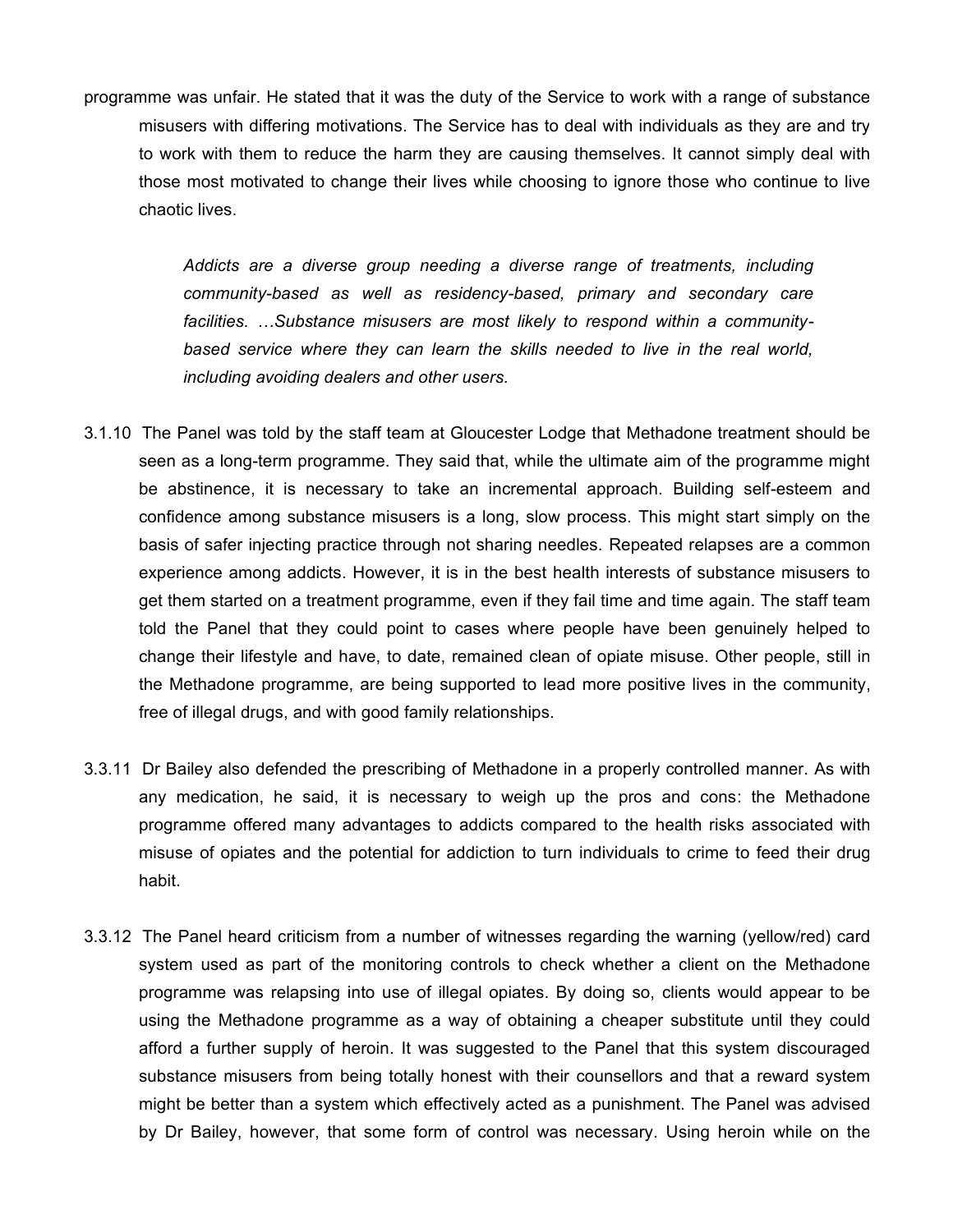- Methadone programme was potentially risky. He said that he would not be comfortable in continuing to prescribe to someone attempting to cheat the system.
- 3.3.13 The Panel acknowledges that there is a difficult balance to be struck in dealing with the insistent demands of substance misusers, some of whom may only be looking for a short-term solution to a drug-related crisis in their lives, while others are genuinely striving, despite failures, to reduce their dependency on opiates. Many substance misusers are leading chaotic lives and there is generally no smooth route to achieving a clean lifestyle. The Panel recognises that the provision of effective harm reduction measures, such as Methadone and Subutex, is, by its nature, costly in the time and energy required by counsellors and medical practitioners, and that there are no guarantees of success. In addition, the consequence of withdrawing such support from a vulnerable section of the community support would be spiralling additional costs and pressures on the health and social services of the Island, as well as the criminal justice system.
- 3.3.14 The harm reduction approach is a relatively recent initiative in Jersey and, from the evidence it has considered, the Panel believes that it is helping many substance misusers to lead more positive and healthy lives. The Panel does not want to undermine in any way the hard-won resources which have been allocated to the opiate substitution programme. Nevertheless, it believes that the criticisms expressed by many witnesses should be addressed in the light of best practice elsewhere.

#### **Recommendation**

**A review of the opiate substitution programme should be carried out by an appropriate external medical body**.

## **3.4 DETOXIFICATION PROGRAMME**

3.4.1 Detoxification (detox) treats the physical effects of addiction. It may be undertaken by a substance misuser, either through a hospital admission or in the community/home under medical and nursing supervision, in order to alleviate the symptoms of withdrawal. An addict may instead decide to attempt withdrawal from opiate use without medical supervision. This carries less risk to health for an opiate addict than for an individual attempting to withdraw from alcohol dependence.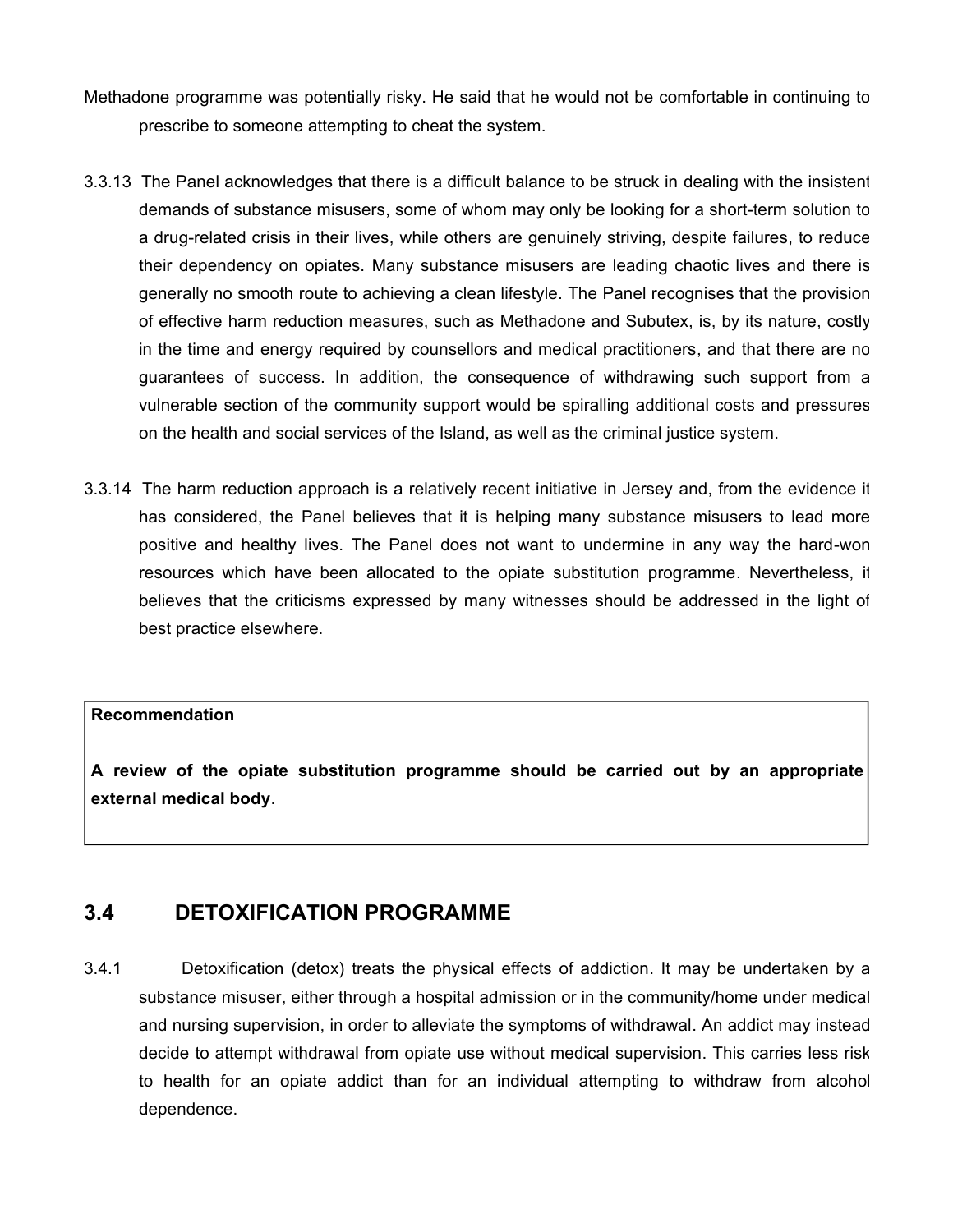- 3.4.2 The Alcohol and Drugs Service reported that it completes on average approximately 110 community detoxes a year of which 60% are for opiates, the rest for alcohol. (In 2002, 43 alcohol and 68 drug detoxes were carried out; in 2003, these figures were 47 and 70 respectively) It was further reported that 42% of the total number who had undergone a community detox in 2002 enjoyed some degree of abstinence or were still abstinent by the end of the year.
- 3.4.3 The Panel was told by the Director, Alcohol and Drugs Service, that a detox may be requested by addicts for many reasons other than to achieve long-term abstinence from substance misuse - they may be seeking a short-term break from drug use for health reasons or to alleviate a temporary crisis. For example, they may want to get clean for a court appearance or they may have family visiting. They may be under pressure from work or from a partner.
- 3.4.4 The Panel heard criticism from service users that it commonly takes a long time to access the detox programme once the addict makes a request. It was advised by the Alcohol and Drugs Service staff team that, as detox is a medical procedure, there has to be an adequate assessment of the appropriate treatment for the client's own safety. Detox also involves a considerable commitment of nursing time which can't necessarily be scheduled with immediate effect. The Director, Alcohol and Drugs Service, quoted in an article in the Jersey Evening Post in September 2004, said that

'*A detox programme is always planned in advance and nearly always carried out at home in familiar surroundings. This is because they need time to make the necessary changes and be psychologically prepared. In most cases we hope the families would be there to support them. To come off the drug that has been part of their lives for many years is like a bereavement to them. Being mentally prepared and having a set date for detox, rather than being admitted on the spur of the moment, means people are more likely to complete it.* (see Appendix Ten for full article)

- 3.4.5 The Panel also heard criticism from a number of witnesses of the long-term effectiveness of the community detox programme, due to inadequate social and psychological aftercare and support. It was asserted that the majority of substance misusers inevitably relapse into their former drug using habits. The Panel was told that an addict detoxing at home can rarely avoid contact with the peer group of fellow substance misusers. This makes it difficult for the misuser to maintain the motivation to complete the treatment successfully and to remain clean.
- 3.4.6 One witness (identified as Mrs E), quoted in an article in the Jersey Evening Post in June 2004,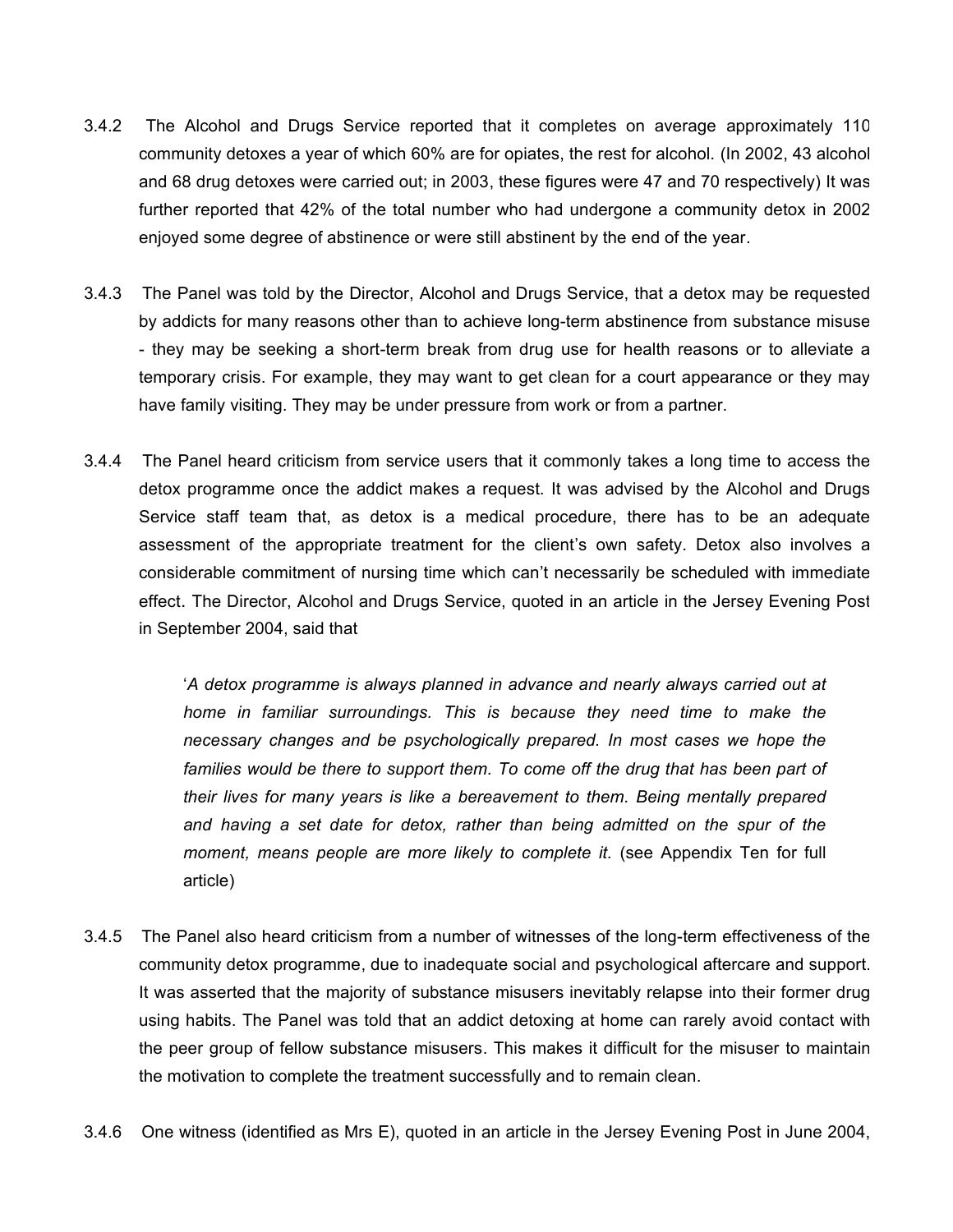*'I found out what banging your head against a brick wall meant. I was appalled at the cavalier attitude of the authorities and their pretence that addiction was not a problem in Jersey. The system did not offer what I knew [my son] required, which was time out from the outside world, a chance to re-learn life skills, a need to reexamine his own weaknesses and abilities and the opportunities to be understood. All that was on offer was Methadone, clean needles, poor counselling, spells in prison an utterly miserable lifestyle. Of course there were detoxes in hospital, but these were for a mere five days, which cleared the body of heroin but did little else. As far as I'm concerned it's a waste of valuable resources because there is no proper structure for after-care. I lost count of the number of times I heard [my son] begging them to keep him in hospital where he knew he was safe.*

*I don't mind admitting that I had a lot of run-ins with the Alcohol and Drugs Service, who just seemed to want to promote the Methadone programme or home detoxes. Their aftercare service is negligible. It is time the authorities opened their eyes and invested in proper rehabilitation facilities.'* (see Appendix Ten for full article)

3.4.7 The Panel was told by the Programme Director, Jersey Addiction Group, that clients wishing to access the treatment and rehabilitation programme at Silkworth have to undergo a detox before admission. This has commonly resulted in a delay of a number of weeks in commencing the programme. In order to promote a speedy initiation into rehabilitation, the Programme Director, a qualified nurse, has offered to conduct detoxes in Silkworth Lodge, under appropriate medical supervision provided through the Alcohol and Drugs Service. This offer has not yet been accepted. However, the Programme Director reported that the situation has now improved following the appointment of a liaison officer.

'*This is a huge step in the right direction, but there is still a long way to go.'*

3.4.8 The Programme Director also criticised the fact that, until recently, clients who had undergone a community detox through the Alcohol and Drugs Service had not been offered the opportunity of accessing the rehabilitation programme at Silkworth Lodge.

> '*I'm concerned that of around 600 referrals a year to Alcohol and Drugs Service and over 100 reported community detoxifications carried out by them, until very recently not one has been invited to go and chat with us with a view to accessing our rehabilitation programme. There is not a system of referral in place to give the*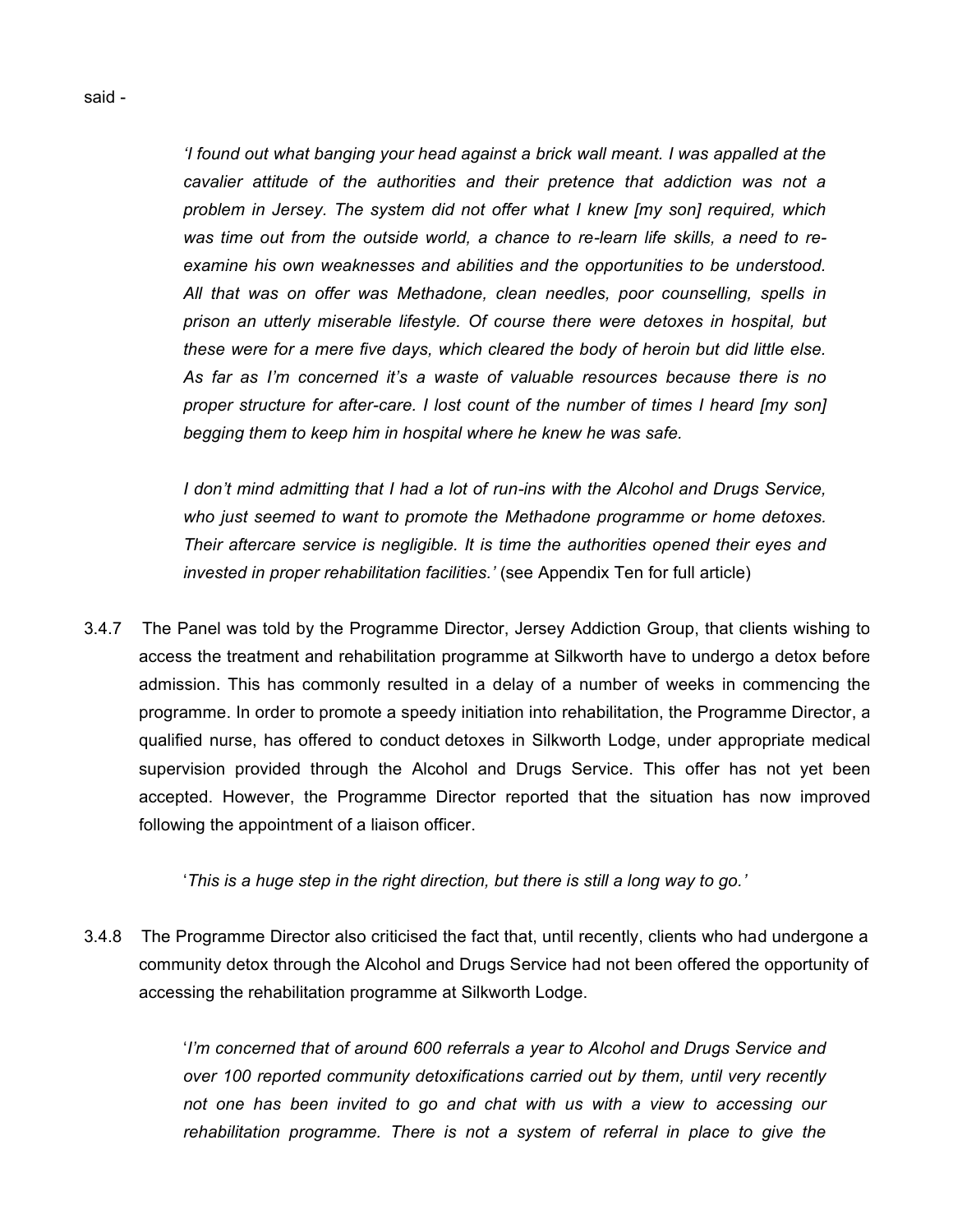*people who could benefit from our services, who are repeatedly using the Alcohol and Drugs Service, the opportunity to come to Silkworth Lodge.'*

The Programme Director clarified the point he was making. He said that individuals, who came to Silkworth Lodge for assistance of their own volition, had to be sent to the Alcohol and Drugs Service before admission, for assessment for financial support. He said that no admissions to Silkworth had originated from Alcohol and Drugs Service.

- 3.4.9 The Director, Alcohol and Drugs Service, advised the Panel that between August 2003 and August 2004, his Service had assessed and funded 23 clients for Silkworth Lodge at a total cost of around £71,000. He pointed out that many clients referred to Silkworth Lodge do not take up the offer either because they are unable to take time off work or are not attracted to a 12-step, Christian-orientated philosophy. Some might prefer a more behavioural-type approach in order to develop social and inter-personal skills, while others may need to address complex psychological problems, such as sexual abuse, post-traumatic stress or personality disorder.
- 3.4.10 Dr Marks told the Panel that, in his view, a centralised medical facility could provide an improved detox service for substance misusers. (See paragraph 5.7) He supported the use of community detoxes, but stressed that adequate medical and psychological aftercare must be available. In his view, psychiatric wards were not generally the appropriate setting for detoxing substance misusers. The psychiatric service was currently providing this facility only because adequate alternative hospital facilities do not exist. Addiction, for the most part, should be treated in the community.
- 3.4.11 The Panel believes that enhanced social and psychological support for substance misusers undertaking detoxification is essential in order to promote greater long-term effectiveness of the programme. In its view, the introduction of the proposed integrated care pathway system of assessment, treatment and aftercare (see paragraph 3.6.7) will be an important step towards this objective.

### **Recommendation**

**Current detoxification practice should be reviewed within the context of the introduction of the proposed integrated care pathway system of assessment, treatment and aftercare.**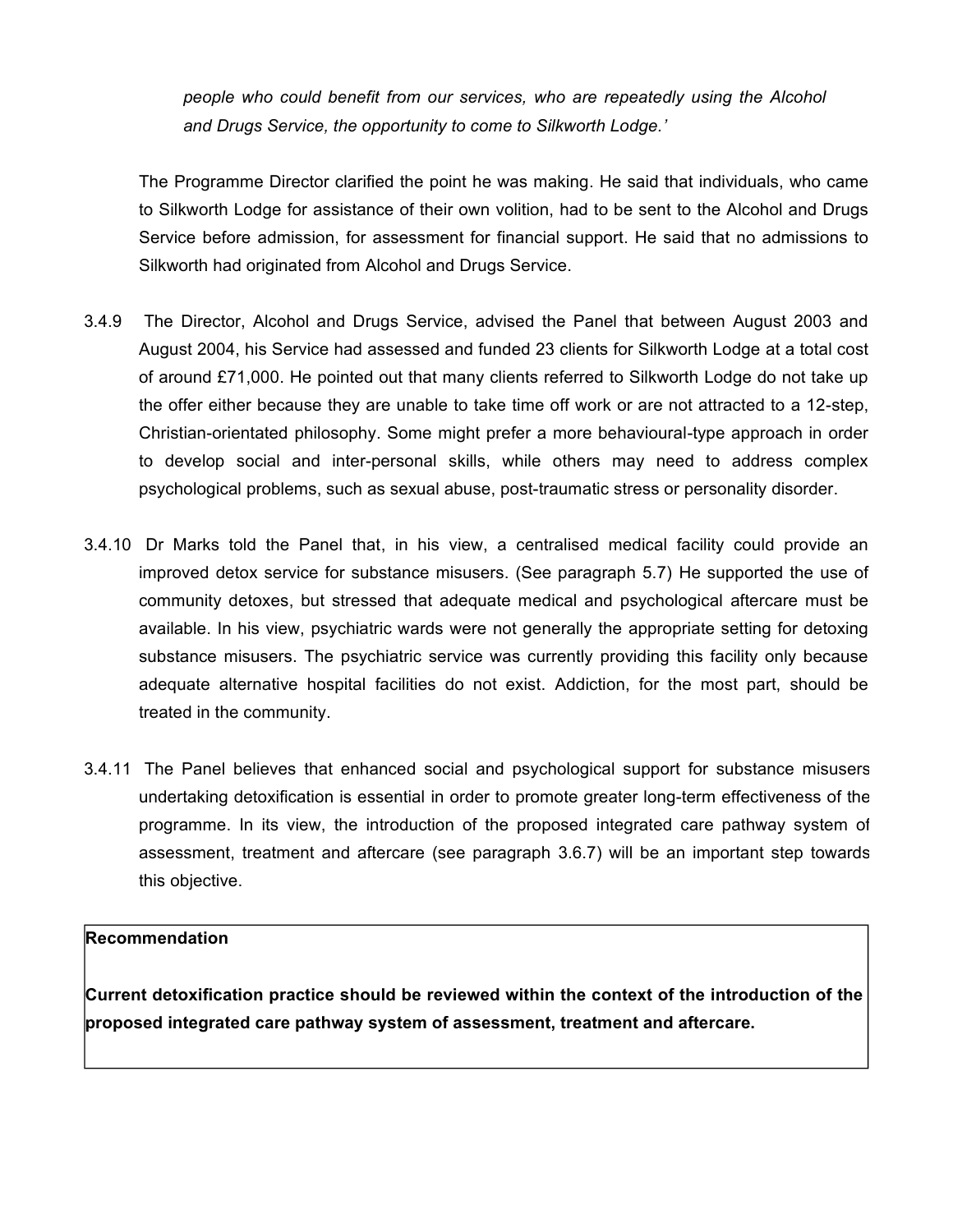## **3.5 ACCESS TO SERVICES**

- 3.5.1 The Panel noted the client care aspirations for the Alcohol and Drugs Service, as set out in paragraph 1.2 of the Director's submission. He reported that the Service receives between 550 and 600 referrals a year and of these a third are for opiates (approximately 148), with a male/female ratio of 2:1. This equates to a weekly average of approximately 15 referrals (for both alcohol and drugs), which have to be prioritised within the resources available and the ongoing caseload of the staff team (each worker has a caseload of around 58 clients). Around 150 opiate users have entered treatment since the publication of the Imperial College Report in 2001, with 68% of the Island's opiate users now in contact with the Alcohol and Drugs Service (compared to 50% in 2001 and a 20% average in the United Kingdom).
- 3.5.2 An initial appointment with the Alcohol and Drugs Service includes an assessment of the individual's needs and motivation in order to determine the appropriate choice of treatment options. There is a counsellor on call at Gloucester Lodge during office hours and on two evenings a week, but not at weekends.
- 3.5.3 The Director, Alcohol and Drugs Service, told the Panel that the service attempts to respond quickly when substance misusers come for help. The average response rate is between two to three weeks, compared to an average in the United Kingdom of 4.6 to 9.1 weeks. Some vulnerable people, such as a pregnant woman or a young, chaotic teenager, will be seen more quickly. The Director told the Jersey Evening Post in the above article (See 3.4.4) -

*We will see anyone with a drug or alcohol problem. Our objective is to make the service very flexible, to encourage people to seek help and stay in contact. Some people don't turn up for their first appointment. They tend to refer themselves in a time of a crisis when they are in trouble. Then they change their mind when the crisis is over and their motivation has disappeared.*

*It is important people don't feel embarrassed or ashamed. Our clients must feel they are being valued and listened to. If you don't treat them with respect they won't come back and then you can't help them.*

3.5.4 The Panel noted the high levels of satisfaction with the service indicated in an anonymous questionnaire by 45 respondents <sup>(4)</sup>. However, the Panel also heard a number of complaints from witnesses regarding the quality of service received by themselves or their family members from the Alcohol and Drugs Service. The Panel believes that it is important to acknowledge client views in this report. The chief criticisms come under the following main headings -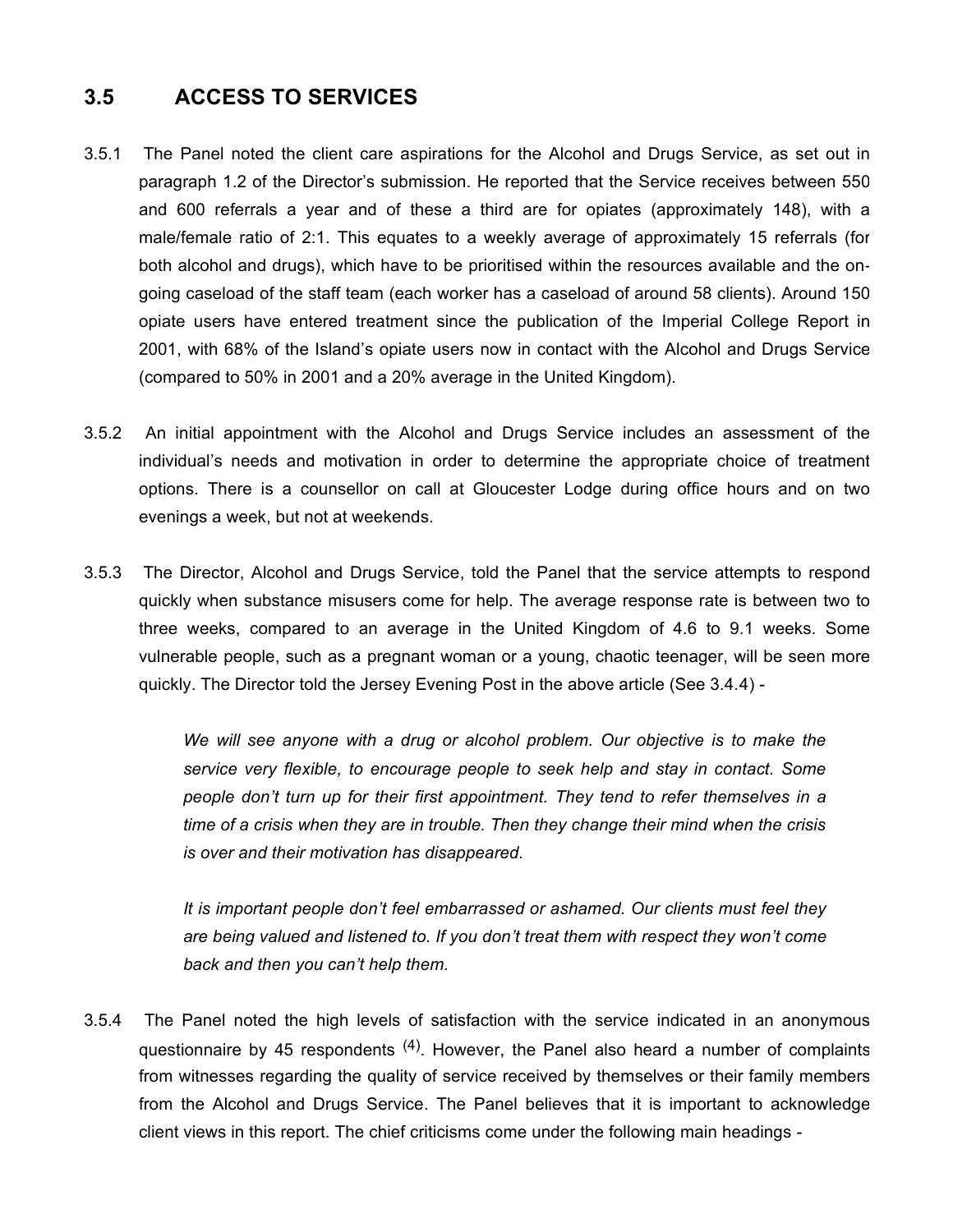**Slow response to requests for assistance Narrow approach and restricted treatment options Communication Counselling**

#### **(a) Slow response to requests for assistance**

-

3.5.5 A number of witnesses reported that they had faced significant delays in getting appointments to get an assessment or to see a counsellor. They argued that the 'window of opportunity', the moment when an addict is motivated to change their lifestyle, should be seized. A delay in response from services might mean that an individual, especially one with a chaotic lifestyle, fails to return. In some cases, this delay might have serious consequences for the health of the individual. Several witnesses complained that Gloucester Lodge was only open during office hours except for a couple of evening sessions, and not at all at weekends. One witness (identified as Mrs G) said that her son had been ready to go into Silkworth Lodge to start their rehabilitation programme but funding had had to be approved by the Alcohol and Drugs Service

> *'Typical - no appointment till next week. Then their decision on my son's life. I drove to Drugs and Alcohol with him and begged for help. Everyone was in a meeting. But someone was supposed to phone me back yesterday. I am still waiting. My son was so desperate. Now I don't know where he is.'*

The Panel was subsequently told that her son had been admitted to Silkworth Lodge. Alcohol and Drugs Service had insisted that he should remain on the Methadone programme, although this was at odds with the rehabilitation programme at Silkworth Lodge. In the event, her son had lasted only a few days before being asked to leave Silkworth Lodge. On returning to the Alcohol and Drugs Service he was told that he could not re-start the Methadone programme until three months had elapsed.

3.5.6 The Director, Alcohol and Drugs Service, told the Panel that it was a common feature of addiction that users seek immediate gratification or response to their requests for help. He said that, if an individual had been using a substance for a number of years but could not wait for a period of two or three weeks for an appointment, then the motivation required to make a fundamental change of lifestyle had to be questioned.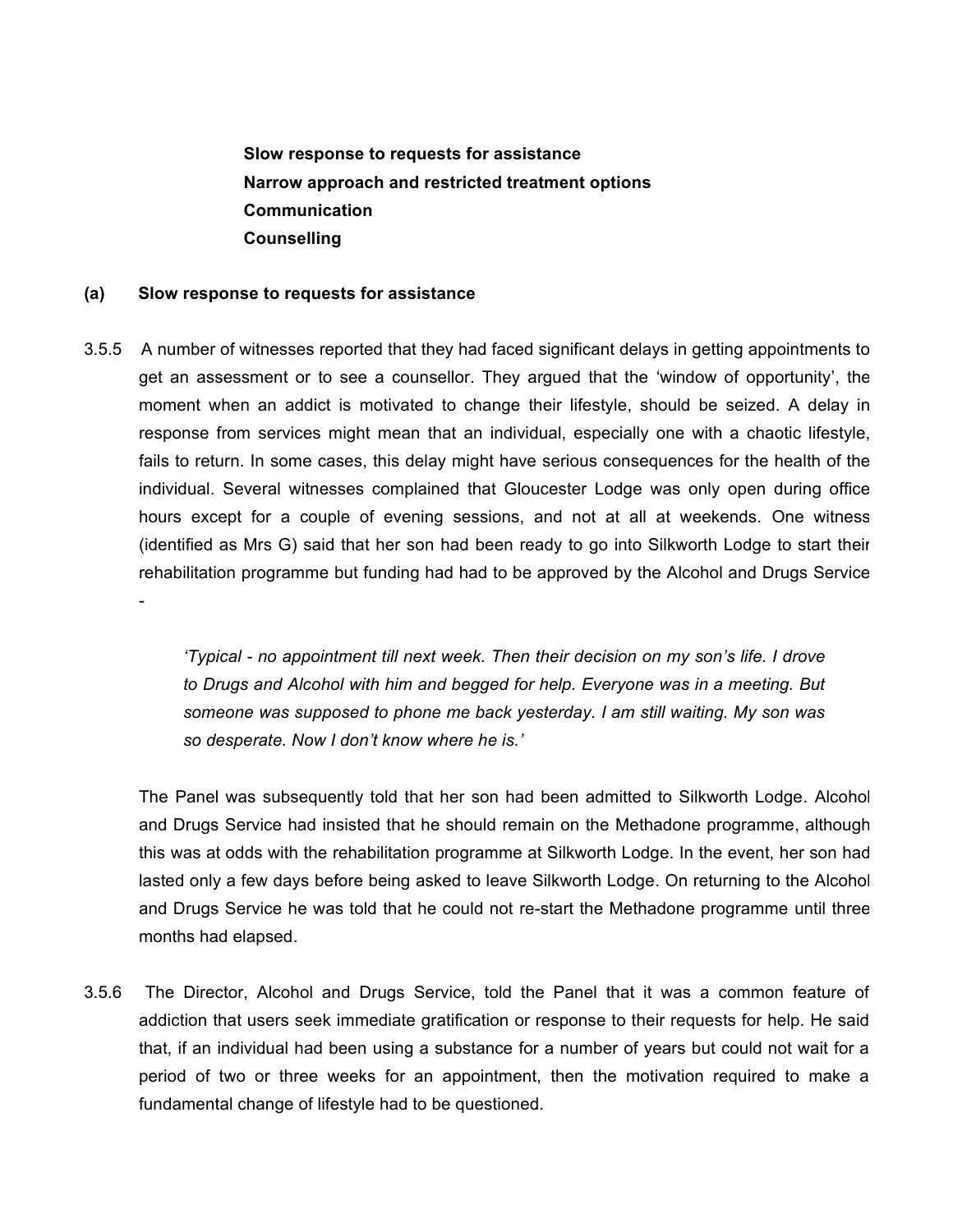- 3.5.7 The Director suggested that it did not necessarily follow that a rapid service response led to a better outcome in terms of persistence in counselling and treatment. He reported that he had undertaken a study in Oxford on drop out rates from the point of referral. Average drop out rates were 20 to 25%. It was found that those who were seen promptly were more likely to drop out of counselling and treatment than those who had to wait for maybe two weeks. It was concluded that there were a lot of factors affecting addicts and their persistence in counselling and treatment, besides the service response rate to an initial referral. The Director said that even if additional resources allowed for a more rapid response, there would still be a certain drop out rate. He told the Panel that he believed that the current balance of response time in Jersey was about right. The drop out rate was currently only 10%.
- 3.5.8 In the view of the Panel, this line of thinking fails to recognise that the drop-out rate is bound to be concentrated in the early days of a programme. Those people with limited motivation for change are more likely to drop out of a programme in the early stages. A period of waiting was likely to undermine whatever motivation they might have, while a prompt response might bolster their confidence in their ability to make a change in lifestyle and dissipate their reservations.
- 3.5.9 The Programme Director, Jersey Addiction Group, told the Panel that he believed that a rapid response to addiction problems determines the treatment success rate. He said that Silkworth Lodge can respond to a referral within a couple of hours -

*'I have no doubt that the ability to get people quickly into the treatment chain is essential for successful treatment and outcomes*.'

### 3.5.10

The Programme Director said that he believed there was a 'time of readiness' for everyone which a treatment service can use to give an individual a chance to work towards recovery -

> *'It's a fallacy that you have to wait for an alcohol or drug misuser to ask for help; Silkworth Lodge staff have expertise in motivational therapy. People come to us through different motivations - the wife is going to divorce them; the boss is going to sack them - their motivation may be not because they accept the need to address the problem, but they get that in treatment. They begin to see that what they get is an opportunity to sort their lives out, not a punishment or deprivation.'*

3.5.11 The Panel noted the view expressed by the Chief Executive, Health and Social Services, that the most effective way to address client care issues was through the development of an integrated care pathway (see 3.6.7).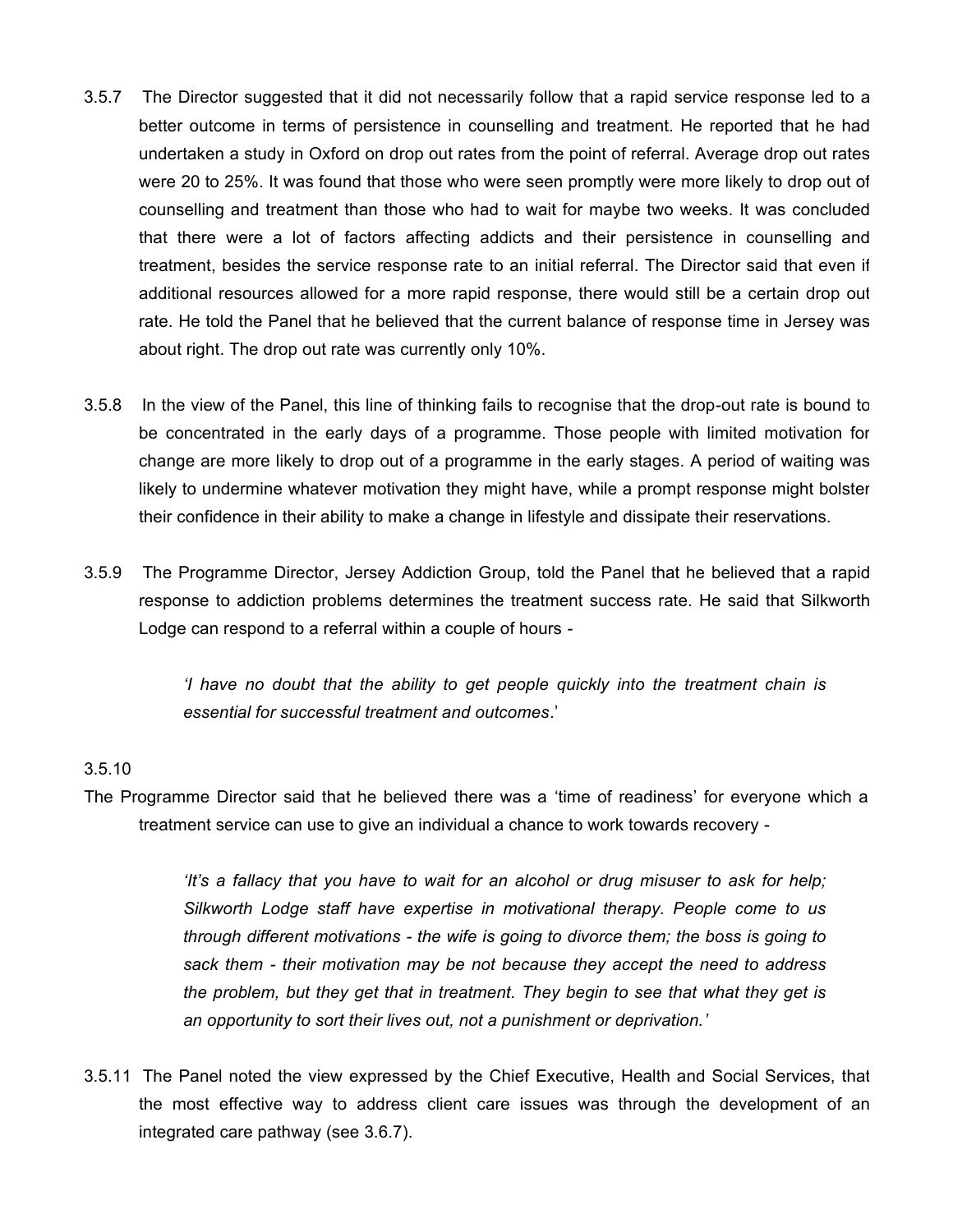3.5.12 The Panel accepts the difficulties in meeting the expectations of clients and their families within the busy caseload faced by the Alcohol and Drugs Service. Addicts and their relatives often only come to the service for assistance in moments of crisis in their lives and are desperate for a response and assistance. Nevertheless, the Panel believes, based on the weight of comments it has received from witnesses, that the Alcohol and Drugs Service should review the manner of its response to requests from substance misusers and their relatives for assistance.

#### **Recommendation**

**The Alcohol and Drugs Service should seek to promote a more rapid and sensitive response to requests for assistance.**

#### **(b) Narrow approach and restricted treatment options**

3.5.13 A common criticism of the Alcohol and Drugs Service from a number of witnesses was the view that the Service took a narrow, harm reduction approach to addiction. It was said that the Alcohol and Drugs Service focussed on means of controlling or moderating drug use through needle exchange, counselling, and Methadone treatments but failed to promote alternative, abstinence-based opportunities. A number of witnesses attributed this to the fact that counsellors at the Alcohol and Drugs Service had not themselves experienced the problems and difficulties of going through recovery from addiction. One 'grateful recovering addict' (identified as Mr. I) wrote to the Panel -

> *For about 18 months I was attending the Alcohol and Drugs Service. At this point in my life I knew that I did not want to continue on the path of self-destruction, just constantly drinking and taking pills, but I could not arrest my addiction on my own. ADS offered me many alternatives to help me reduce my alcohol consumption which mostly consisted of mood altering medication and charts to show me how many units of alcohol a week I should consume and said that I should continue to take the anti-depressants that I was getting from my doctor. That was not the sort of help an addict like me, or any other addict for that matter, needs. What I needed was total abstinence from any mind or mood altering chemicals including alcohol. On many occasions when attending ADS I told the counsellors (who incidentally do not have a recovering addict or alcoholic on their team) that all I wanted was to stop using pills*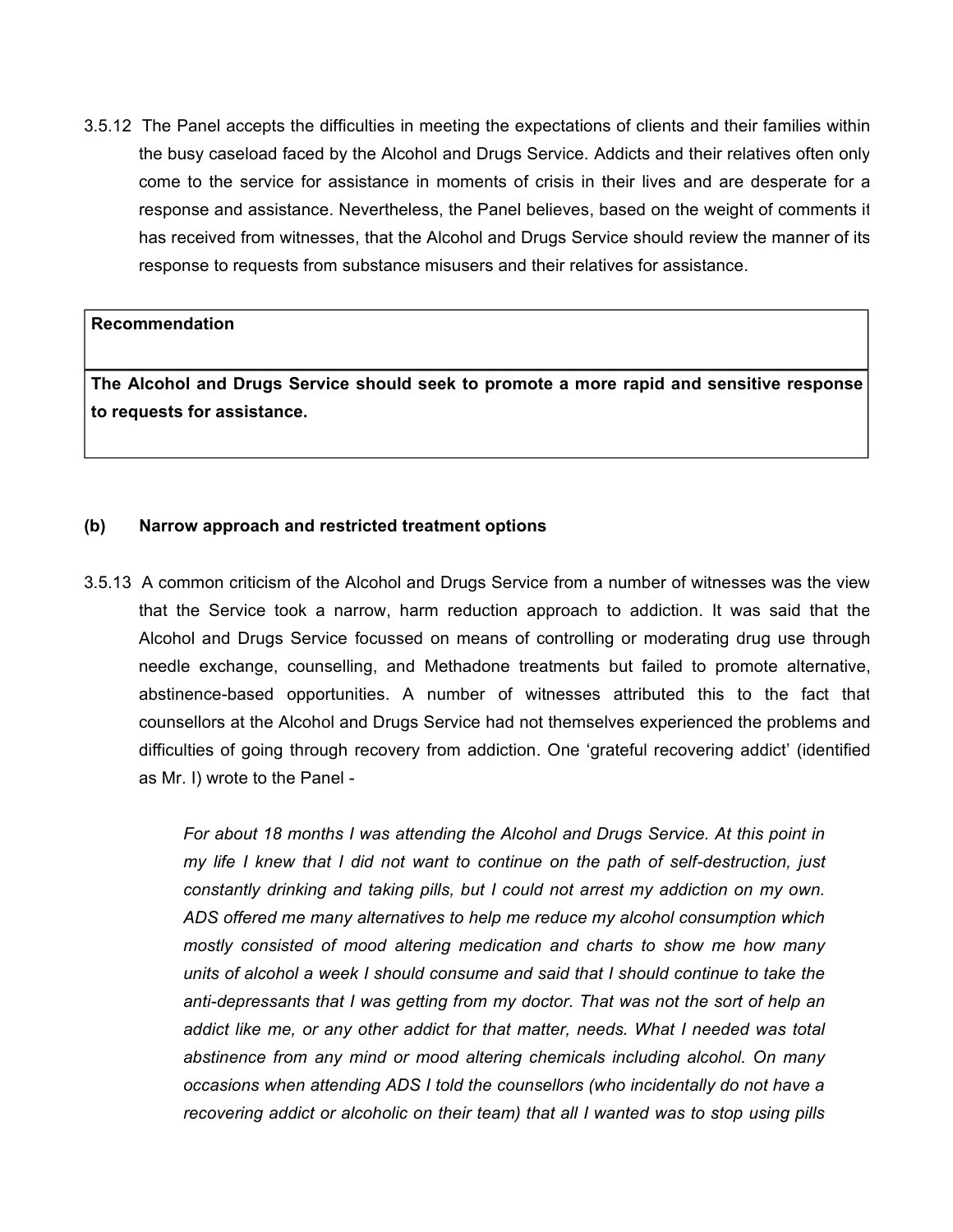*and alcohol, but they would persist on the path of reduction and control. Never once was Alcoholics Anonymous or Narcotics Anonymous suggested by their counsellors. I had to ask about AA and was told that it wasn't something they endorsed but if I wanted to go to an AA meeting that was up to me. As far as I am aware, not one of their counselling team or their director has ever been to an AA or NA meeting, and really all I wanted to be able to do was talk to someone who knew exactly how I was feeling.*

 (It should be noted that the above account relates specifically to addiction to alcohol and antidepressants rather than opiates. However, it reflects the views expressed to the Panel by a considerable number of substance misusers and their relatives who pointed out the inherent irony in controlling substance misuse with other prescribed substances.)

- 3.5.14 The Director, Alcohol and Drugs Service, pointed out that, contrary to the opinion expressed above (3.1.13), the service did offer abstinence-based opportunities. A key aspect of the work of the Alcohol and Drugs Service, he said, involved Relapse Prevention in order to help those clients whose goal is abstinence.
- 3.5.15 The Programme Director, Jersey Addiction Group, expressed his sense of frustration about the lack of referrals from Alcohol and Drugs Service.

*'I don't criticise the Alcohol and Drugs Service for the work they do. They have a huge task and do exceedingly well with the resources they have. All I am asking for is a quicker response and for the Alcohol and Drugs Service to offer the opportunity for those who need it, for an abstinence-based treatment of proven value - which the Service itself cannot offer.'*

3.5.16 In the course of the Review, members of the Panel attended open meetings of Narcotics Anonymous, Families Anonymous and residents of Silkworth Lodge. Participants at each of these meetings commented that there appeared to be reluctance on the part of the Alcohol and Drugs Service to acknowledge the value of the 12-steps rehabilitation programme (originally developed by Alcoholics Anonymous) and the support that could be provided to recovering addicts through attendance at such meetings. Some even said that they had been advised not to attend these meetings. It had been intimated by the Alcohol and Drugs Service that drugs would be available at the meetings. In contrast, members of the Panel had been impressed by the openness and sense of commitment expressed by participants at the said meetings.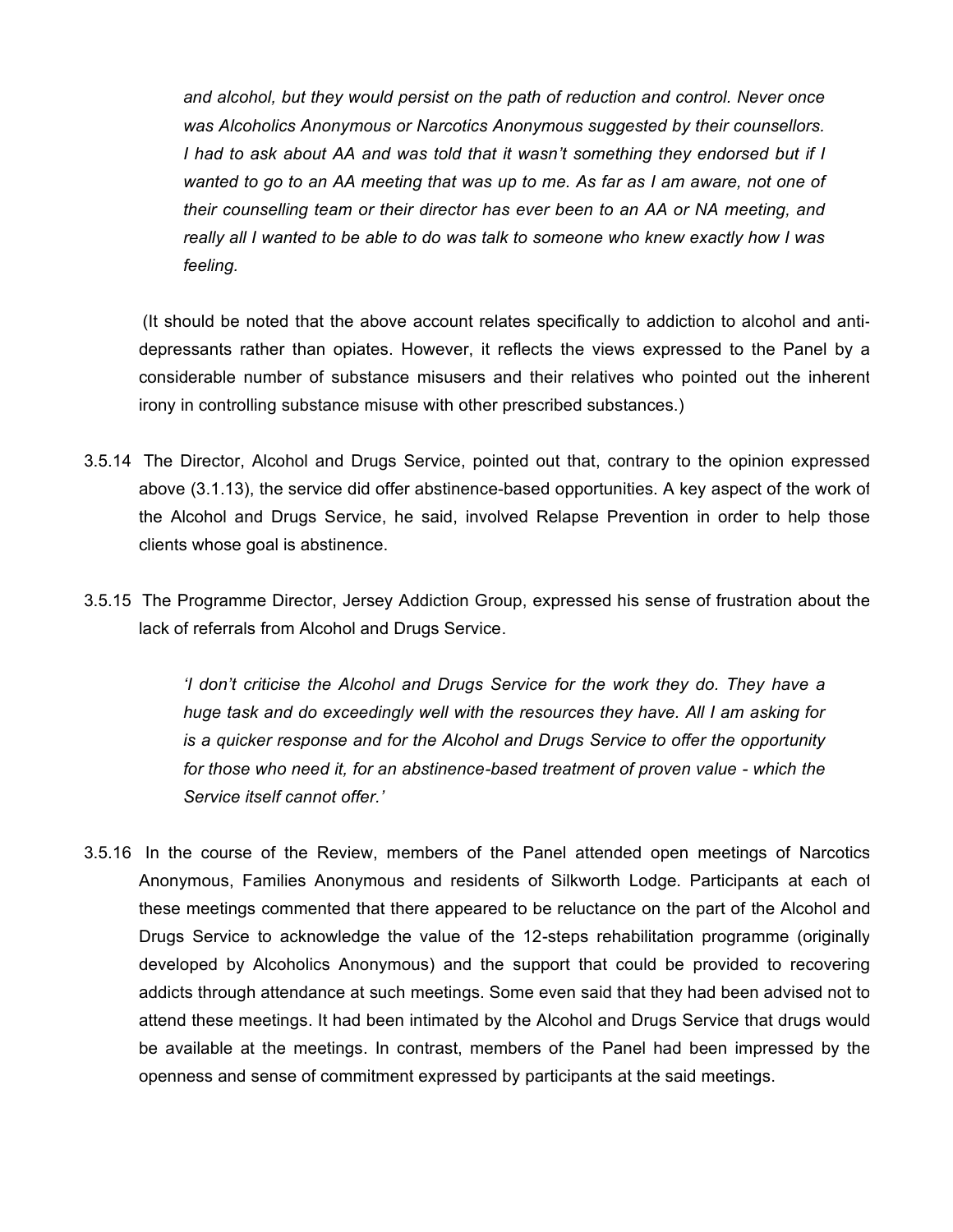**Substance misusers wishing to access treatment should be made fully aware of the comprehensive range of options available in the Island, including abstinence-based approaches, and the support available through Narcotics Anonymous and other agencies.**

### **(c) Communication**

- 3.5.17. The Panel, on its visit to Gloucester Lodge, heard from one witness who thought that there should be better communication between clients and the management of the Alcohol and Drugs Service. He said that there was a feeling among clients that the Service didn't really listen to what addicts themselves have to say about their needs. Clients of the Service had no knowledge of the way the Service might be developing.
- 3.5.18 The Panel was advised by the Alcohol and Drugs Service staff team that a number of attempts had previously been made to establish a client user group to give clients a stronger voice and to enable a more consistent and informed communication between management and clients. These efforts, however, had been unsuccessful, despite some initial expressions of interest from clients. It had proved to be difficult to maintain initial enthusiasm. Another important factor had been fear on the part of clients that meetings would be monitored by the police. Similarly, a support group, Parents Against Drug Abuse, had soon folded due to concerns among participants about confidentiality and identification.
- 3.5.19 The Panel accepts the difficulties in establishing suitable forums for substance misusers and their relatives. However, it believes that continued efforts should be made to listen to the concerns and opinions of those who currently use the Service, as vital lessons may be learnt from those who have gone through the experience of addiction themselves. Innovative methods may be needed to instil confidence in people who are suspicious of outsiders, due to the illegal nature of substance misuse.

### **(d) Counselling**

3.5.20 Some clients of the Alcohol and Drugs Service referred to a lack of choice over counselling. They recognised that it was not feasible to have an open choice of counsellor but they also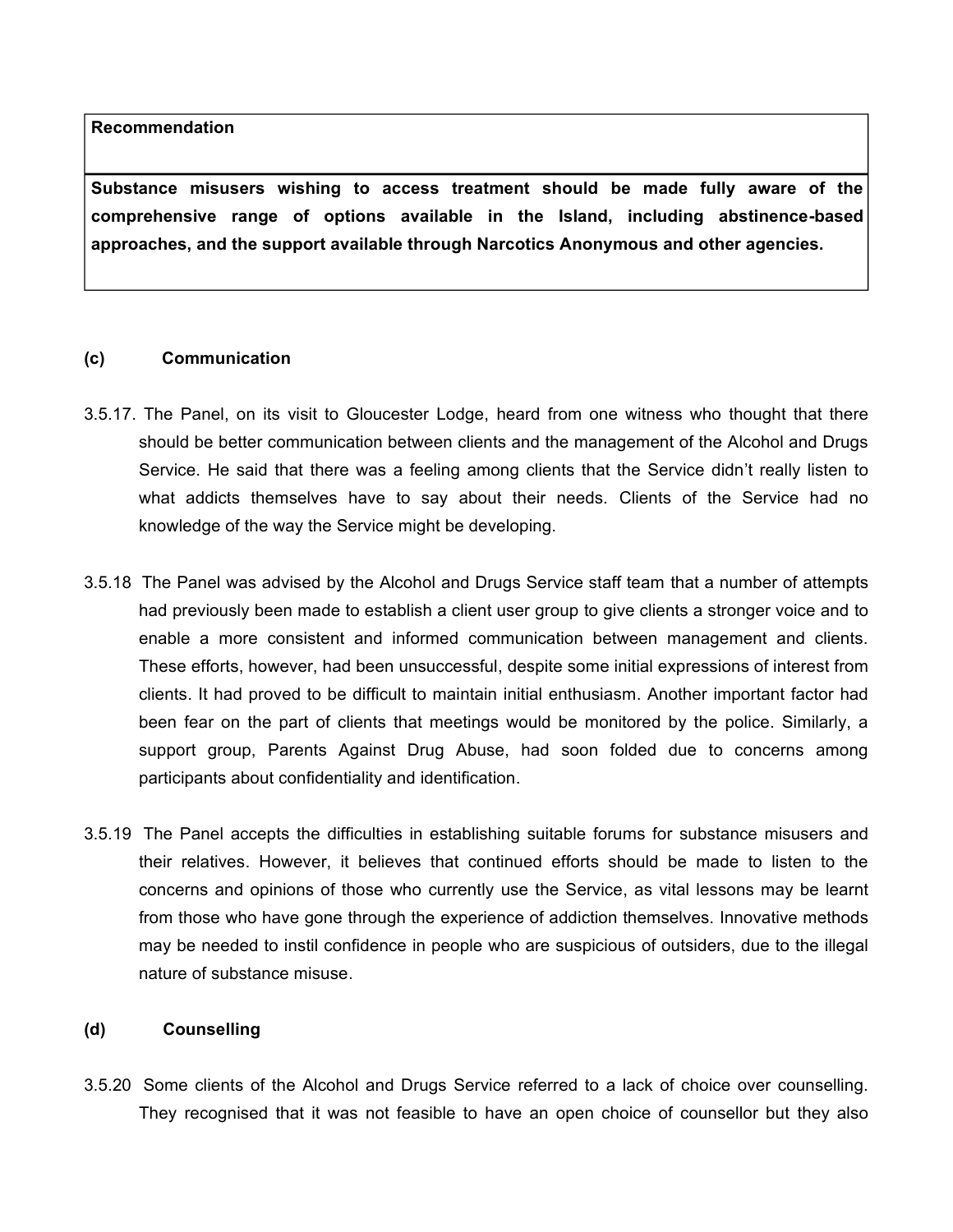- pointed out that personality clashes could sometimes arise. The formation of a bond of confidence is an important element in a counselling relationship. These witnesses requested that their preferences receive some consideration, wherever possible.
- 3.5.21 Other witnesses told the Panel of their perception that counselling at Alcohol and Drugs Service was narrowly-based as counsellors seemed not to have the time to address the wider social and psychological needs of their clients.
- 3.5.22 The Panel is not qualified to comment on the issues addressed in the counselling programme conducted by the Alcohol and Drugs Service. It sees its role as reporting the views of serviceusers and believes that these comments would best be considered in the context of the introduction of the integrated care pathways approach. (See paragraphs 3.5.11 and 3.6.7)
- 3.5.23 It should be noted that it is argued elsewhere in this report (Section 5.8 to 5.10) that a community-based multi-disciplinary service should be a key priority in the future development of services to substance misusers in the Island. The Director, Alcohol and Drugs Service, in his oral evidence to the Panel stated that this would be his chief aspiration for the service.

# **3.6 CO-ORDINATION WITH OTHER AGENCIES**

- 3.6.1 The Imperial College Report noted that, from 1997 onwards, a concerted effort had been made in the Island both to improve access to services for opiate drug users and to extend the range of interventions provided. This had resulted in a network of specialist drug agencies and a larger number of generic agencies whose client base also included drug users.
- 3.6.2 The Director, Alcohol and Drugs Service, reported that his service has in recent years developed close working relationships with a range of statutory and voluntary agencies.

*It is widely recognised that no single agency can by itself effectively deal with the wider social issues commonly associated with problematic drug use, such as housing, unemployment and educational problems.*

3.6.3 The Director cited various projects in both his written submission and oral evidence to the Panel, including improvements in communication and data collection with GPs (Pink List); bi-monthly meetings of the Drug Dependency Advisory Group; consultation workshop for the development of the new Crime and Substance Misuse strategy.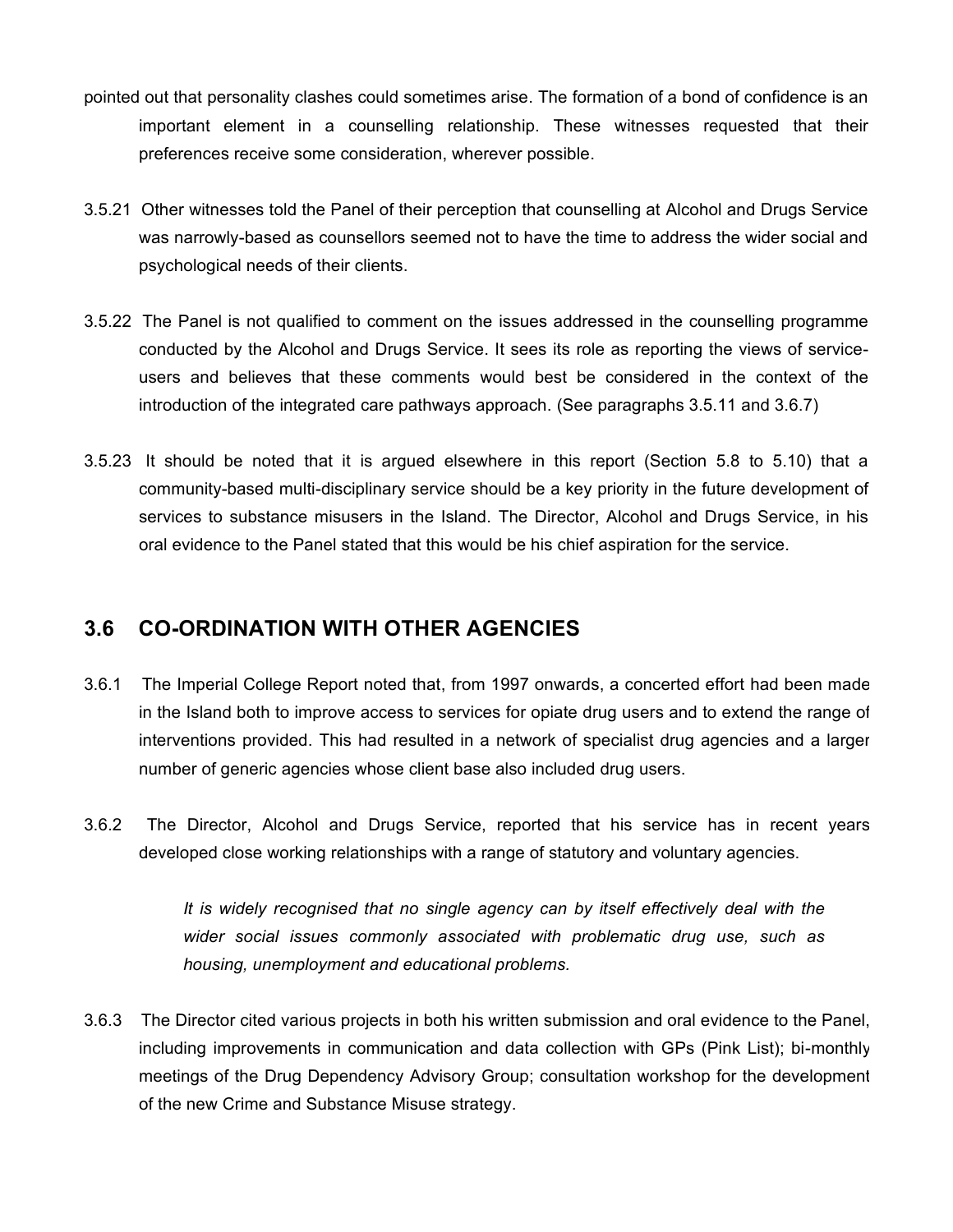- 3.6.4 Further evidence of inter-agency collaboration was reported to the Panel by the Shelter Trust (introduction of an open-door clinic); the Roseneath Centre and the Jersey Council on Alcoholism (improved protocols for the sharing of relevant information and bi-monthly meetings for caring agencies); the H.M.P La Moye (harm reduction courses and pre-release work); Silkworth Lodge (appointment of liaison officer).
- 3.6.5 The Manager of Adult Mental Health Services reported to the Panel that it was recognised that more work was needed to develop collaborative working between agencies -

*'During November 2003 the Alcohol and Drugs Service came under the management of the manager of Adult Mental Health Services. It became apparent that although a lot of good work is being achieved and a vast remit of local services are available to people with substance misuse problems more needs to be done to provide better co-ordination and improve pathways into and out of specific services.'*

3.6.6 A similar comment was voiced by the Programme Director, Jersey Addiction Group, who told the Panel that, in his view, there were many agencies providing good services to substance misusers on the Island but they were not well co-ordinated to maximise the benefits they offered

-

*'They are generally dealing autonomously with individual parts of a much greater problem which could be dealt with more effectively through collaboration.'*

- 3.6.7 The Manager, Adult Mental Health Services, told the Panel that a draft paper had been prepared, in collaboration with the Programme Director, Jersey Addiction Group, identifying and standardising integrated care pathways <sup>(6)</sup>.More recently the Director, Alcohol and Drugs Service, has taken a lead with the Programme Director, Jersey Addiction Group, to further develop the draft pathways strategy document. Consultation would soon commence with key stakeholders for their input and support with this piece of work. The Panel was subsequently informed by the Director, Jersey Council on Alcoholism, that a meeting had been arranged to involve other voluntary agencies such as the Roseneath Centre, the Shelter Trust and the Jersey Council on Alcoholism at the end of October 2004.
- 3.6.8 The Chief Executive, Health and Social Services, also endorsed this approach. He said that it was important to develop a rigorous system of co-ordination, a clear line from presentation through to intermediate care and specialised services, where professional roles were clearly understood. The integrated care pathway approach, he said, should be a rigorous regime for practitioners but a flexible service for the client.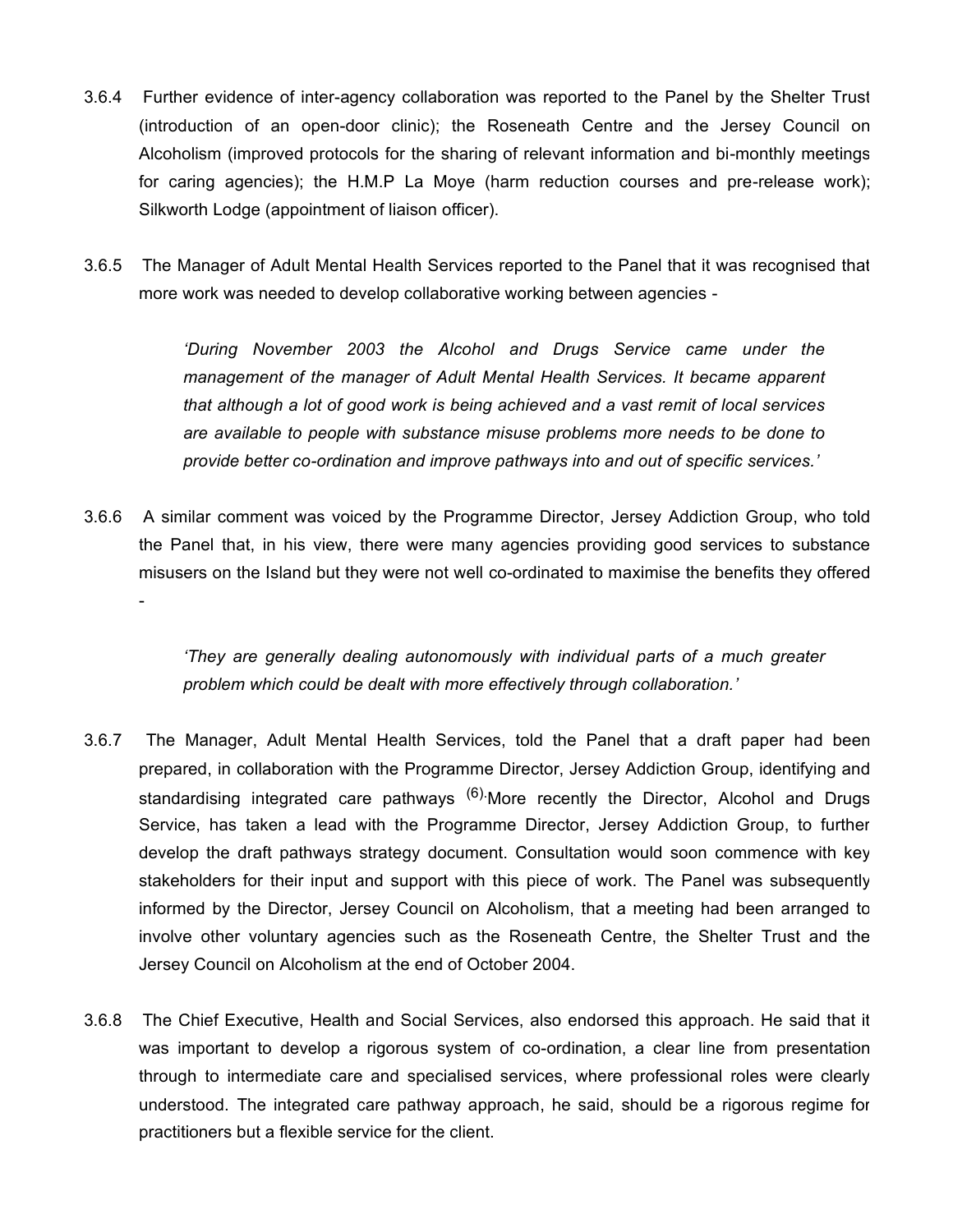3.6.9 The Panel believes that the introduction of the integrated care pathway approach is a constructive development for the better integration of services for substance misusers in the Island. As part of its follow-up to the present report, the Panel requests that it receive a report from the Health and Social Services Committee on the progress and the outcome of the consultation exercise on this approach.

#### **Recommendation**

**The integrated care pathways approach should be developed as soon as possible following appropriate consultation.**

# **3.7 TRAINING AND RAISING AWARENESS FOR PROFESSIONALS**

- 3.7.1 The Director, Alcohol and Drugs Service, told the Panel that over the previous three years the Service had been able to provide training opportunities for approximately 30 GPs to raise awareness of the primary role in the identification and treatment of substance misusers and to challenge negative attitudes which existed amongst some doctors. The Panel was advised that it was important to ensure that substance misusers have good primary care, regardless of the fact that they were using illegal drugs.
- 3.7.2 The Programme Director, Jersey Addiction Group, expressed the view that GPs in the Island were not sufficiently proactive in directing clients towards the right kind of treatment. He referred to recent media reports which had highlighted the small amount of time given over to drug awareness during medical training programmes. He informed the Panel that a seminar had been organised in 2003 by the Jersey Addiction Group, aimed at assisting GPs to help substance misusers more effectively in their surgeries and to develop awareness of the availability of the treatment programme offered at Silkworth Lodge. Only 18 GPs had signed up for the occasion and of them only had eight turned up on the day.
- 3.7.3 Dr M. Marks told the Panel of his concern that that the majority of GPs in Jersey effectively opted out of treating substance misusers. He warned that this trend was likely to be further strengthened if new GP contracts were adopted in line with those introduced recently in the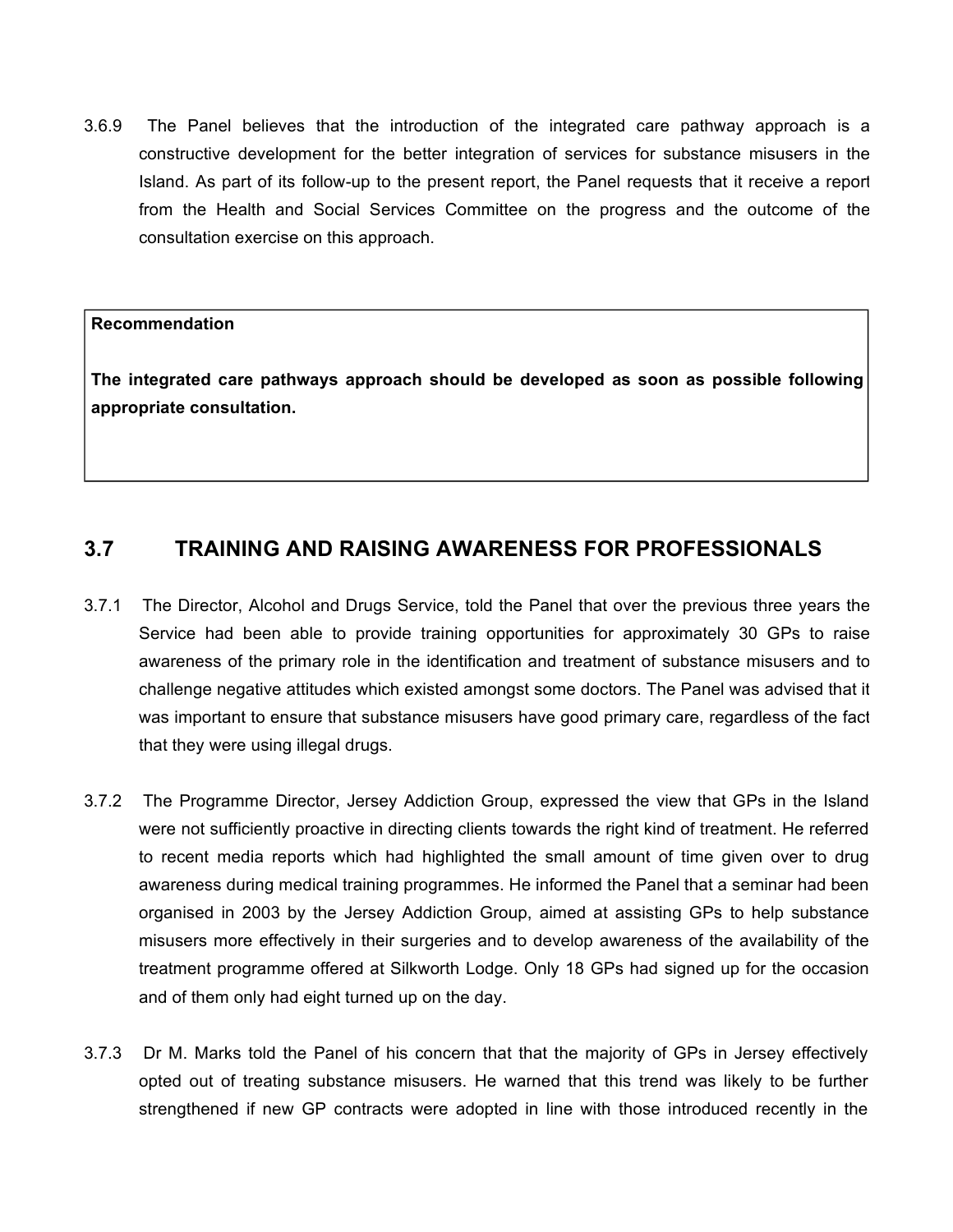United Kingdom. He said that there was a common perception that the patient's activities or lifestyle contributed to the condition for which they were seeking treatment. However, he occasionally liked to remind his colleagues of the following statement by the General Medical Council -

> *It is unethical for a doctor to withhold treatment for any patient on the basis of a moral judgement that the patient's activities or lifestyle might have contributed to the condition for which treatment was being sought. Unethical behaviour of this kind may raise the question of serious professional misconduct.*

- 3.7.4 The Panel was told by some witnesses that substance misusers commonly faced judgemental attitudes from healthcare professionals .They gave an example of the undue pressure sometimes placed on young pregnant women who were addicts. This resulted in some women being frightened to seek the right kind of help. The Panel was advised that Alcohol and Drugs Service staff were working to challenge and change such attitudes.
- 3.7.5 The Panel was informed by the Director, Alcohol and Drugs Service, that there was, currently, only a limited number of GPs in the Island licensed to prescribe Methadone and Subutex. The Service hoped to expand the number of licensed GPs but this needed to be carefully controlled to avoid the risk of over-prescribing. Licensing requires GPs to undertake a certain amount of training.
- 3.7.6 The Panel was informed by the Director, Alcohol and Drugs Service, that there were concerns that budget cuts would limit training opportunities for GPs. The Alcohol and Drugs Service staff team also raised concern that professional training opportunities, which had been available to them through funding provided through the Substance Misuse Strategy 1999 - 2004. would no longer be forthcoming under the recently approved five year Community Safety and Substance Misuse Strategy 2005 - 2009, 'Building a Safer Society'..
- 3.7.7 Dr Bailey expressed similar concern at the possible reduction of training opportunities for medical practitioners. He said that training and keeping abreast of latest developments were part of the professional responsibility of all GPs.

### 3.7.8

The Panel believes that training for professionals dealing with substance misuse is crucial to the development of a broad-based multi-disciplinary service in the Island. It is argued elsewhere in this report (paragraph 5.11) that an innovative solution is required to replace the current reliance on the voluntary commitment and good will of a small number of individual doctors. This would be undermined if training opportunities were curtailed.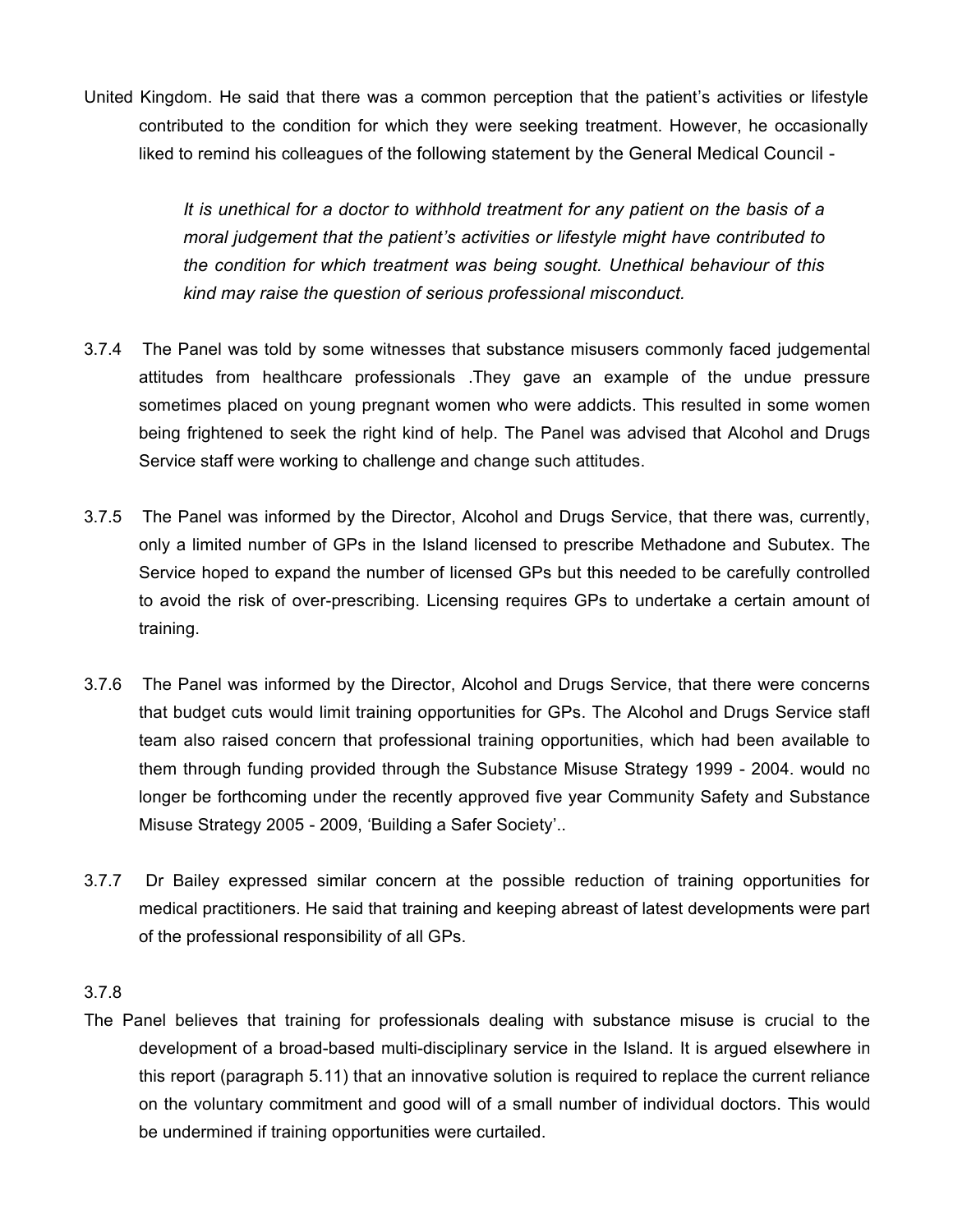3.7.9 The Panel is pleased to note that the concerns regarding possible budget cuts for training opportunities appear to have been allayed. It has been advised that the research budget of the Community Safety and Substance Misuse Strategy 2005 - 2009 had been re-prioritised to include funding for training initiatives. GPs will be able to access this budget providing the training is directly related to the treatment of drug users.

#### **Recommendation**

**Further opportunities should be offered to GPs to raise awareness of the impact they might have on the health of substance misusers.**

# **3.8 A MEDICALLY SUPERVISED INJECTING CENTRE FOR JERSEY?**

3.8.1 The United Kingdom Home Affairs Select Committee, in its review of the Government drug tenyear drug policy<sup>(7)</sup>, recently recommended '*that an evaluated pilot programme of safe injecting houses for heroin users is established without delay and that, if this is successful, the programme is extended across the country."* This recommendation was rejected by the Home Secretary; however, this decision was challenged in an article in the British Medical Journal <sup>(8)</sup>, dated 10th January 2004 (Appendix Eight). Pointing to the success of similar schemes in other countries, the authors (Wright and Tompkins) argue that safer injecting rooms reduce the risk of harm to drugs users, and, by reducing injection on the street, also reduce the risk to the general population. Medically supervised injecting centres enable safe oversight by nursing staff of selfinjection of street drugs in an explicitly clinical setting. Staff are not entitled to help drug users to inject drugs, but are trained to deal with overdoses and offer advice on safer methods of injecting.

> *'For the policy to be effective it needs to be integrated into service provision, of which medically supervised injecting centres are one important aspect of a range of harm reduction initiatives. We would argue that medically supervised injecting centres are not a panacea for drug related deaths but a proxy marker of a policy commitment to a broad based health promotion framework for working with drug users.'*

3.8.2 A number of witnesses, including the Director, Alcohol and Drugs Service, and the President,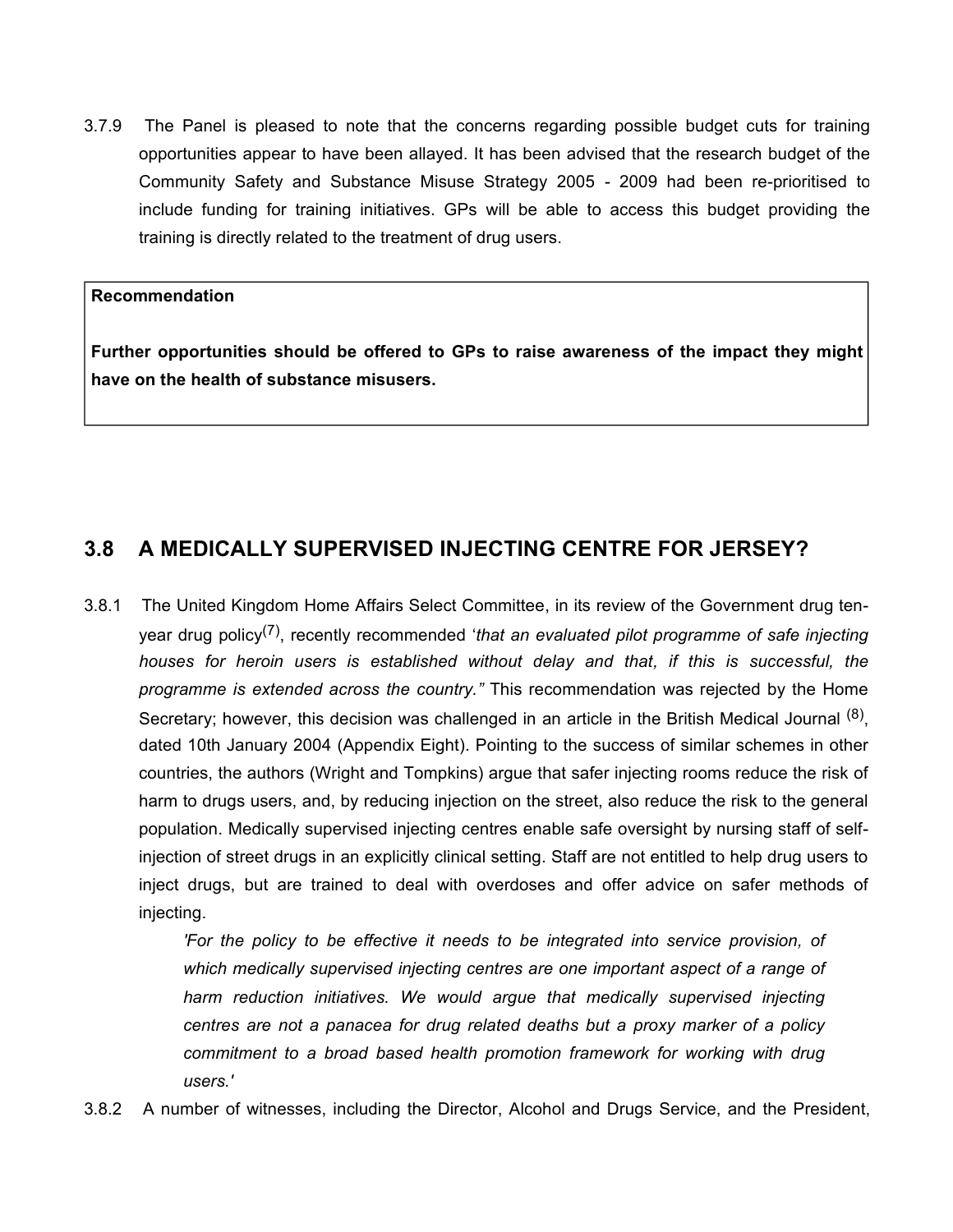- Health and Social Services, told the Panel that they would be opposed to establishment of such a scheme in Jersey. The President said that he was not convinced that such a facility was necessary in Jersey, given all the other harm reduction work going on. It would indicate that the States had become resigned to the fact of illegal drug taking. Instead of maintaining substance use, the approach adopted by Health and Social Services was to take people onto a substitution programme aimed at gradually reducing and stopping their dependence on drugs.
- 3.8.3 On the other hand, a supervised injecting centre was supported by Dr Marks, Deputy J-A Bridge and some individuals who contacted the Chairman in private, not only on the grounds of harm reduction for injecting users but also for general public safety in promoting safe disposal of injecting equipment.
- 3.8.4 The Panel acknowledges that the introduction of a safe injecting centre in Jersey would be a bold and controversial development. Nevertheless, it believes that the results of the trials in other countries should be monitored in order to see whether lessons might be learnt for Jersey.

**Further investigations should be carried out into the operation of supervised injecting centres in Europe and should be reported in due course to the Health and Social Services Committee, with recommendations as to whether or not this practice might be implemented in Jersey.**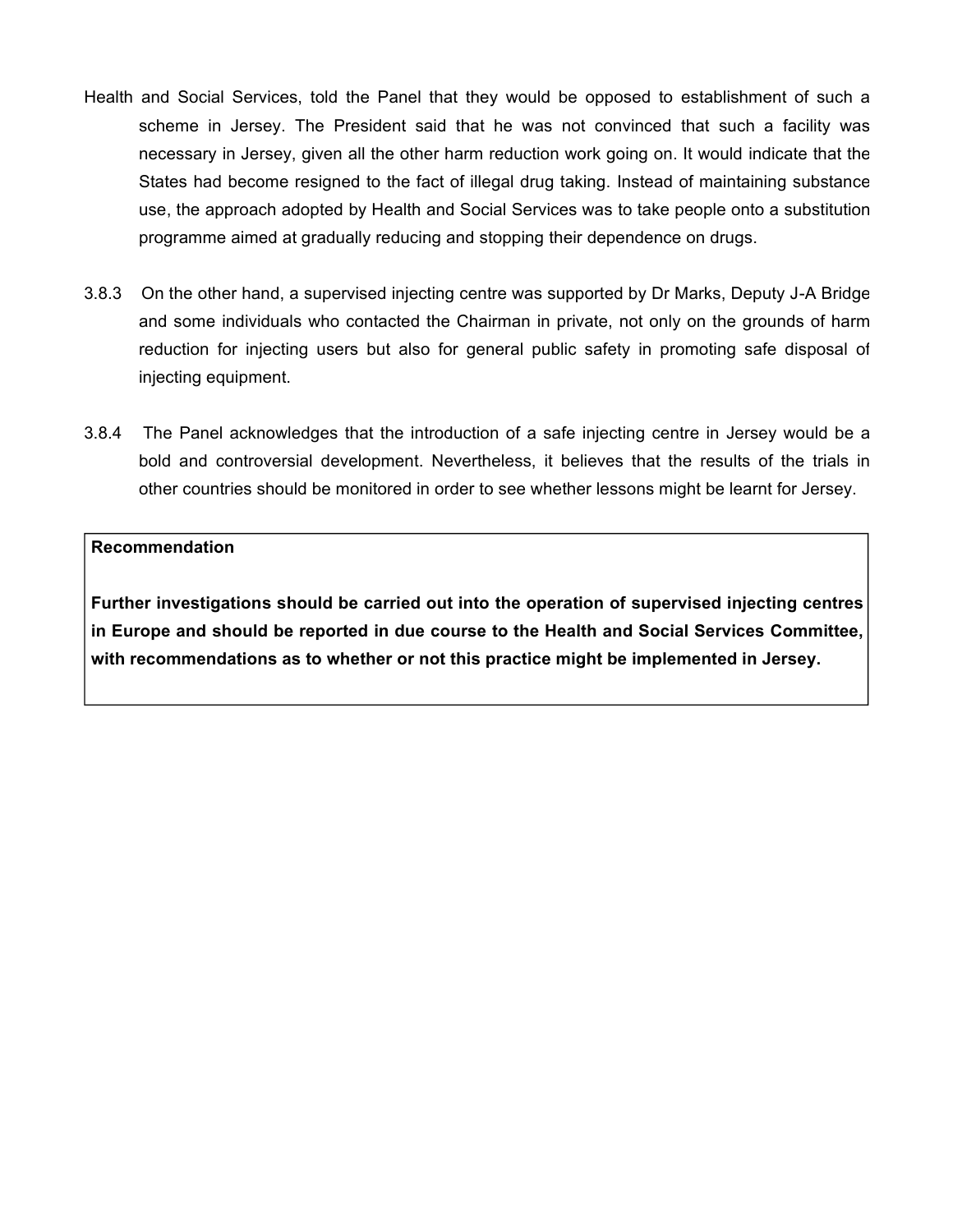# **4. STRENGTHENING THE EVIDENCE BASE**

- 4.1 The Imperial College Report noted in 2001 that there were at least 20 different agencies in Jersey which regularly collected data on problematic drug and alcohol users but that for the most part the information collected by these agencies could not be used to answer questions central to effective policy-making and planning. It said that further research was needed to measure changing patterns of substance misuse, using its own study as a baseline, and to understand issues such as factors influencing HIV transmission in more detail. This was central to the development of the Responding to Substance Misuse Strategy. The Report warned that, without action, it would be difficult to establish the present extent of substance use, related harms, illness and death or the impact and cost-effectiveness of initiatives to reduce these. The Imperial College Report recommended that -
	- (a) immediate measures be taken to improve a number of individual agency reporting systems; and
	- (b) longer-term activity be focussed on the co-ordination and combination of multiple data sources;
- 4.2 The Director, Alcohol and Drugs Service, reported to the Panel that, despite considerable efforts to establish a central substance misuse database within the Island as recommended by the Imperial College Report, it had not been possible to find a company that could develop a database compatible with the systems used by local GP's and Health and Social Services. It was subsequently felt that the investment of public funds in a stand-alone data base was inappropriate. However, various methods were cited in his submission to demonstrate a more systematic and co-ordinated approach towards data collection than previously.
- 4.3 The Manager, Adult Mental Health Services, informed the Panel that Health and Social Services were currently considering a new information-based package called FACE, due to be introduced into Adult Mental Health Services by the end of the year. The Alcohol and Drugs Service had recently been asked to assess how useful it would be and how it would tie in to other systems as recommended by the Imperial College Report.
- 4.4 Dr I. Muscat, Consultant Microbiologist, told the Panel that a proposed pilot study, recommended by the Imperial College Report, and based on unlinked anonymous testing, designed to monitor the spread/prevalence of blood-borne viruses had not been progressed due to a lack of immediate resource.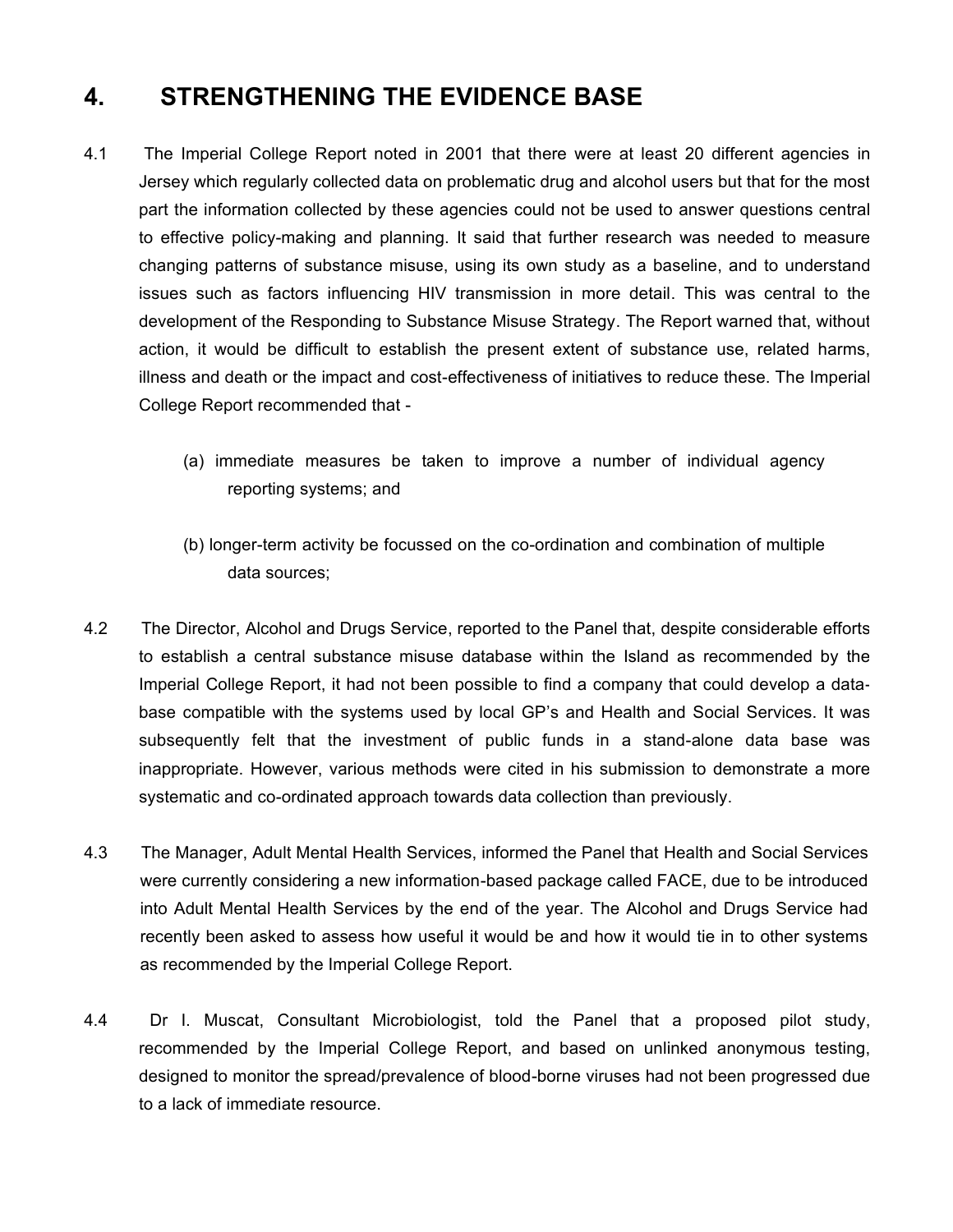- 4.5 Dr Muscat explained the possible consequences of failing to obtain a clear picture of the prevalence of blood-born viruses in the Island. He advised the Panel that it would be cheaper to treat Hepatitis C infection rather than allow the disease to progress and then treating late complications. In support of this view, he quoted two excerpts from a recently written report (as yet unpublished) by the Director of Health Promotion on Hepatitis C in Jersey
	- (i) *The cost of treating Hepatitis C viral infection is high but much lower than the (medical only) cost of not treating the infection. (Conclusion of a city of Bristol health economics model)*
	- (ii) *Hepatitis C figures in Jersey are higher than we would expect this could be because we have a better detection rate or a bigger Hepatitis C population or both.*
- 4.6 Dr Muscat acknowledged that the complications of Intravenous Drug Abuse such as HIV and Hepatitis C, which largely affect young people, might be regarded as a self-inflicted problem. However, he argued that, even if their diseases were self-inflicted, it should be addressed with the same vigour as other self-inflicted diseases affecting an older population, for example diseases arising from smoking or inappropriate diet. If rehabilitated, the young will have many productive years ahead. He concluded -

*The increasing burden of managing Hepatitis C (both prevention and treatment) must be recognised now to help both current individuals and the future burden on the health service if the disease and its spread goes unchecked.*

- 4.7 The Panel was also informed by Dr Muscat that sponsorship of a half-time Hepatitis C and HIV sister for 2 years had been agreed by a drug company. Match funding by Health and Social Services, however, had not yet been approved.
- 4.8 The Panel was subsequently advised by the President, Health and Social Services, that the failure to implement the pilot study to monitor the extent of HIV and Hepatitis C in the Island had been a serious omission. The matter had been considered at officer level, as one of several bids competing for funding within the Committee's budget, but had not been brought back as an issue for consideration by his Committee. The President was now determined that the research would take place, after a period of appropriate public consultation regarding the role of unlinked anonymous testing. He also indicated that funding for the half-time Hepatitis C and HIV sister would now be found.
- 4.9 The President, Health and Social Services, agreed that the costs of not addressing the medical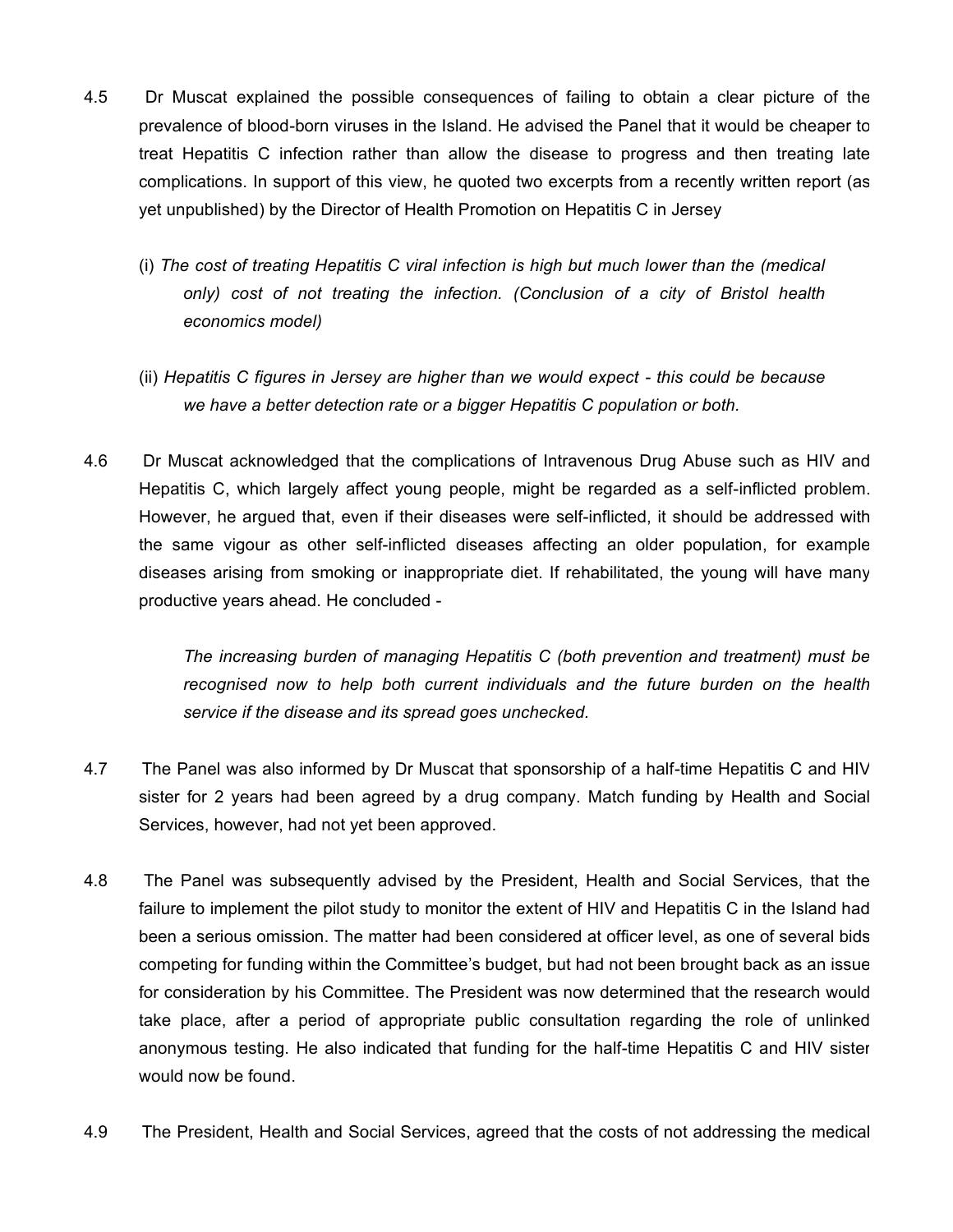- complications arising from infections such as HIV and Hepatitis C were likely to be greater in the longterm if they were ignored in the short-term. He also accepted that increased diagnosis of HIV and Hepatitis C was likely to result in a demand for more treatment and the identification of a requirement for further resources and expenditure.
- 4.10 The Chief Executive, Health and Social Services, pointed out that it was important to consider the implications of the proposed pilot screening programme in business terms, including how this would be conducted. It would be senseless, he said, to conduct a screening programme without appropriate planning for meeting the consequences. The budgetary implications of meeting the treatment needs for HIV and Hepatitis C, in a worst case scenario, could be significant.
- 4.11 The Panel understands the argument for sound business planning but feels that this reasoning runs the risk of being misinterpreted as a basis for further delaying the introduction of an appropriate screening programme out of concern for immediate budget pressures. The Panel believes that it would be short-sighted for Health and Social Services not to investigate fully the potential health risks posed by the spread of infections in the Island.
- 4.12 The Panel welcomes the commitment finally to instigate the unlinked anonymous testing pilot scheme to monitor the spread/prevalence of blood-borne viruses and requests to be kept informed of the progress and outcome of the study.

**A pilot scheme, based on randomised anonymous testing, designed to monitor the spread/prevalence of blood-borne viruses should be instigated as soon as possible.**

- 4.13 The Imperial College Report recommended that its study of drug use in Jersey should be used as a baseline for future research to understand changing patterns of substance use and misuse**.** It concluded that building local capacity within Jersey to undertake this research should be a key future activity. As the Panel has discovered, however, the recommended research has not been given due priority and attention by the Health and Social Services Committee. Plans to implement this specific recommendation had not been reported back to the Committee.
- 4.14 The President, Health and Social Services, agreed that the failure to track the specific recommendations of the Imperial College Report in respect of research into HIV and Hepatitis C prevalence had been a serious omission, commenting that it was a feature of large complex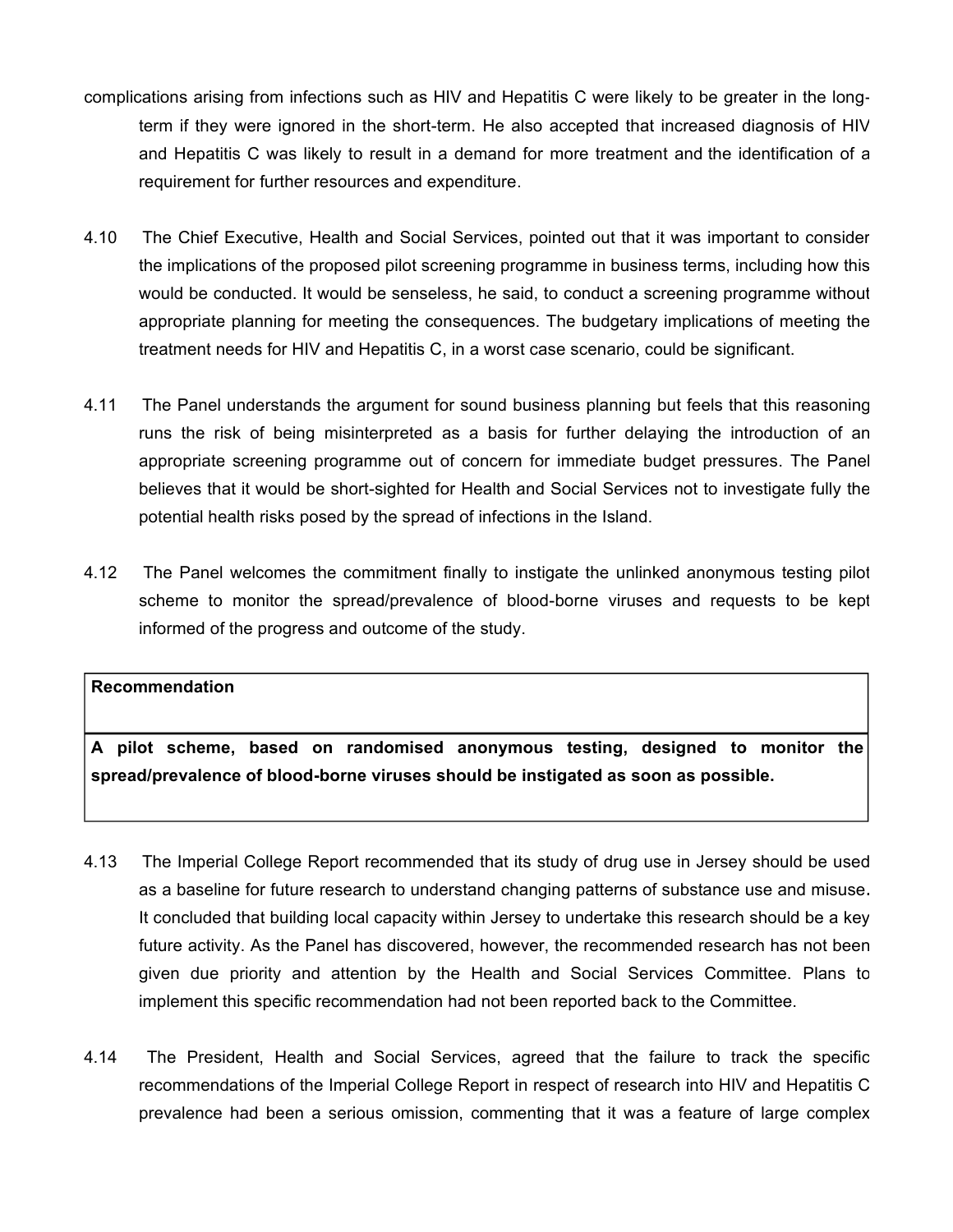departments that certain issues did not always achieve full recognition within a busy agenda. He had already taken steps to ensure that such issues were reported systematically in future to the Committee.

### **Recommendation**

**Whenever a Committee commissions a major report, such as the Imperial College Study of Drug and Alcohol Use in Jersey, the implementation of its recommendations should be earmarked for an update report to the Committee on a regular basis.**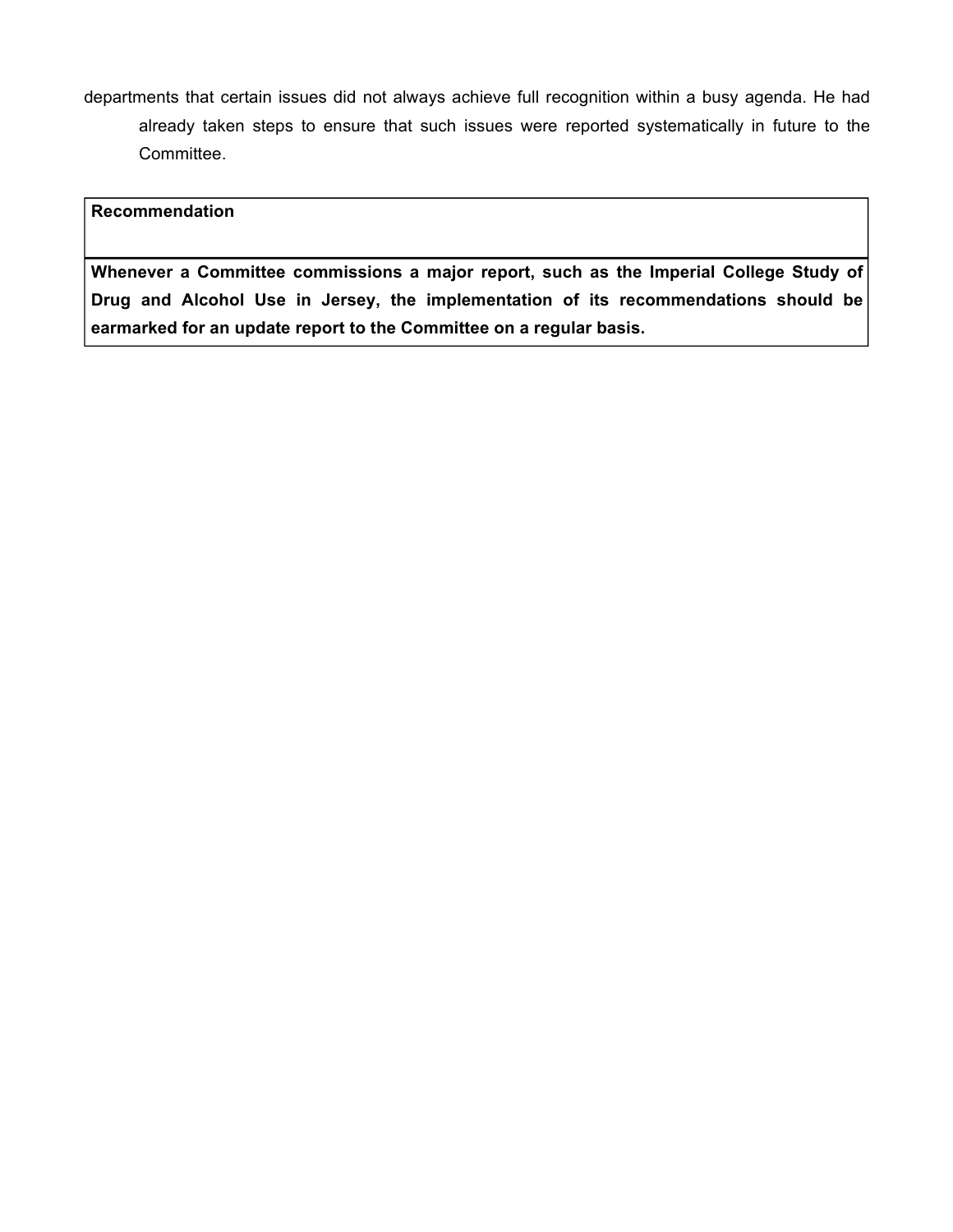# **5. MEDICAL CARE FOR SUBSTANCE MISUSERS**

5.1 The submission provided by the Manager, Adult Mental Health Services, sets out the various tiers of treatment options available to substance misusers in the Island. He also points out a problem, common on a national basis, regarding the identification of problems and appropriate treatment options -

> *Often substance misuse is not identified until latter stages of the problem and, once identified, the appropriate treatment option is not always sought. …. An analogy can be made with physical ill health, very few friends or family would watch a friend or loved one suffering with a chest infection without at least encouraging them to visit their doctor. This is not always the case when we become aware of someone suffering from substance misuse problems.*

5.2 The Panel was told by numerous individuals who had discovered that a family member had become addicted to an illegal substance that they had generally been unaware of the addiction counselling and treatment options that were available in the Island. For many, the first point of contact with services tends to be their GP. However, as reported to the Panel at an open meeting of members of Families Anonymous, awareness of treatment options, even among GPs, is limited. The Panel was told -

> *It appears to be something of a lottery to find a GP knowledgeable and willing to help addicts.*

- 5.3 The Chief Executive, Health and Social Services, commented that private medical practice in Jersey militated against the involvement of GPs in the care of substance misusers.
- 5.4 This comment was echoed by Dr Bailey, one of the limited number of GPs licensed to prescribe Methadone, who described the constraints faced by GPs interested in helping substance misusers. He said that he had been consistently offering free medical care for a number of years -

*Drug users have very little contact with medical services in Jersey and obviously general practice being private practice does mean that drugs users are particularly reluctant to seek help. There are a lot of issues that general practitioners can help with, both in general help, contraceptive measures, routine health screening and providing a stable link with general medical services as well as their links with the Alcohol and Drugs Service, the legal services and links to other services such as*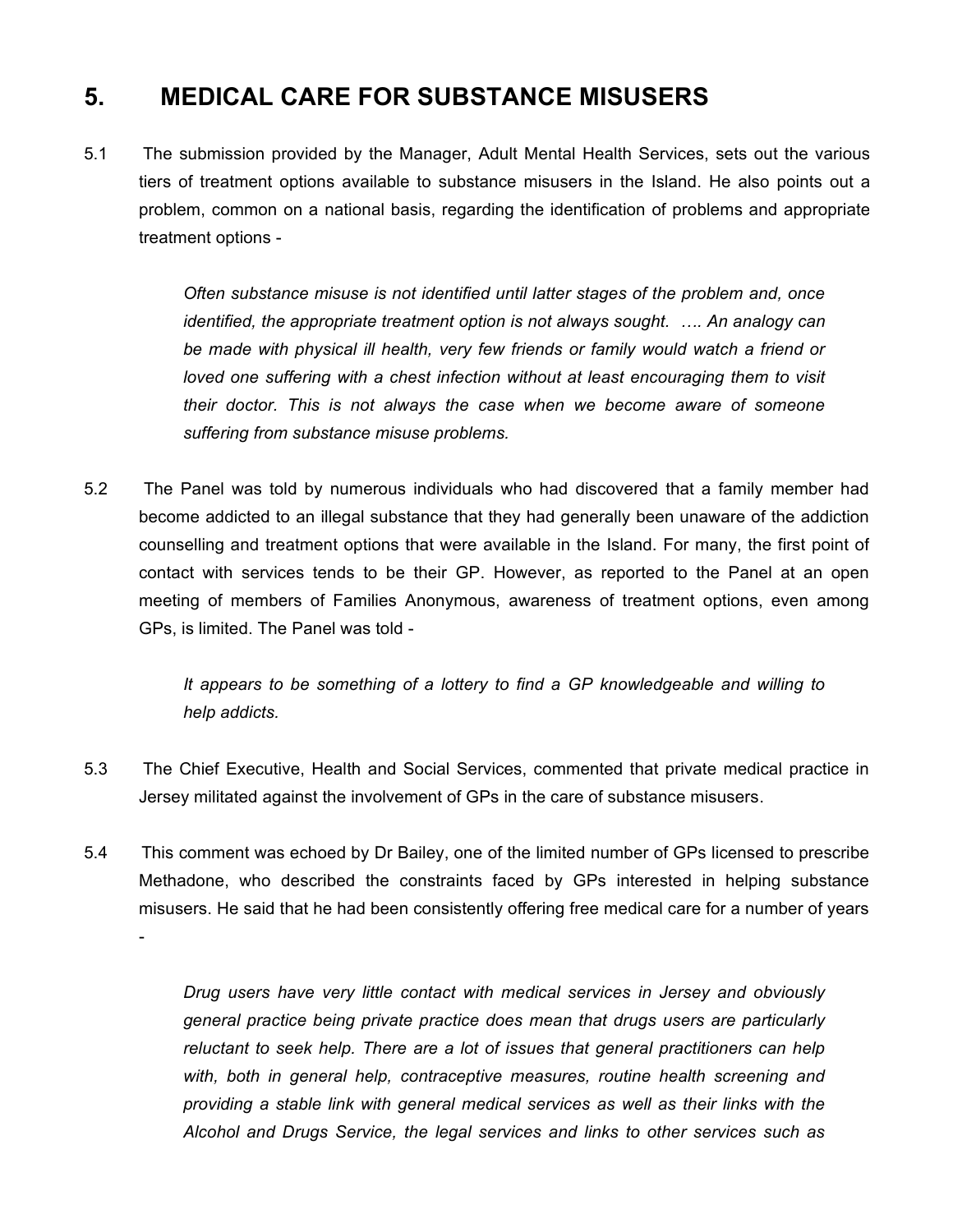*social security. General practitioners who are interested in helping drug users can offer an awful lot. We do however have constraints upon us and we are obliged to earn a living and offering free medical care to drug users limits the number of people we can see.*

- 5.5 Dr Bailey proposed a funding solution, in the form of a voucher scheme for GPs treating registered addicts, which he believed would encourage more general medical practices to open their services to substance misusers.
- 5.6 Dr Marks provided the Panel with a copy of chapter one of the United Kingdom Department of Health 'Drug Misuse and Dependence - Guidelines on Clinical Management', 1999, <sup>(9)</sup> in which it is stated -

*Drug misusers have the same entitlement as other patients to the services provided by the National Health Service. It is the responsibility of all doctors to provide care for both general health needs and drug-related problems, whether or not the patient is ready to withdraw from drugs. This should include the provison of evidence-based interventions, such as hepatitis B vaccinations, and providing harm minimisation advice. Every doctor must provide medical care to a standard which could reasonably be expected of that practitioner in his or her position.*

- 5.7 Dr Marks told the Panel that, in his view, the Island was providing only a 'Cinderella' service to substance misusers - expenditure on staff, facilities and resources to run addiction services was almost non-existent by comparison with the expenditure on facilities at the prison. He told the Panel that many substance misusers avoided attending a GP for financial reasons, maybe because of debts previously incurred. He also pointed out the difficulties of providing an effective follow-up service to the opiate substitution programme. Although patients could receive free Methadone or Subutex treatment at his addiction clinic, they were then expected to pay for further treatment once they had ceased the substitution programme.
- 5.8 Dr Marks underlined the importance of developing and improving services for substance misusers -

*We are dealing with the future of young people, the future of our society… Many young people come into contact with drugs at an early age - under 16. We could have a major impact on this group*

5.9 Dr Marks explained that he provided a non-contractual service to the Alcohol and Drugs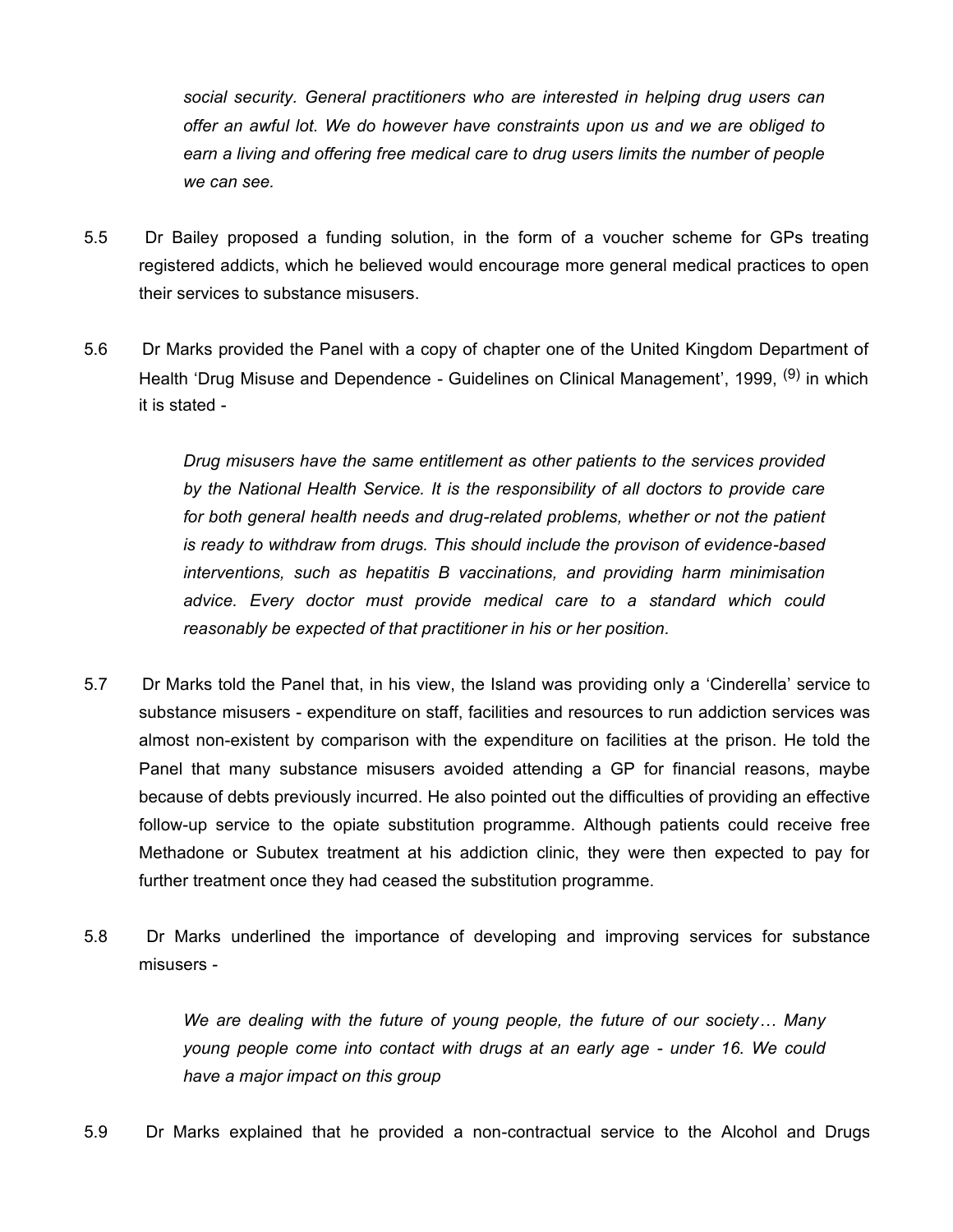- Service, operating a free clinic for its clients on an out-of-hours basis at lunch time or in the evening. This clinic functioned essentially on a voluntary basis and did not operate in his absence. He told the Panel that, in his view, a key priority for the Island should be provision of a centralised GPbased community service, on the lines of the Spittal Street centre in Edinburgh, with a group of young professionals carrying out the service he was currently providing but in a recognised, contractual way. Such a service, he asserted, would provide an answer to the Island's need to provide an adequately resourced community detox and after-care programme for substance misusers.
- 5.10 Dr Bailey also pointed out that substance misusers generally have a range of social and psychological issues which are currently not adequately addressed through the heavy demands on both GPs and drug counsellors at the Alcohol and Drugs Service. He said that addicts often lead very chaotic lives which can be disruptive to other members of the family as well as themselves. GPs have only a limited time available in a consultation to deal with the range of health-related issues that may face a substance misuser. Dr Bailey suggested that a dedicated drug-related social worker would be able to take up these issues freeing the time of the GP and counsellor to concentrate on drug issues with the individual.
- 5.11 The Panel believes that the current reliance on the voluntary commitment and good will of individual doctors cannot be a long-term solution to the effective care of the large 'hidden population' of substance misusers in the Island. It agrees with the importance of developing a community-based multi-disciplinary service accessible to substance misusers. A dedicated social worker could form an important element within a team of professionals within such a service. The Panel acknowledges the difficulty of challenging long-established medical practice and attitudes in the Island. However, it believes that an innovative solution must be found as a matter of urgency to encourage the provision of good quality, accessible heath care for the large number of people caught up in substance misuse problems and to do everything possible to identify and rectify problems at an early stage*.*

**A strategy should be developed, as a matter of urgency, to promote the provision of good quality, accessible primary medical care and treatment in the community for substancemisusers, with particular emphasis on targeting vulnerable young people.**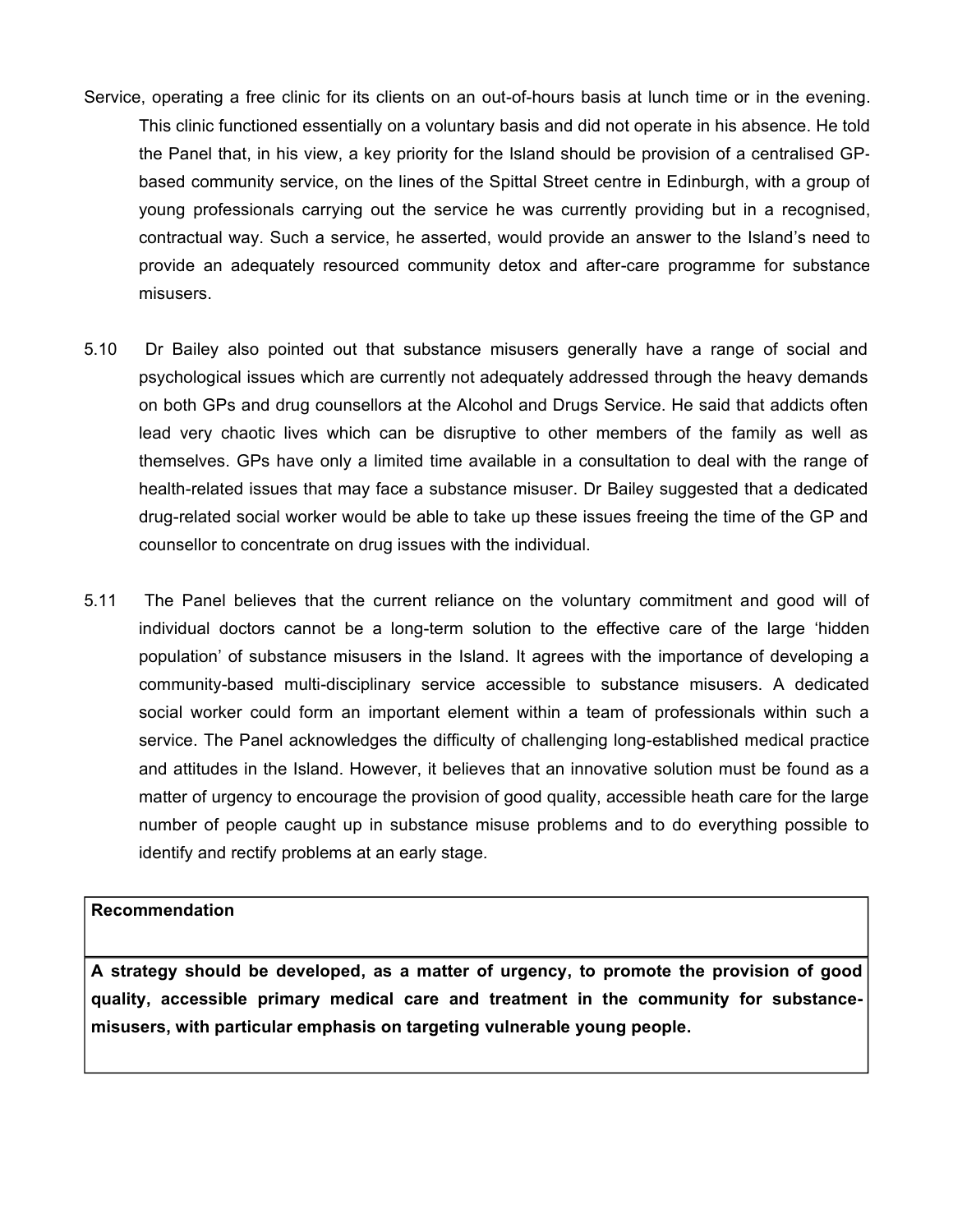# **6. LINKS WITH THE CRIMINAL JUSTICE SYSTEM**

# **6.1 COST TO SOCIETY OF KEEPING ADDICTS IN PRISON**

### 6.1.1 The Imperial College Report in 2001 reported that

*'It is currently estimated by key informants in the prison service that 60 and 70% of all inmates entering H.M.P. La Moye already have a drug-related problem (primarily with heroin), whilst the Jersey Community Survey indicated that imprisonment is not uncommon amongst problematic drug users, with almost one in five respondents reporting a sentence in La Moye during the previous twelve months (23/110)'.*

- 6.1.2 The Panel was told by Dr Marks that he knew of 30 addicts in prison serving a cumulative total of 100 years. Based on the estimated cost of keeping a prisoner at La Moye of approximately £42,000 per annum, the cost of keeping this group of sick people in La Moye amounted to £4.2 million. (The figures quoted by Dr Marks were corrected by the Home Affairs Committee, as follows: the average cost of keeping a prisoner in La Moye, based on the 2003 Prison Annual report was £32,681. This equates to £3.2 million for the 30 prisoners mentioned by Dr Marks)
- 6.1.3 The Panel was told by the Director, Alcohol and Drugs Service, in his written submission, that Home Office research states that for every £1 spent on treatment, the criminal justice system saves £3.
- 6.1.4 It appears self-evident to the Panel that attempts to divert substance misusers away from the prison system as far as possible, or to ensure that their period in custody is used as effectively as possible to encourage and support a change in lifestyle, will bring a long-term financial benefit to society, as well as a benefit to the health and well-being of individuals. This is in line with Objective Six, Strategic Priority Three, of the Community Safety and Substance Misuse Strategy 2005 - 2009. The Home Affairs Committee report 'Building a Safer Society'<sup>(1)</sup> states -

*'In order to break the cycle of crime, certain offenders need opportunities to address their dependency issues. The Strategy sees appropriate targets as the 'victims' of addiction, rather than the profiteers.'*

6.1.5 The Panel, having considered the evidence presented in the course of its Review, has been convinced of the urgent need, within the criminal justice system, to place greater emphasis on providing offenders with access to alternative and effective programmes.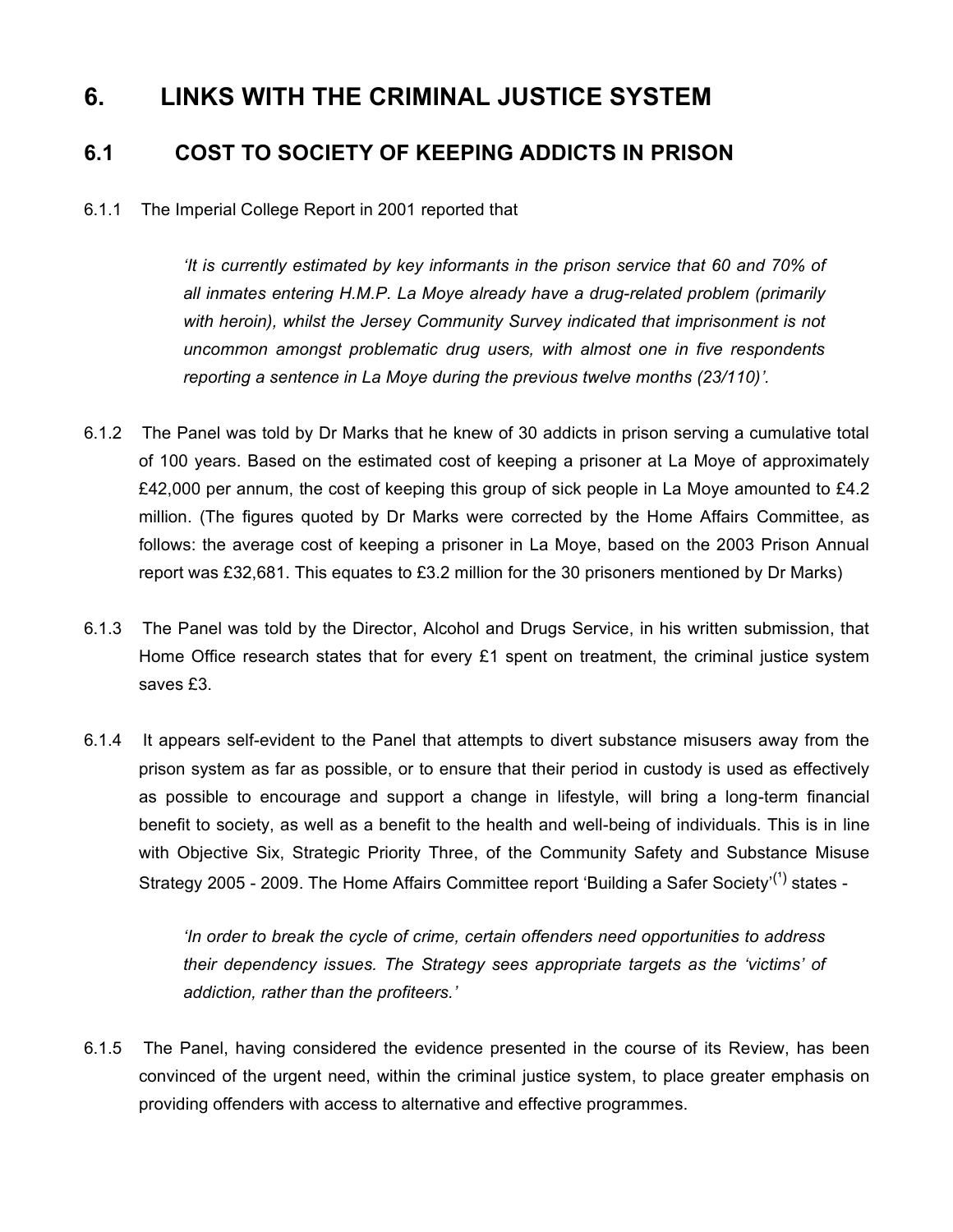**The Panel fully supports Objective Six, Strategic Priority Three, of the Community Safety and Substance Misuse Strategy 2005 - 2009, which states**: **Where appropriate, provide offenders within the criminal justice system with access to alternative and effective programmes.**

# **6.2 SENTENCING POLICY IN JERSEY**

6.2.1 Jersey Courts maintain a strict sentencing policy in relation to the importation and drug trafficking of illegal drugs. This has contributed to a changing profile of sentencing over the last ten years with longer sentences being served at H.M.P. La Moye. The Wool Report 2004 stated

> *'Overcrowding has become a significantly increasing factor in the last few years. Drug-related offences increased by 92% from 1992 to 2002 and in response, sentence lengths were increased…. An increasing number of prisoners dependent on drugs, particularly heroin, are received into custody year on year and these require careful management by the health care staff.'*

6.2.2 The Wool Report 2004 highlighted the 'huge load' carried by H.M.P. La Moye in managing drug users entering the prison from the community.

> *'Over the course of a year, the prison is in contact with around 80 heroin users out of a total of 390 into custody…. The resources needed to treat that number to equivalent standards in the community, would put a considerable strain on the prison's budget and the manpower resources.'*

### 6.2.3

-

The Panel received evidence from the President of the Home Affairs Committee that the majority of drug-related custodial sentences in 2003 were for importation and trafficking (included in Appendix Three: Written submissions). She told the Panel that the Courts already had the ability to consider delaying sentences in favour of treatment orders. Those charged only with possession of illegal drugs for the most part received a fine or a referral order to the Jersey Probation and After Care Service. The role of the Probation Service in developing the creative use of alternative sentence options to divert offenders with substance misuse problems into treatment or community service was highlighted in the draft Criminal Justice Policy, currently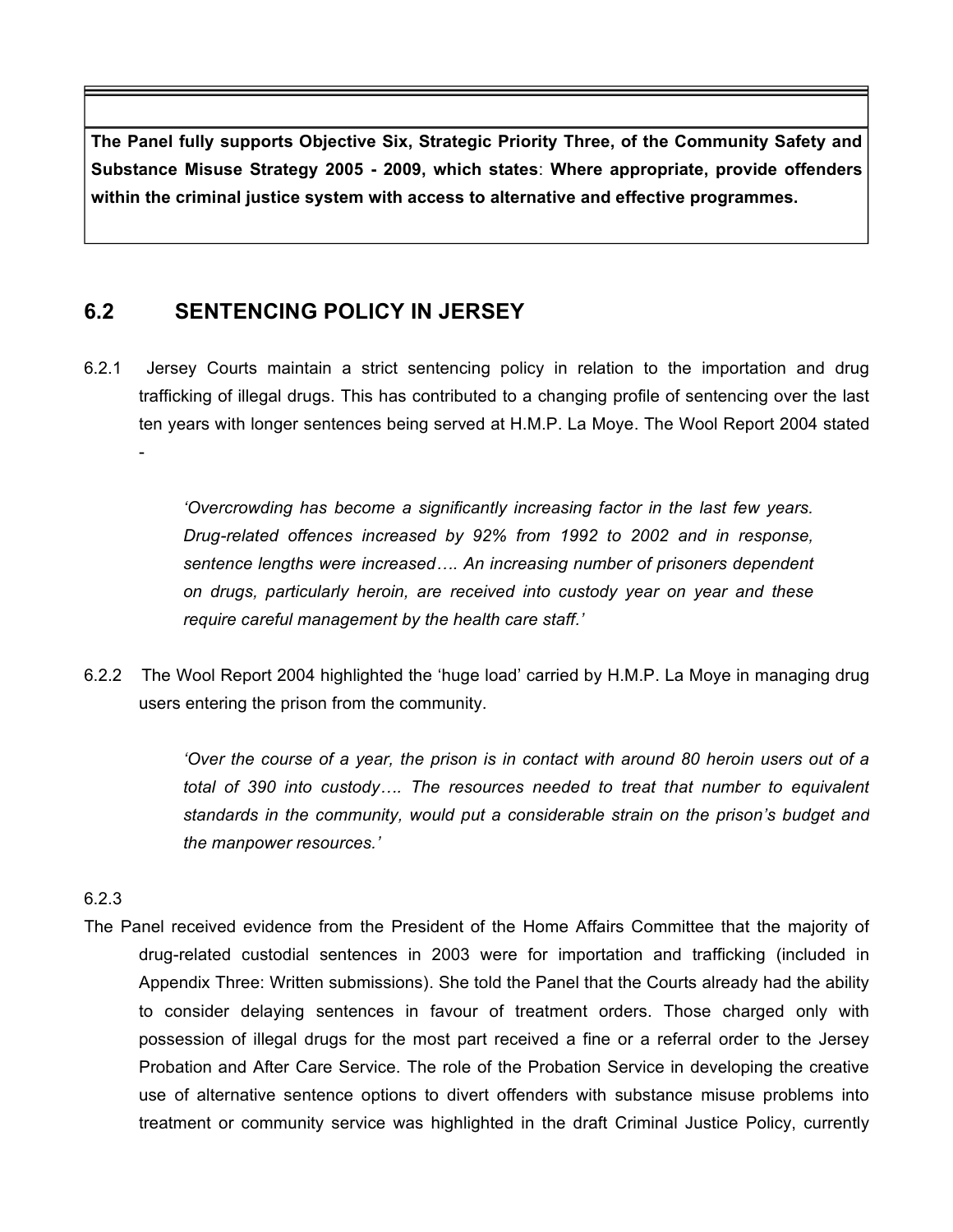being prepared by her Committee.

- 6.2.4 The President said that the Review of Criminal Justice Policy in Jersey  $(10)$  carried out by Professor A Rutherford in 2002 (the Rutherford Report) had identified '*very substantial increases in lengths of prison sentences*' as the contributory factor in prison overcrowding. The Rutherford Report commented that the tough sentencing policy did not appear to have led to any decline in trafficking. On this basis, and in the light of experience elsewhere, the Home Affairs Committee intended to request the Royal Court to review its policy on sentencing for drug-related offences.
- 6.2.5 The Director, Alcohol and Drugs Service, told the Panel that significant progress had been made in the past three years in moving away from mandatory custodial sentences and towards non-custodial sentences and treatment programmes for drug users. He stressed that this diversion policy was only appropriate for individuals whose offences were directly attributed to their addiction rather than those who are trafficking drugs for profit.
- 6.2.6 Dr Marks told the Panel that, in his view, many young people were wrongly pushed into the prison system, rather than treatment, on charges of possession with intent to supply. He told the Panel

*You might be under the impression that we have a lot of hard core drug users in Jersey. I think we are dealing with a very different situation in the sense that there are young people who come into contact with heroin at an early stage in their lives…… These people we could impact on a great deal. We should go at them with every possible option - they are not yet dyed-in-the-wool addicts…. We should be trying to save people from a disease which results in short life expectancy, misery, marginalisation and debilitation. We have a very vulnerable young population in this Island…… They are the ones being targeted by the very, very few professional people who are getting drugs into this Island. And I can identify them any time you like, because with a piece of hair I can tell you how much drug use they have been [having]. If they haven't been using drugs for six months they are professional drug dealers. If they have been using, they should be treated in a completely different way.*

*The conviction of a confirmed addict for possession with intent to supply should be struck from the book.'*

6.2.7 The Panel met a group of young women in the Prison who had been caught up in illegal drugs use in a variety of ways. Some were facing long periods of their life behind bars for the mistakes they had made in getting mixed up with importation of drugs. One inmate told the Panel -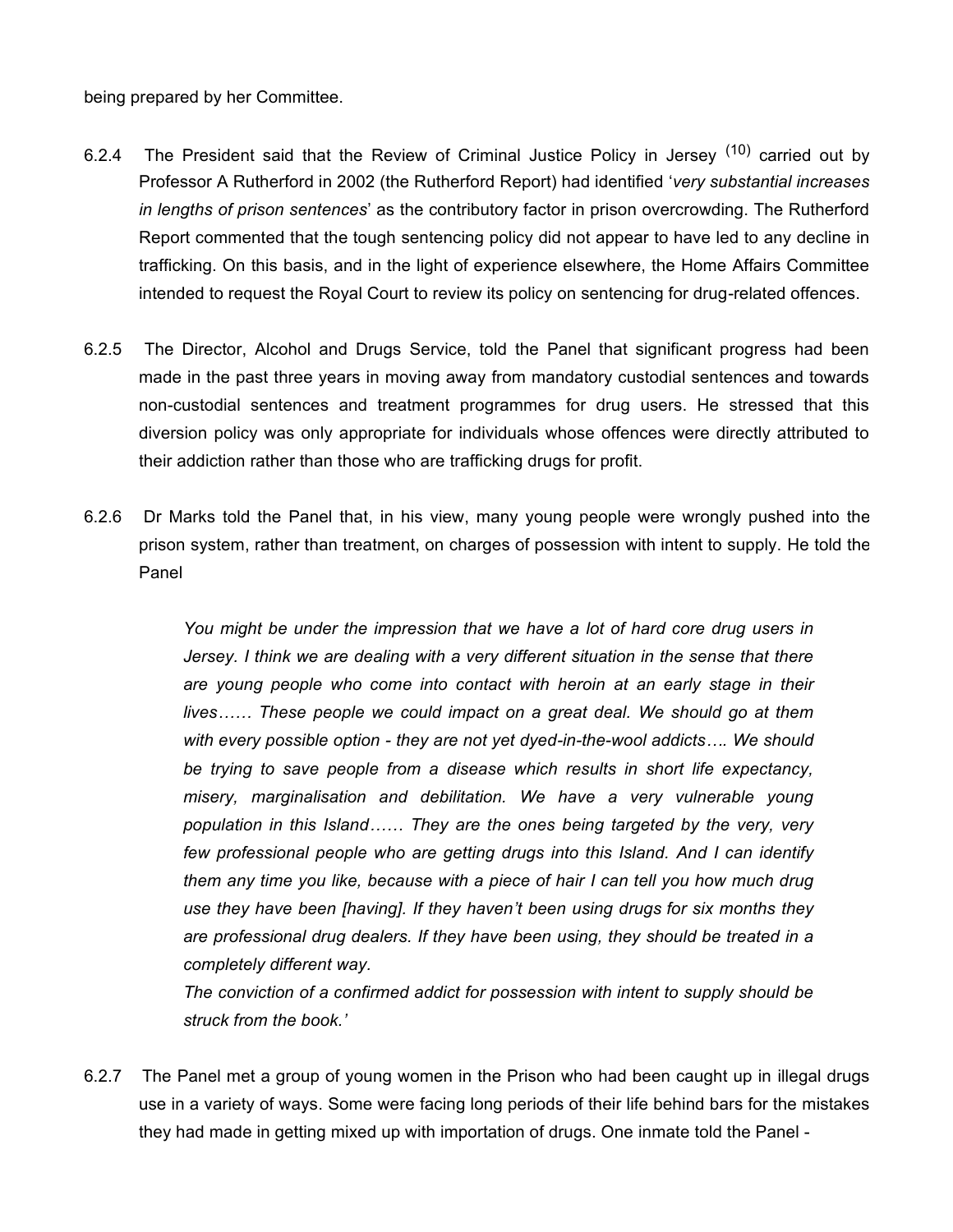'*Four or five years is a long time just to teach someone a lesson because of their use of drugs.'*

The Panel members heard how drugs had impacted on the lives of these young people, making them heedless of the consequences of using and dealing with opiates. Members were told that a prison sentence was a waste of a young life -

*'Nothing is solved by a long sentence - the result is that you come out hating the world even more. It doesn't help you to deal with the real problem.'*

- 6.2.8 The Panel believes that the warnings, issued with convincing force by Dr Marks as well as other witnesses, about the vulnerability of large numbers of young people in the Island, should be taken seriously. It believes that there are cogent reasons for undertaking a review of the Island's sentencing policy, not just from a cost saving point of view and to solve the problem of overcrowding in La Moye, but more importantly, from an urgent need to divert young people away from misuse of substance which has the potential to destroy their future and bring serious disruption to their families.
- 6.2.9 The Panel has not sought the views of the Island's judiciary on its sentencing policy in the course of this Review. However, it puts forward the view that the current strict sentencing policy of the Royal Court regarding drug-related offences has the potential to send large numbers of young people into long periods of custody, and to consume a vast amount of resources, which far exceeds the resources currently available to preventative and treatment services for substance misusers. The Panel concurs with the President of the Home Affairs Committee (paragraph 6.2.4) that the Court should seek to set more constructive alternatives to custody, such as treatment orders or probation orders, wherever possible.

### **Recommendation**

**The Panel supports a review of sentencing policy for drug-related offences, particularly in relation to young people.**

#### **6.3 DEVELOPMENT OF A DRUG STRATEGY FOR H.M.P. LA MOYE**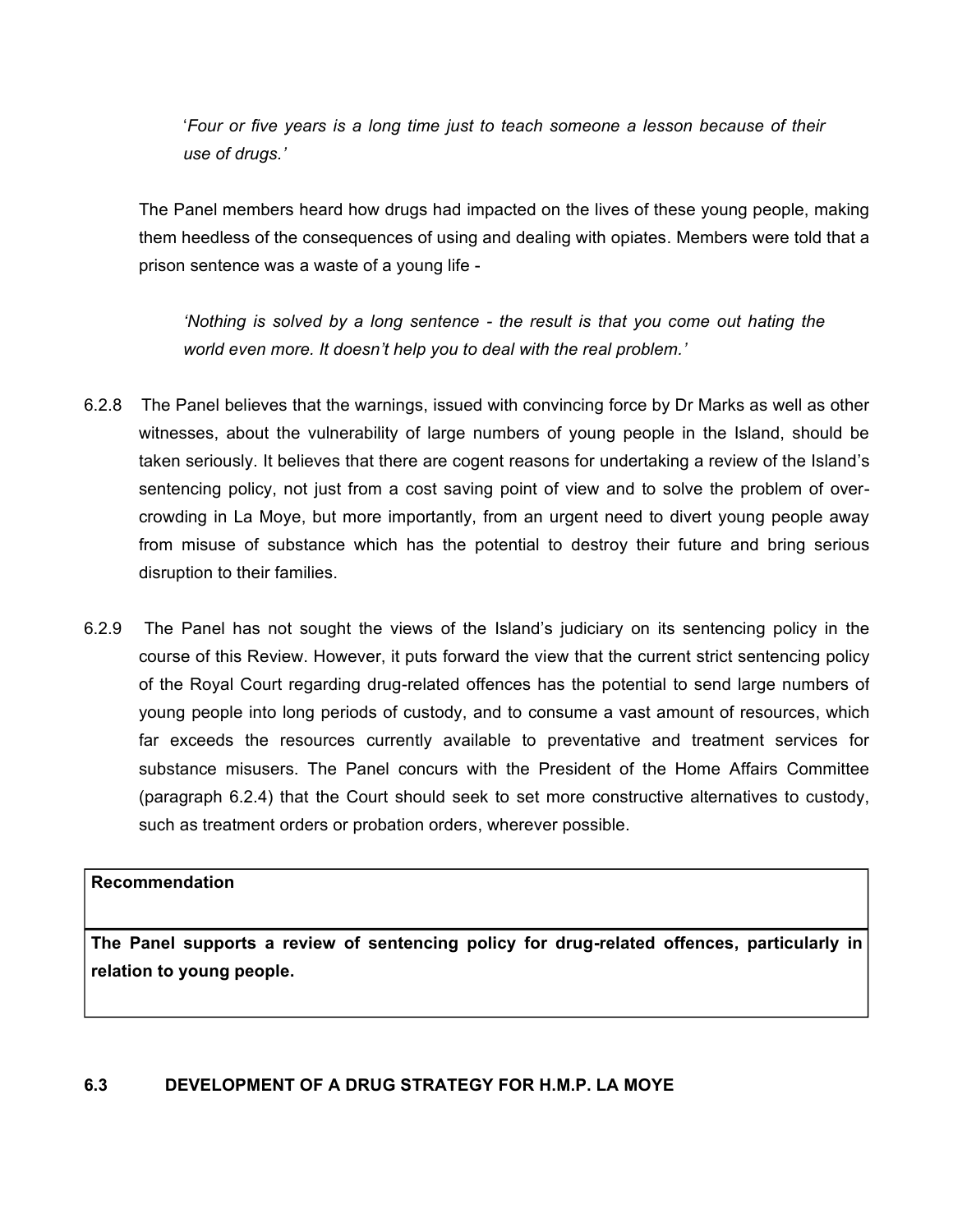- 6.3.1 The Wool Report 2004 pointed out that the harm reduction services available to drug users in the prison were not equivalent to those currently available in the community, although it recognised that increased links had been made with the Alcohol and Drugs Service. It reported that, at present there was no Methadone, or equivalent available; no needle exchange scheme and the detoxification method used did not conform to current medical practice.
- 6.3.2 Dr Marks told the Panel that prescribed medication was currently removed from all prisoners, including those on remand, on reception to La Moye Prison. Those on a Methadone or Subutex programme were allowed to go into withdrawal, possibly with the use of dihydrocodeine. He commented that he could see no medical justification for this treatment of people who had not even been convicted. In his view, it was a questionable practice in terms of Human Rights. He had raised the matter with medical officers at the prison who had justified the policy for administrative reasons. This concern was also raised by the Arrest Referral Worker.
- 6.3.3 The President of the Home Affairs Committee clarified the strict guidelines followed by the prison in terms of the treatment of substance misuse.

*On arrival at the prison a prisoner receives a health assessment which is carried out by nursing staff. This includes investigation of use of alcohol, illegal drugs, tobacco and prescribed drugs. If, as is often the case, the prisoner is on diazepam (prescribed by their doctor) they are kept on this, and gradually detoxed. The duration of the detox depends on a number of factors including the level of the dose and how long they have been taking the drug.*

*If the prisoner is using methadone/heroin they are given two detox options.*

*1. Lofexidine – this brings on an acute withdrawal, and it is extremely rare for any prisoner to opt for this.*

*2. Dihydrocodeine syrup – the amount prescribed is reduced every 3rd day, over a period of 8 days. Physical withdrawal from opiates normally takes place over 5/8 days. The Dihydrocodeine syrup helps relieve the physical symptoms, but the prisoner will still experience 'flu-like' symptoms.*

*The exception for keeping someone on Methadone, would be in the case of a pregnant female. It can be traumatic for the unborn infant if the mother withdraws from methadone.*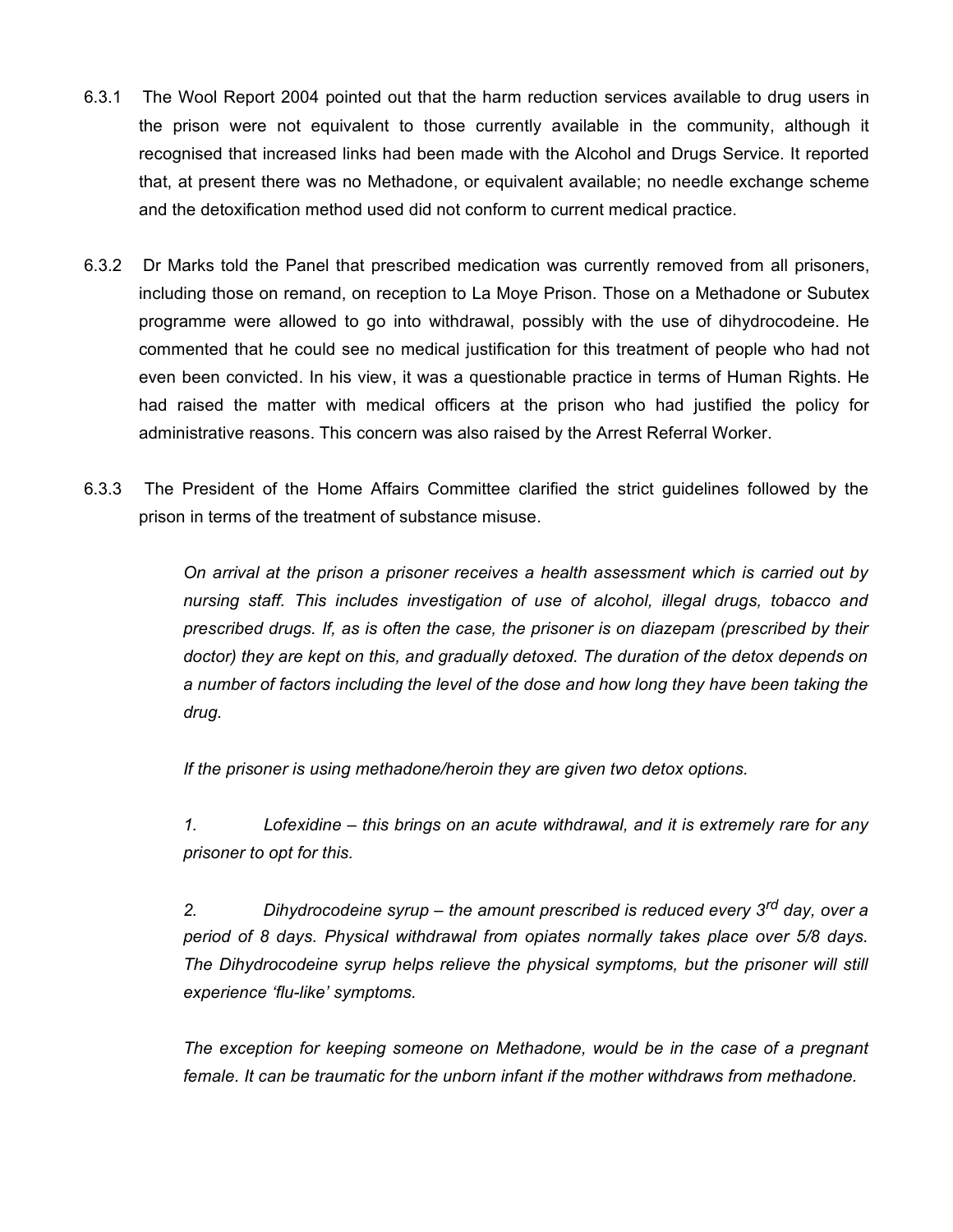- 6.3.4 The President disputed Dr Marks contention that withdrawal of methadone or subutex *'was a questionable practice in terms of Human Rights*'. She drew the Panel's attention to Part B Recommendation No R (98) 7 concerning the Ethical and Organisational Aspects of Health Care in Prison (1998) from the Council of Europe, entitled: Addiction to drugs, alcohol and medication: management of pharmacy and distribution of medicine (full extract contained in Appendix 3k). She maintained that, as far as is possible, the protocols used by the prison in respect of prisoners with substance misuse problems conform to the above European legislation.
- 6.3.5 Notwithstanding the President's contention above (6.3.4), the Panel shares the concern expressed by Dr Marks regarding the practice of compulsory detoxification of prisoners on remand at H.M.P. La Moye. It calls upon the Home Affairs Committee to review the policy of not permitting such inmates to continue medication which has been prescribed as part of the opiate substitution programmes.

**The practice of compulsory detoxification of prisoners on remand should be reviewed.**

6.3.6 The Rutherford Report recommended a harm reduction approach throughout the criminal justice system in Jersey to managing drug users. The Wool Report 2004 agreed that harm reduction measures were

> '*crucial in preventing the spread of blood-borne viruses in a population that injects drugs and in which we know Hepatitis and HIV already exists*'.

However, the Wool Report 2004, also found

*at present conditions at the prison are such that it would be difficult to maintain safety and security were Class A drugs to be prescribed and a needle exchange scheme established*.

6.3.7 Dr Marks told the Panel that, in his view, it made common sense to have harm reduction measures in place in the Prison. Since there was a large number of addicts in the Prison (and there was evidently a ready supply of drugs getting in and needle sharing happening) they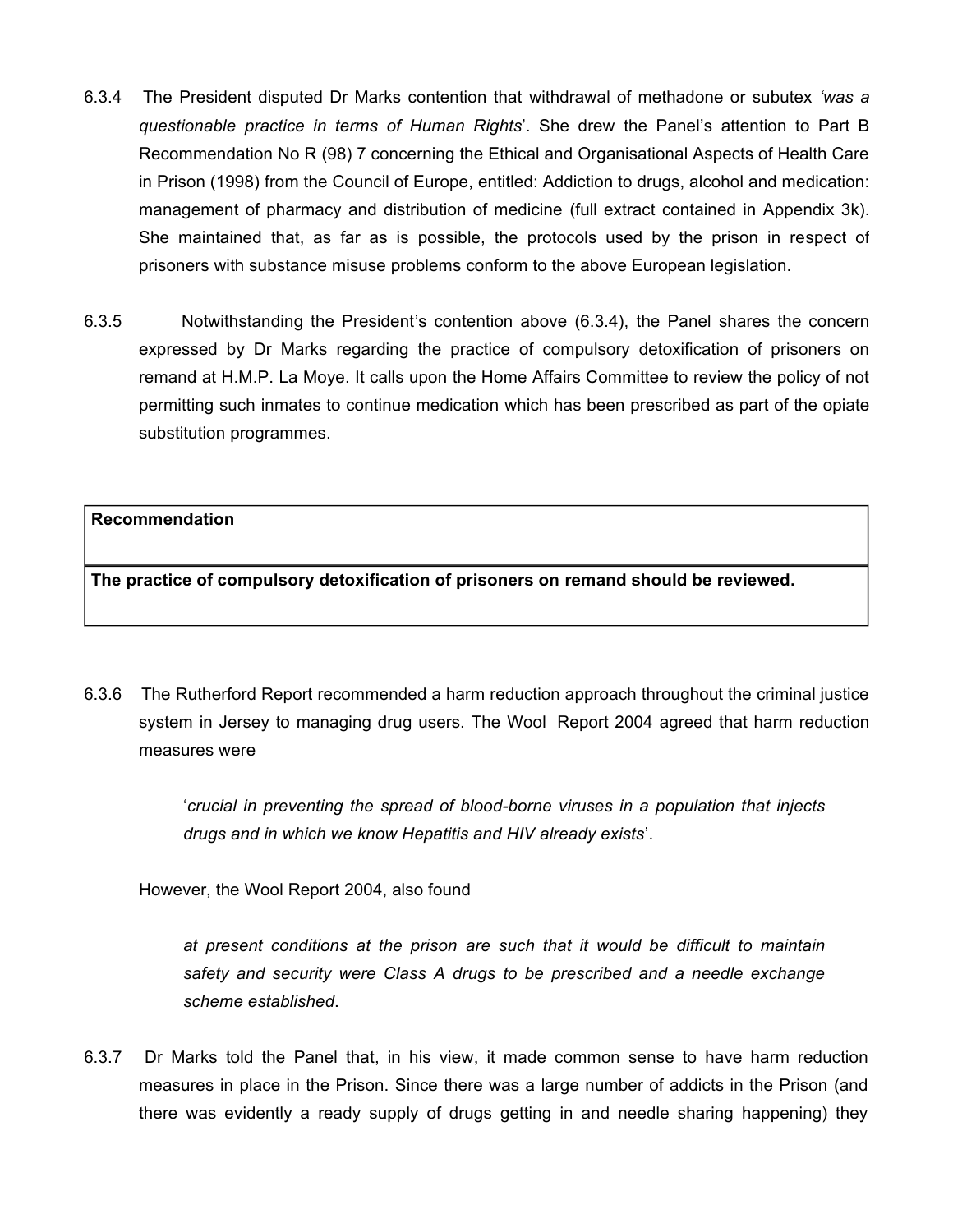- should have access to similar harm reduction measures available in the community, to minimise the impact of their being in custody. Otherwise, there was a risk of spreading infection within the prison and beyond into the community.
- 6.3.8 Dr Muscat, Consultant Microbiologist, said that in his view it was important to make sure that individuals were not disadvantaged in health terms by the fact of being in prison, but it was also reasonable to understand that what works in open society may not translate into a closed society that has own rules and problems. He informed the Panel that a needle exchange scheme had been piloted in prisons in Spain.
- 6.3.9. The President of the Home Affairs Committee agreed that it was a matter of concern that illegal drugs might be found in the prison. Fortunately, this was currently at a very low level in Jersey compared to some prisons in the United Kingdom. She said that there were already a number of measures in place in the prison to combat the spread of blood-borne infection. Prisoners with a history of intravenous drug use could request an appointment with the Consultant Microbiologist who visited the Prison twice a month. Hepatitis B vaccinations were offered to all prisoners serving over three months. In addition, the introduction of enhanced drug-free accommodation in the prison had been a great success. She believed that condoms should be available to prisoners. She would not, however, be in favour of the introduction of a needle exchange programme.
- 6.3.10 The President of the Health and Social Services Committee shared the view about having a needle exchange scheme in the prison. In his view, this would amount to a tacit acceptance that it was impossible to achieve a drug-free environment. He would prefer to see a more rigorous security approach.
- 6.3.11 The Panel heard evidence from several witnesses with family members who had been in custody in H.M.P. La Moye testifying that drugs were available to prisoners and expressing concern at the spread of infectious diseases through sharing needles. One witness (identified as Mrs G) told the Panel that her previously healthy son had contracted Hepatitis C during his sentence. In addition, she explained how she had had to pay off drug dealers for supplies of heroin obtained by her son while in custody at La Moye.
- 6.3.12 The Panel believes that the concerns expressed above by both professionals and private individuals should be taken seriously. The Panel believes that it is necessary to take a realistic view which accepts, however reluctantly, that drug use persists among prisoners at H.M.P. La Moye. In its view, the pragmatic ethos of harm reduction, which was adopted by the Island for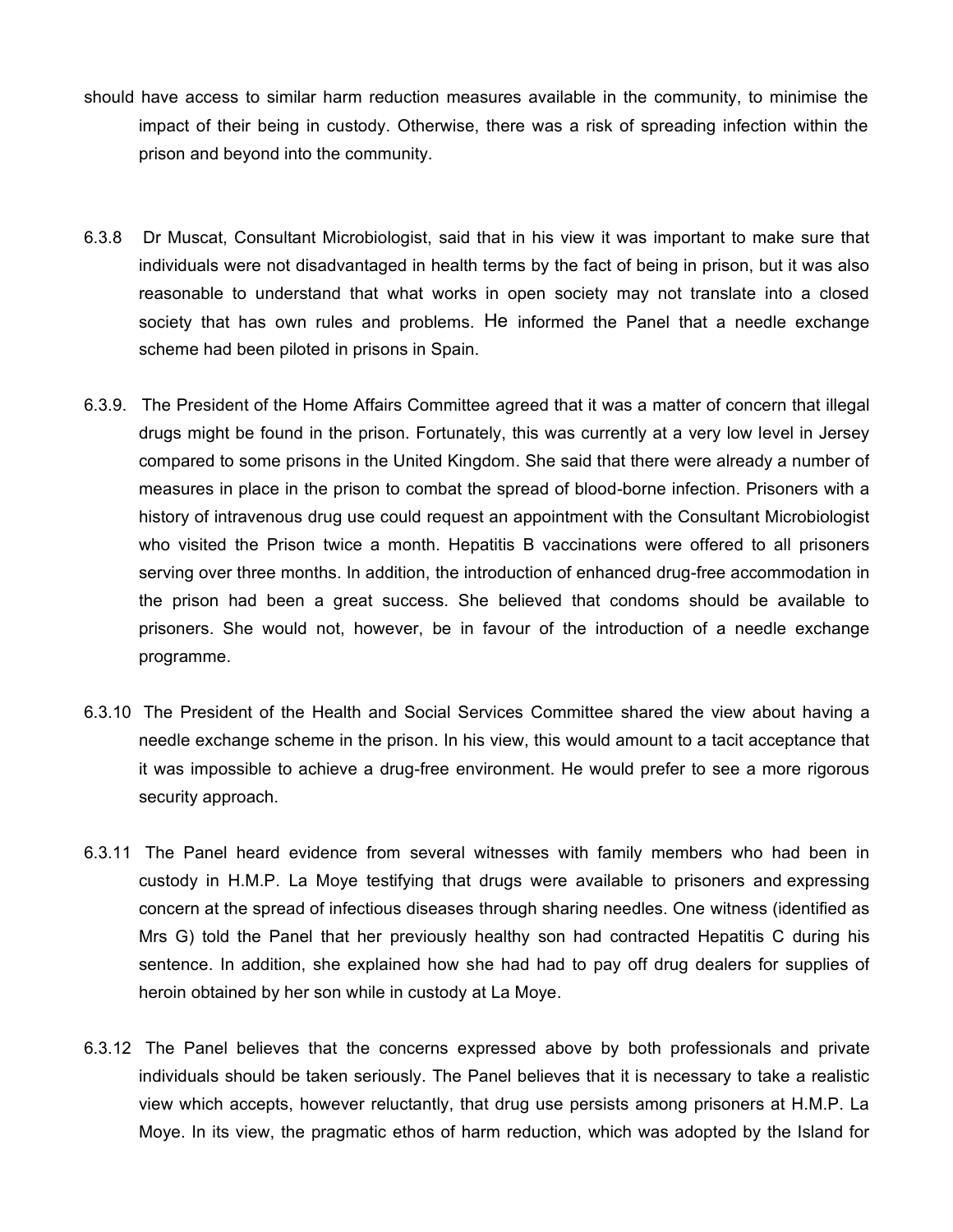- the community in general five or six years ago, should apply equally to the Prison population. In the Panel's view, it is unacceptable that an unrealistic policy, posited on the unachievable goal of eradicating all drug use at the prison, should result in people entering in an essentially healthy condition, only to emerge at the end of their sentence, infected by blood-borne viruses.
- 6.3.13 As a first stage, an investigation should be carried out into the experience of introducing needle exchange schemes into prisons in other countries. For example, a report <sup>(11)</sup> of two vears of experience of a needle exchange programme in the Bilbao Prison appears in **Appendix Nine**. It will be seen from this report that the conclusions to this experiment were overwhelmingly positive: the programme did not create conflict; needles were not used as weapons at any time; the programme did not give rise to greater drug use; and drug users were encouraged to turn to other kinds of drug programmes. As a result, the programme had been extended to five additional prisons and it had been proposed that it be implemented in all prisons nationwide.

**The policy on harm reduction measures available to prisoners should be reviewed, in the light of best practice elsewhere. As a first stage, further investigations should be carried out into the possible introduction of a needle exchange scheme into H.M.P La Moye.**

6.3.14 The Wool Report 2004 called for the development of a comprehensive drug strategy as a priority. It stated in its conclusion -

> '*Prisoners come into the prison from the community and return to the community. The interval in prison represents a unique opportunity to benefit not only individual prisoners but ultimately their effect on the overall public health.*'

6.3.15 The Panel was advised by the President of the Home Affairs Committee that action had already been taken to implement those recommendations of the Wool Report 2004 which could be achieved within existing resources and to identify where additional resources would be required. The current over-crowding at the prison presented a considerable challenge but improvements, such as the establishment of a drug-free wing, had begun to make a significant difference. The Panel also received information from the Prison Medical Officer on the developing drug strategy being prepared by a group of health professionals.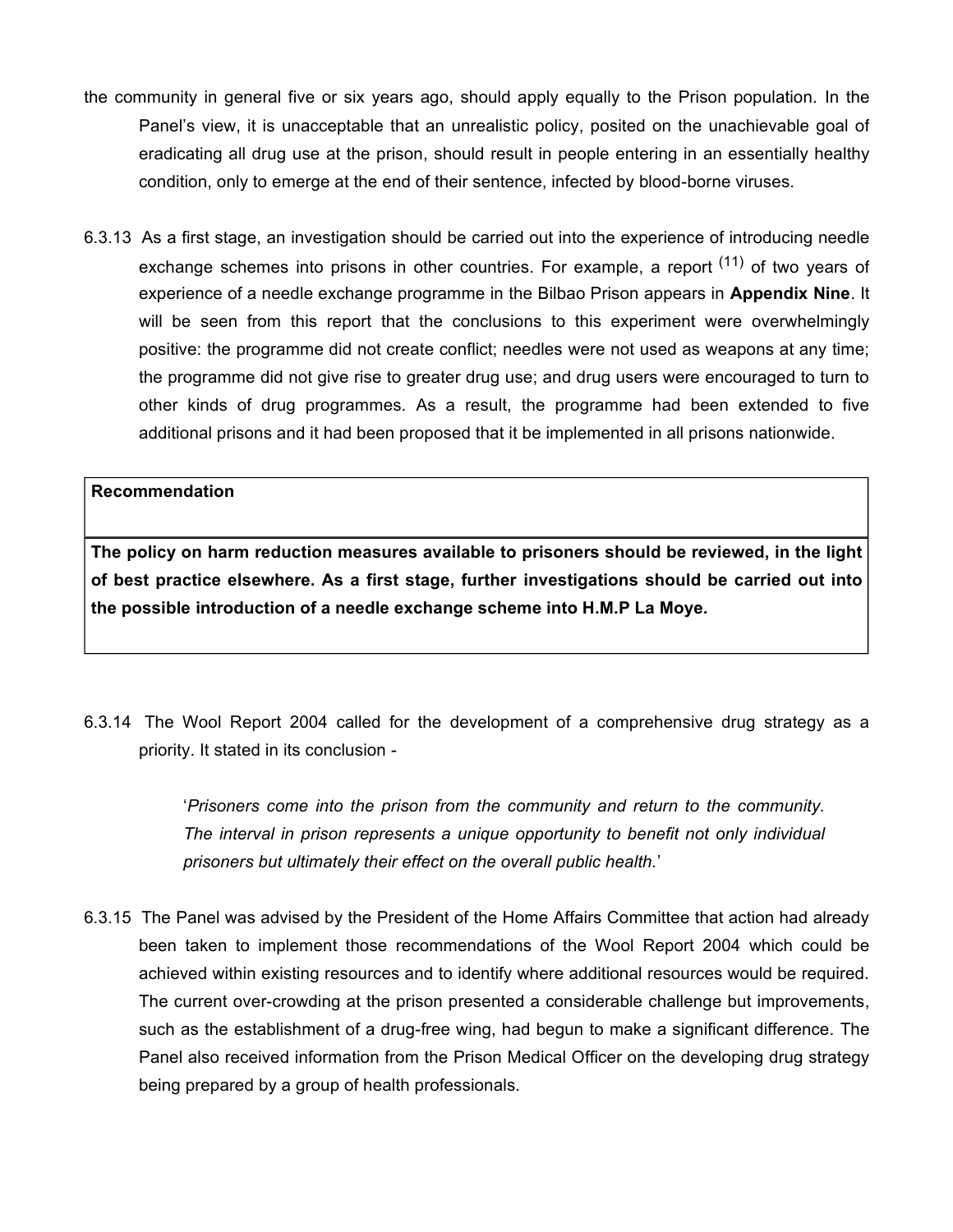- 6.3.16 The Panel received a report from the recently appointed Substance Misuse Counsellor. Counselling is available to prisoners on the basis of self-referral. In addition, a member of the Alcohol and Drugs Service attends the prison on a weekly basis for pre-release counselling and advice.
- 6.3.17 The Panel acknowledges that H.M.P. La Moye is currently in the process of implementing changes in response to the Wool Report 2004 and that it is in the early stages of developing a comprehensive drug strategy. The Panel believes that it would be right to review the progress in the implementation of this strategy after an appropriate period of time.

**The implementation of the Wool Report on Health Needs in the H.M.P. La Moye should be the subject of a review by a Scrutiny Panel once the full Scrutiny function has been established after the elections in 2005.**

## **6.4 SENTENCE PLANNING AND POST CUSTODIAL SUPERVISION**

- 6.4.1 The Chief Probation Officer told the Panel that sentence planning was essential to the provision of a consistent, effective service to prisoners with substance misuse problems. Sentence planning was about behaviour change - looking at how a person had ended up in prison and about how those factors might be changed; it was about engaging with prisoners and working with family, dependents and potential employers, to maximise the chance of successful reintegration into society upon release; it was about ensuring that time spent in prison was as constructive as possible. It included, in the case of substance misuse, recording whatever makes someone vulnerable to self-harm or overdose.
- 6.4.2 The Panel, on its visit to H.M.P. La Moye, spoke with a group of female inmates about their views of preparing for release. What was most important, one inmate told the Panel, was for a prisoner to develop goals to aim for on their release. Each individual needed to look at the broad picture of their life, to identify the positive elements open to them in their life outside the prison and the factors that could draw them back into drug use. Drug awareness programmes and counselling provided by the prison were helping inmates to come to terms with their situation. An essential part of this was the temporary release scheme. Its suspension, because of the abuse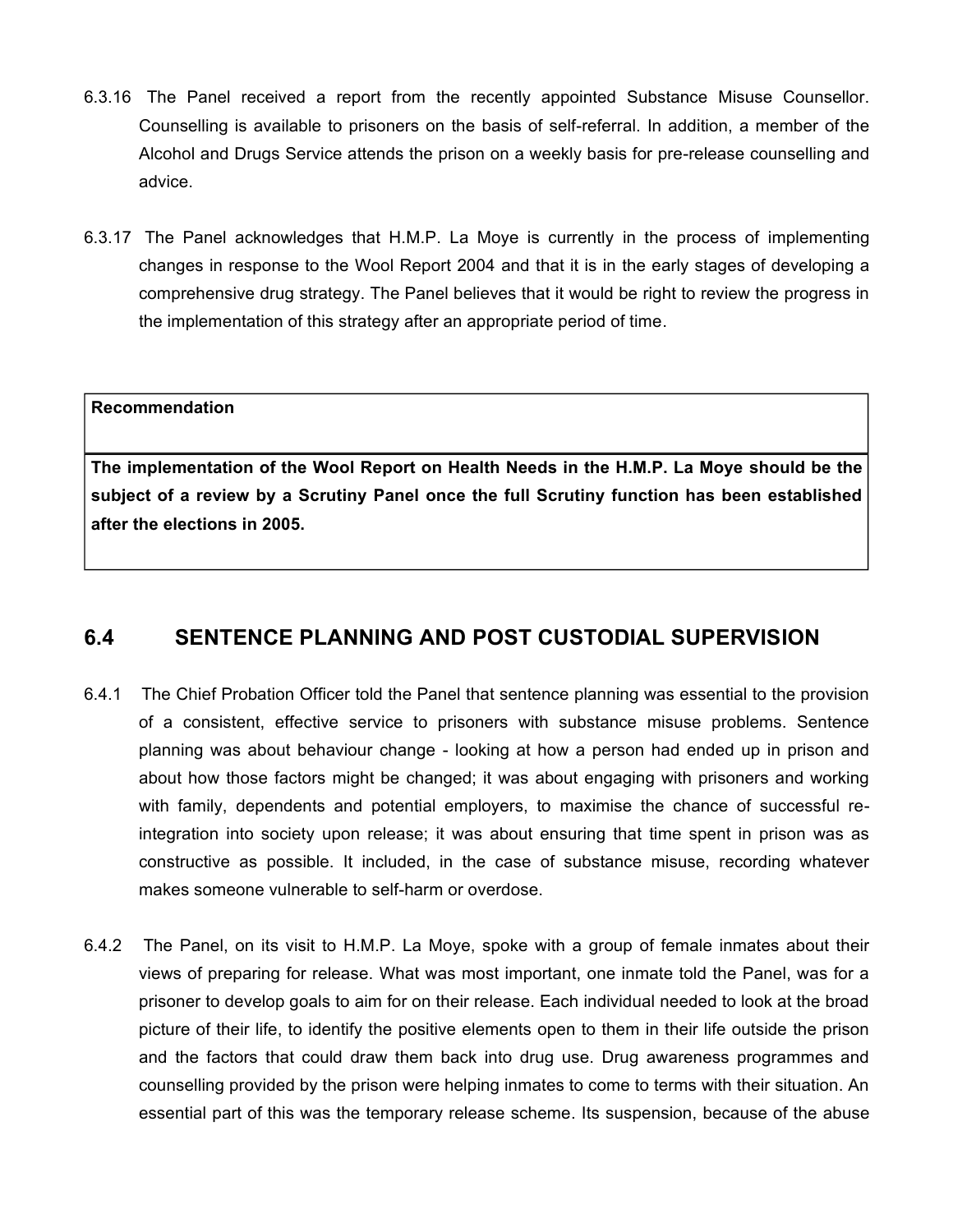- by one or two individuals, had had a profoundly demoralising impact on those prisoners who had been making positive use of this opportunity to re-build relationships and a life on the outside.
- 6.4.3 The Chief Probation Officer said that sentence planning had been introduced with the assistance of the Jersey Probation and After Care Service into the Young Offenders wing and was soon to be introduced into the female and enhanced wings at La Moye. However, the resources to develop sentence planning further had not been approved in the Fundamental Spending Review process.
- 6.4.4 The Chief Probation officer explained that Jersey was currently the only British jurisdiction without statutory provision for post-custodial supervision. After-care of adult prisoners continued to be on a voluntary basis. Funding to implement post custodial supervision, in the sum of approximately £100,000 per year, had been refused on three occasions in the last three years in the Fundamental Spending Review process.
- 6.4.5 The President of the Home Affairs Committee concurred that the lack of resources to provide post custodial supervision was a major obstacle to good rehabilitation work started while offenders were in custody at La Moye. She said that it was recognised that prisoners were particularly vulnerable once they had left the protective environment of the prison and that for many substance misusers it was extremely difficult to remain free of drugs without a system of support in place. She told the Panel -

*'I cannot emphasise strongly enough how much I believe that, not just in this area but in all areas of the criminal justice system, if we were to have post-custodial supervision we could be incredibly more effective in reducing overall crime in the Island in the long-term and in reducing overall harm to victims and also to individuals who find themselves involved in substance misuse. We have an opportunity here to make a great difference.'*

6.4.6 The President said that there was a tendency in the Fundamental Spending Review process to concentrate on the short-term at the expense of long-term initiatives. Committees were given a budget and were told to make of it what they could.

> '*The Home Affair Committee has several unavoidable statutory responsibilities and it was difficult to shift resources to areas such as Probation and After Care to improve effective treatment services and post custodial supervision working together as a seamless transition from prison onto the outside. Getting resources to do that when you are literally fire fighting in many circumstances, in terms of the prison, with the*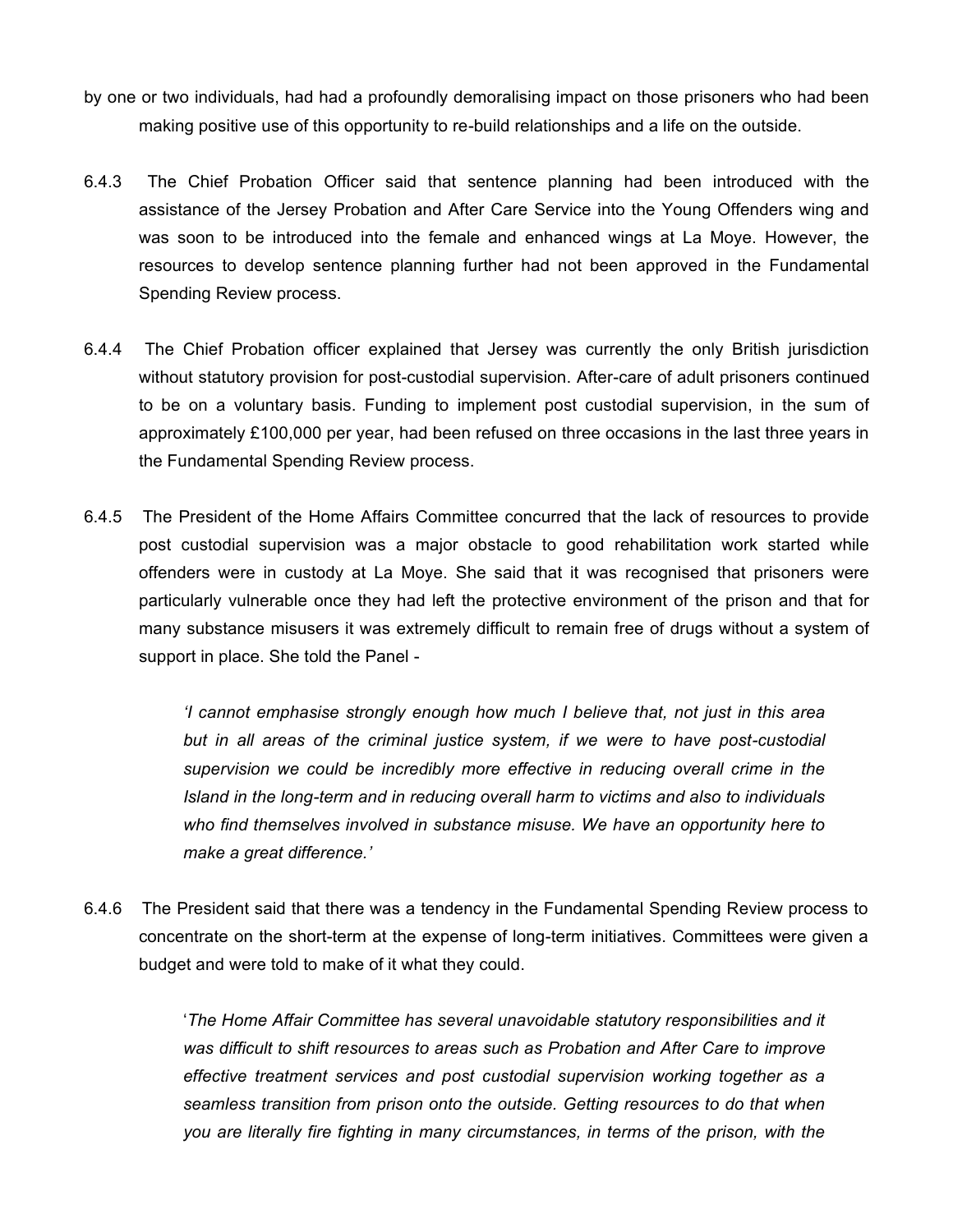*overcrowding the numbers the pressures and so on, - it is very difficult to shift the resources into something we believe will be a long-term benefit. We've got to find a way out of that. I'm hoping that on the back of the Criminal Justice Policy, once it has been consulted upon and firmed up, that we may be able to persuade the public and our political colleagues that we need to take a longer view about effectiveness.'*

6.4.7 The Panel finds it difficult to see any justification for the current lack of statutory provision for post-custodial supervision, which is a key element in the sentence planning process and effective support for prisoners on release. The importance of post-custodial supervision should be highlighted in the next round of the Fundamental Spending Review.

#### **Recommendation**

**Funding should be made available for the establishment of a comprehensive statutory system of post-custodial supervision as soon as possible.**

## **6.5 AFTERCARE OF PRISONERS**

- 6.5.1 The Panel heard from a number of individual witnesses about the difficulties faced by prisoners on release from the protective environment of the Prison. Former prisoners commonly face difficulties with accommodation, employment and re-establishing relationships. In addition, in a small island, individuals with substance misuse problems find it difficult to avoid renewing past contacts with other substance misusers. Several witnesses spoke of the need to develop some form of half-way hostel dedicated to help former prisoners with substance misuse problems reintegrate into society.
- 6.5.2 Ironically, the risks are particularly high for prisoners who have abstained from drugs during their sentence. One witness, (identified as Miss D) who is a support worker/counsellor working in Brighton, told the Panel -

*On their release, they have nowhere to go and are directed to the Shelter, where they can easily relapse, back into the same miserable existence, because they are being put back into an environment where they are in contact with drink or drugs. This is also a very vulnerable time for them because the body cannot tolerate them using the same amount of drugs as they used to, so overdosing is often a high risk*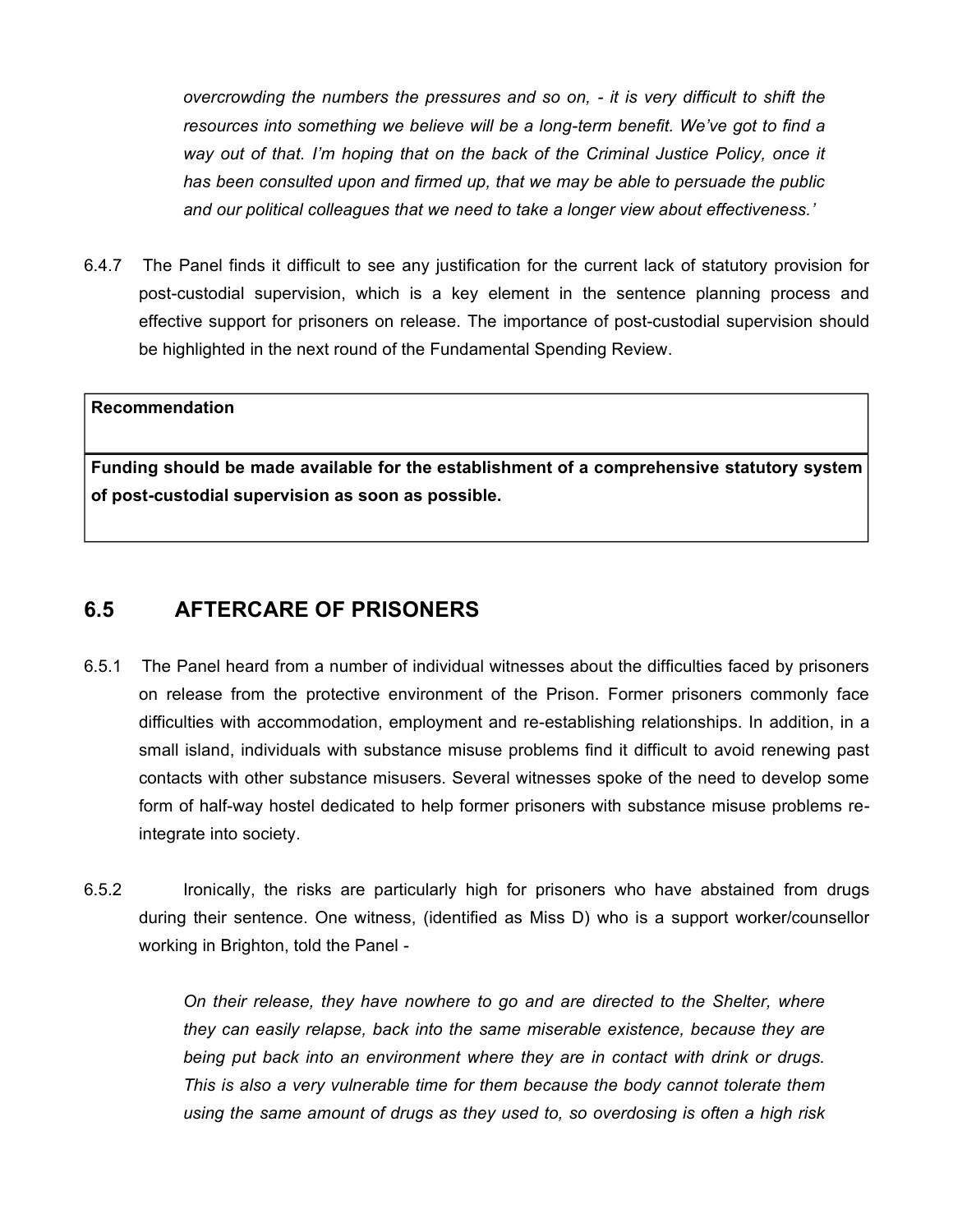#### *factor."*

The health risks facing substance misusers on release from prison were highlighted in a study carried out for the Home Office <sup>(12)</sup>.

6.5.3. The former Prison Governor was quoted in the Jersey Evening Post -

*Rehabilitation and after-care is very important, especially in Jersey. In the United Kingdom people can ask to be relocated so they are away from their former environment and the people they used to know but it's impossible to do that in Jersey. Here they don't just need external motivation; they have to work on their internal motivation too.*

*The first few weeks after release are the critical time… When people are in prison they become reliant and they have to learn to become responsible again and make their own decisions … Once they come in here and start to change then go back outside, they have to deal not only with being released but being responsible and coping with the simple things that other people take for granted.* (See Appendix Ten for full article)

- 6.5.4 The former Prison Governor's comments were echoed by several private individuals who spoke of their experience of seeing relatives struggling to cope with life outside the prison walls. One witness (identified as Mrs G) said that there was no aftercare support for her son to help him find a job or a place to live, apart from the Shelter, once he was released from prison. He had nothing worthwhile to do with his time. Another witness (identified as Mrs H) spoke of the difficulties faced by her daughter who had gone into the Shelter at Midvale Road after her release from prison. She was unable to look after her baby daughter in these circumstances and it was necessary, for the child's safety and well-being for the child to remain with Mrs H rather than her mother. Mrs H saw how her daughter was drifting back into substance misuse through boredom and renewal of former contacts with drug-using friends.
- 6.5.5 The Panel is aware that there is a range of types of accommodation available in Jersey to those in need when leaving prison. This includes hostel accommodation provided by the Shelter Trust and specialised residential facilities provided by organisations such as Margaret House, the Roseneath Centre and Silkworth Lodge. The Panel was told of developments being introduced by the Shelter Trust to provide individual occupancy rooms which would be a particular benefit to those who are trying to address addiction issues, who need their own space and the possibility of avoiding other users.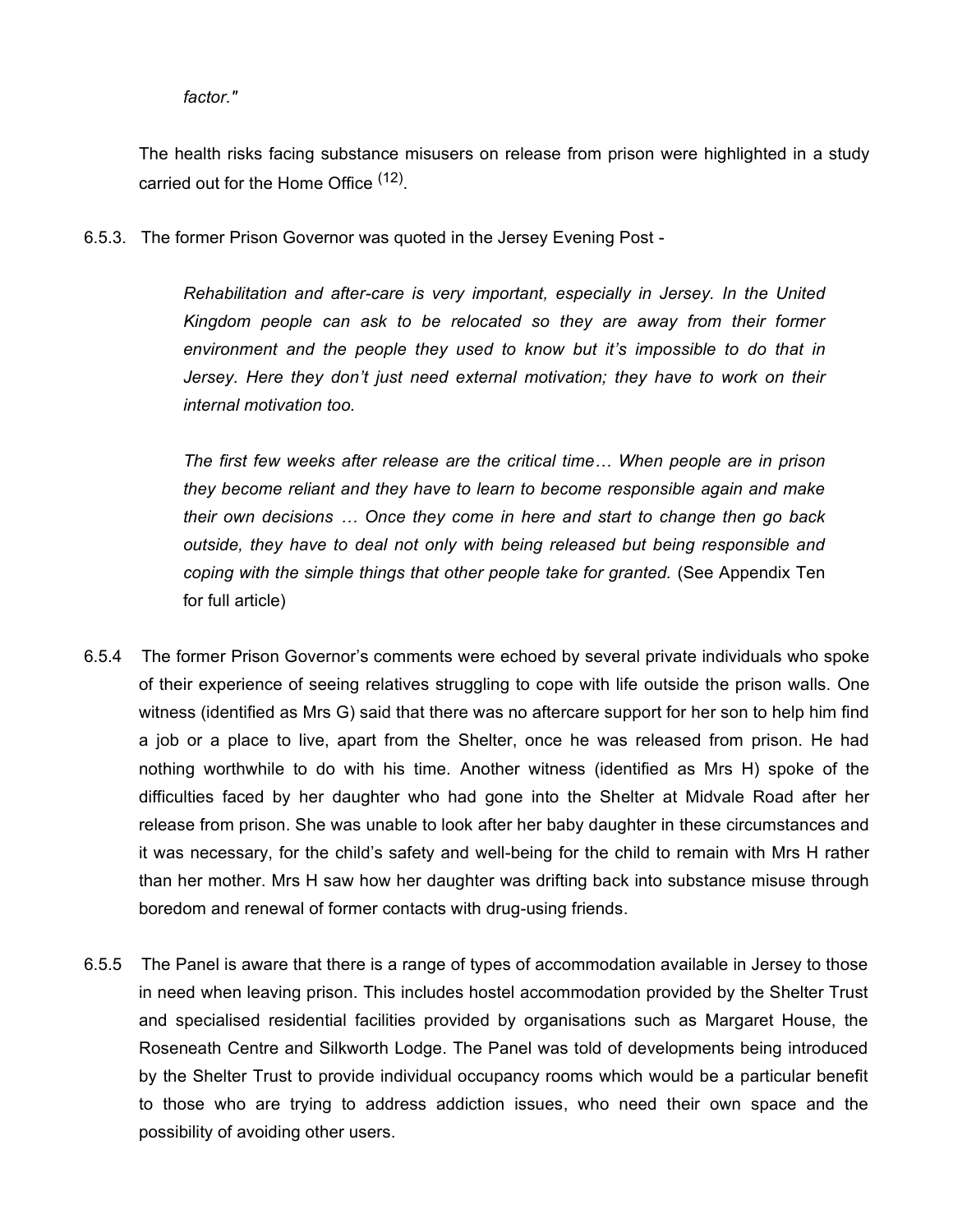- 6.5.6 The Chief Probation Officer acknowledged that accommodation was a particular difficulty for many prisoners on release from La Moye, particularly for those without residential qualifications. He warned that a half-way house facility for the prison would be very expensive to operate. The Probation Service had evaluated the feasibility of a hostel for its own clients but had concluded that it would double the cost of its current service provision.
- 6.5.7 The Panel nevertheless believes that the possibility of a supervised hostel for suitable prisoners near the end of their sentence deserves further investigation.

**A feasibility study should be carried out into the establishment of a half-way house for prisoners close to release.**

- 6.5.8 The President of the Home Affairs Committee told the Panel that she had had an informal discussion with the Programme Director, Jersey Addiction Group, regarding the possibility of Silkworth Lodge taking on a role with some prisoners released on licence who were willing to commit to the rehabilitation programme available there for the final few months of their sentence. This would be based on some form of pre-assessment to determine those who would be motivated to respond to treatment. The Programme Director was in favour of this proposal.
- 6.5.9 The Panel believes that the suggestion that suitable prisoners be offered the possibility of completing part of their sentence in the rehabilitation programme at Silkworth should be actively pursued. The scheme appears to offer good value for money - in general terms, the cost of keeping a prisoner at La Moye amounts to approximately £32,000 a year compared to the cost of a year's residential treatment at Silkworth Lodge of £28,000. The scheme would also contribute towards relieving the current over-crowding at La Moye. More importantly, the Panel believes that an established rehabilitation programme offers a better possibility of establishing the foundations for a real change of lifestyle than further months in prison. The Panel recommends that a Service Level Agreement should be drawn up setting out the conditions and funding arrangements for an experimental pilot scheme.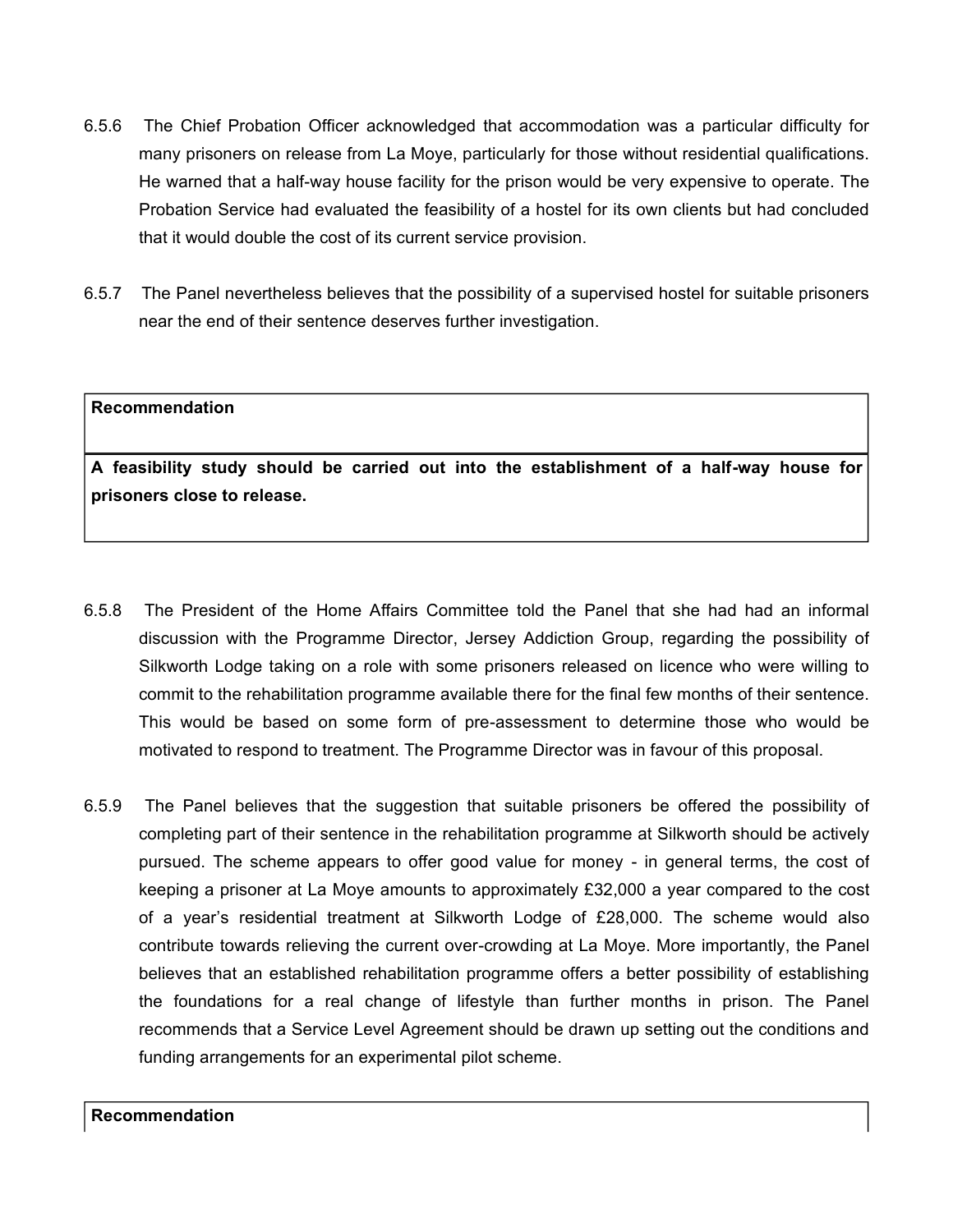**A pilot scheme should be established, in conjunction with Silkworth Lodge, for selected prisoners who wish to access residential treatment and rehabilitation as part of an early release programme.**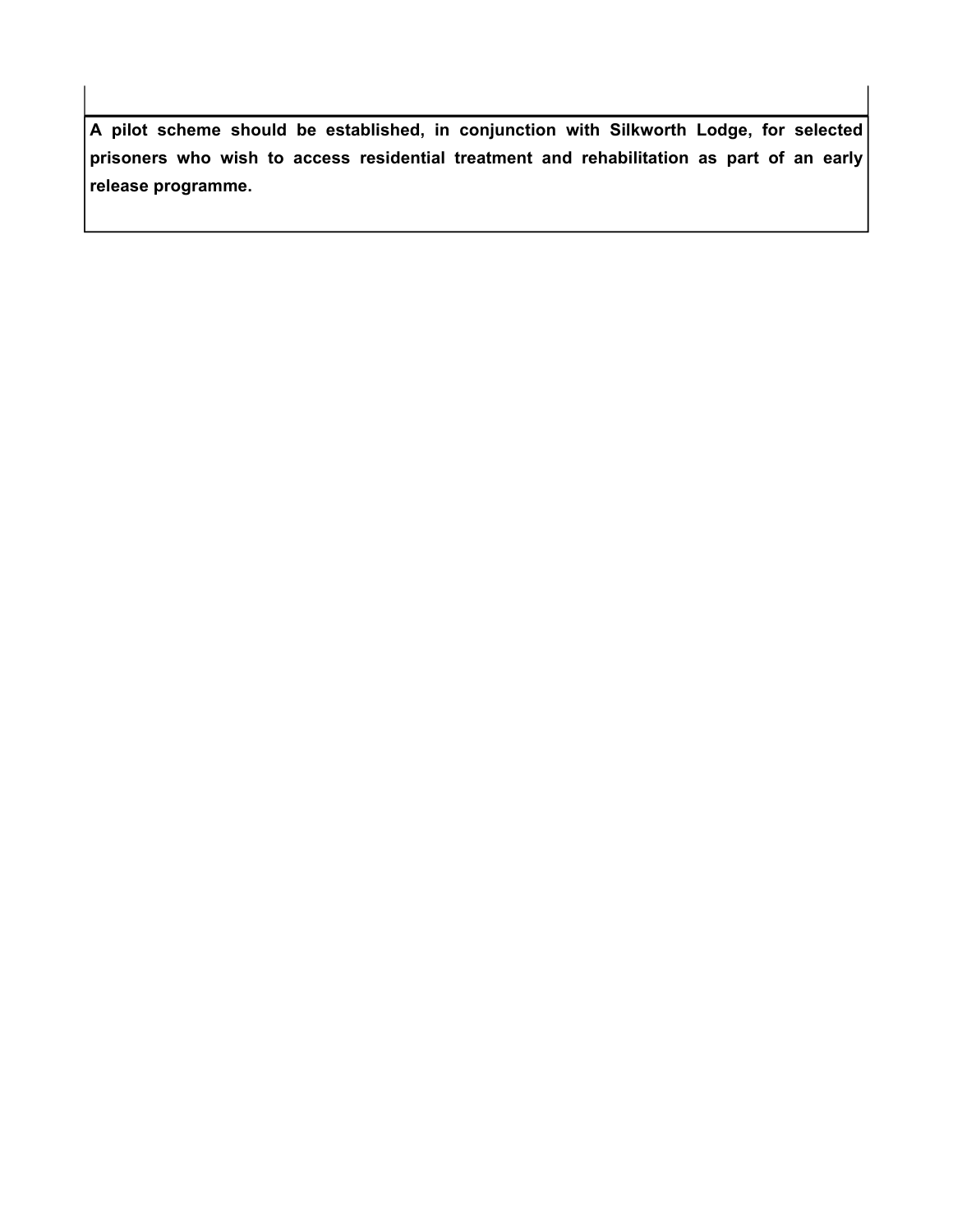# **7. SUPPORT FOR VOLUNTARY AGENCIES**

- 7.1 The Panel recognises the important role played by voluntary agencies in providing services for substance misusers in the Island. Reference has already been made to co-ordination between these agencies and the Alcohol and Drugs Service (Section 3.6). This section focuses on the support provided to these agencies by the States.
- 7.2 The Jersey Council on Alcoholism reported that it had recently considered widening its remit to include provision for residents whose problems lay with drugs rather than alcohol. Having undertaken a pilot placement for an individual, it was apparent that care of such residents by the organisation required an increased level of supervision and skill and additional cost. (The Panel was subsequently provided with further details of the costings of the Jersey Council on Alcoholism - included at Appendix 3).
- 7.3 The Panel was advised that the Council had developed a high degree of expertise in dealing with substance misusers (with predominantly alcohol problems) in over twenty years of operation and was regularly fully occupied (11 beds). It was concerned that its funding from the States was coming under increased pressure due to the squeeze on States expenditure.

*"Not a single penny of the tax revenue from alcohol is directly allocated to coping with its ill-effects, despite a recent hike in the cost of drinking. During 2003, the total tax revenue from all forms of alcohol was £15,258,000... By contrast, the Council is shortly to appear before [the Shadow Public Accounts Committee] to defend our current States subsidy of £26,500."*

- 7.4 The Panel was informed that annual funding in the sum of £90,000 has recently been secured from the Confiscated Assets Fund for residential treatment of substance misusers. Assessment for suitable uses of this funding is under the responsibility of the Alcohol and Drugs Service. Some funding has been used to send individuals for treatment to the United Kingdom while some placements have also been financed at Silkworth Lodge. The Director, Alcohol and Drugs Service, reported that seven such referrals had been made in the past six months.
- 7.5 **Notwithstanding the funding mentioned above (paragraph 7.3) the Programme Director of** Silkworth Lodge expressed concern at the lack of financial support from the States -

*'16 of the 19 people who have been funded by the States of Jersey for treatment at Silkworth Lodge have completed the residential programme and have remained clean and sober ever since. That's over 80%. What more do we have to do to*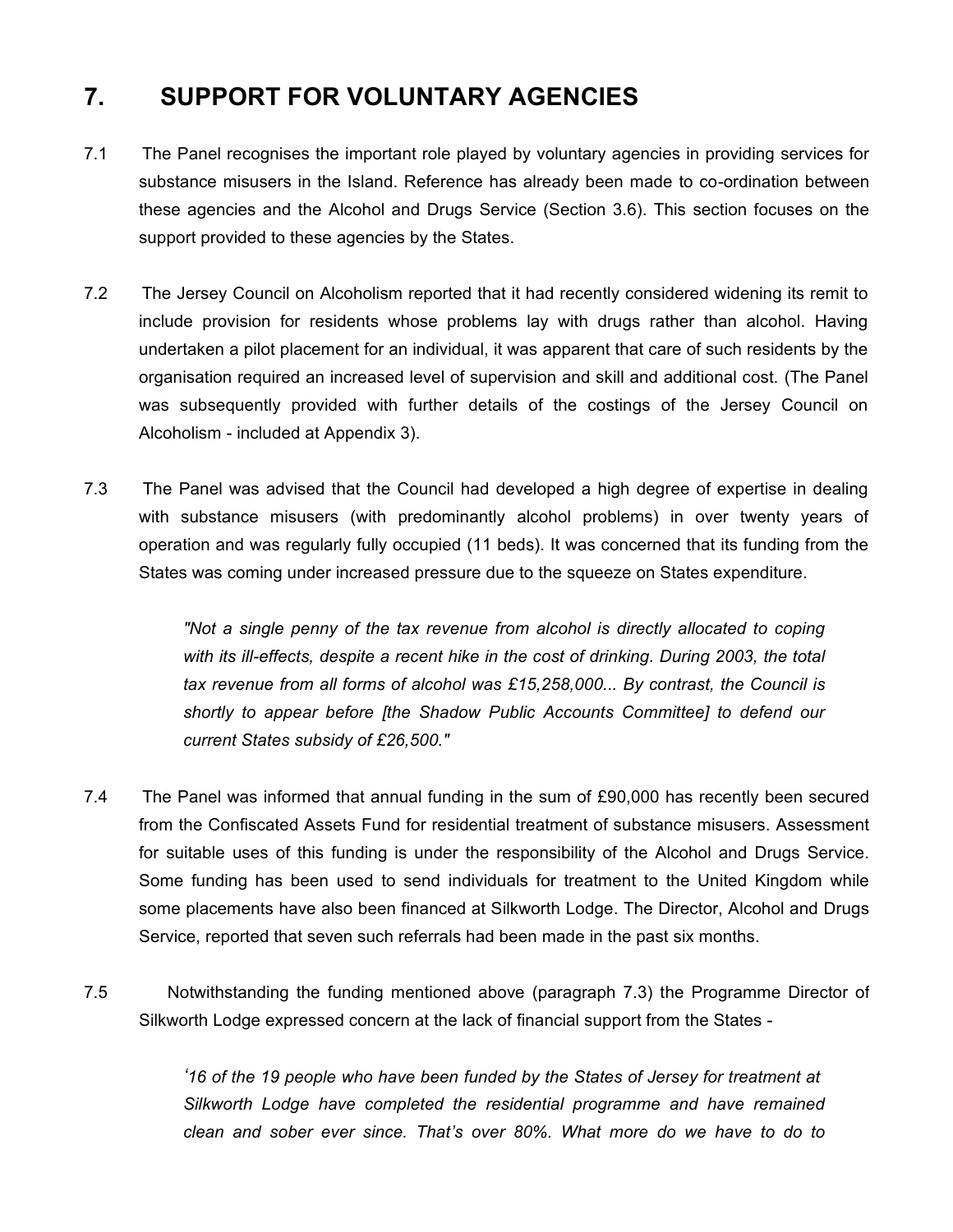*convince the Alcohol and Drugs Service and the States of Jersey that what we have is a facility that is making people well? What better way to stop a criminal from being a criminal than to change his values in life and make him aware that he can actually live a fulfilled and useful life without drugs or alcohol. That's what we do. It's not just about stopping them drinking or using drugs. It's about making them live well.'*

7.6 The Programme Director told the Panel that, at the time of the Public hearing on 30th July 2004, there were no residents being funded by the States of Jersey. He said that he could not understand the reason for the apparent resistance to utilising the facility -

> *Silkworth Lodge is a unique, independent and successful service. It is not duplicating any other existing statutory service. This is very sad. I would have expected the obvious need for the service and the success rate of treatment to attract more support from Government agencies.*

> *It has been surprising to find that the government's financial resources are so limited, but it has also been my observation that maybe the money that is there could be better apportioned. When we are aware that a considerable amount of Jersey money is used for treatment in the United Kingdom that could purchase just as good if not better treatment here on the Island - we are not looking for money that isn't available - we are just looking for it to be re-directed.'*

7.7 The Programme Director outlined the Jersey Addiction Group's development plans including the establishment of a half-way house to assist recovering addicts who had been through the treatment programme at Silkworth Lodge to reintegrate into the community. In addition, he said that the Jersey Addiction Group recognised the need to address the problem of the growing numbers of young people below the age of 18 who were getting caught up in drug use. These plans however were at risk because of the current lack of support. He said -

> '*We would like to see a separate facility for young people as an adjunct to what we already do, once we are established. However if the current Jersey Addiction Group service does not get the support it needs to maximise its use, cover operational costs, and provide benefit to those who need it, progress will be restricted.*

7.8 The Manager, Adult Mental Health Services, recognised that the co-ordination between the Jersey Addiction Group and statutory services had been slow to develop but said that the use of Silkworth Lodge in the treatment of both opiates and alcohol was now expanding. Ideally, he said, Health and Social Services would like to establish a Service Level Agreement with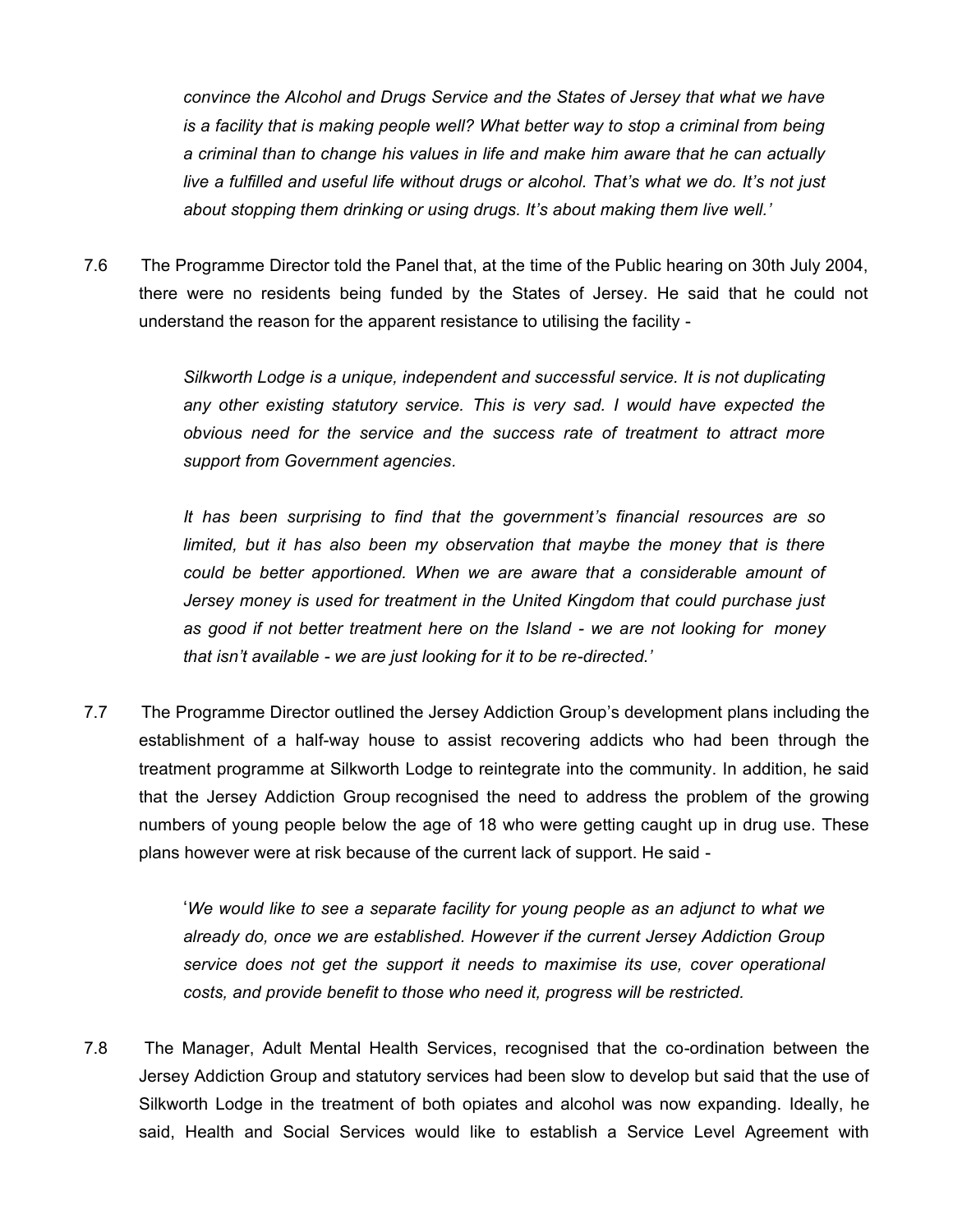- voluntary agencies. In the case of Silkworth Lodge, this could be established in order to pay for a certain number of rehabilitation beds or a form of half-way house in return for regular funding.
- 7.9 The President, Health and Social Services, agreed with the need to support voluntary agencies. He told the Panel that the way forward was for public administration to interact more effectively with them, forging new professional relationships through the development of Service Level Agreements in return for good value service. He said that he had already requested the recently appointed Chief Executive to examine the whole area of community forums and the involvement of stakeholders from the voluntary sector.
- 7.10 The Panel visited Silkworth Lodge and held a discussion with residents. It was extremely disappointed by suggestions of a historical unwillingness on the part of the Alcohol and Drugs Service to promote the treatment and rehabilitation programme at Silkworth Lodge as a positive option for substance misusers wishing to change their lifestyle. The Panel welcomes the recent indications that both the President of the Home Affairs Committee and the President of the Health and Social Services Committee recognise the value of the work done at Silkworth Lodge and wish to explore ways of developing its potential contribution. The Panel believes that its own investigations should help to reinforce the early steps taken in this direction.
- 7.11 The Panel also received details in evidence of successful, evidence-based initiatives from other voluntary agencies: for example, the Jersey Council on Alcoholism outlined a pilot scheme for the inclusion of provision for poly-drug users (those who abuse alcohol and other substances); and the Shelter Trust described the development of open-door clinics, individual room occupancy and resettlement support. The Panel believes that these initiatives equally deserve the support of the States of Jersey. Such agencies provide cost effective services to substance misusers, and complement existing statutory services.
- 7.12 The Panel believes that the States cannot afford to take a short-sighted view of budget cuts by reducing its subsidies to voluntary agencies providing proven and effective services to vulnerable members of society. The Panel also recalled the evidence provided by the Director of the Alcohol and Drugs Service (see paragraph 6.1.3 above) that every £1 spent on treatment can save the criminal justice system  $£3$ . The Panel feels that it is incongruous that considerable sums of public money are expended on incarcerating large numbers of substance misusers through non-productive punitive sentences, while agencies providing constructive programmes are squeezed of funding.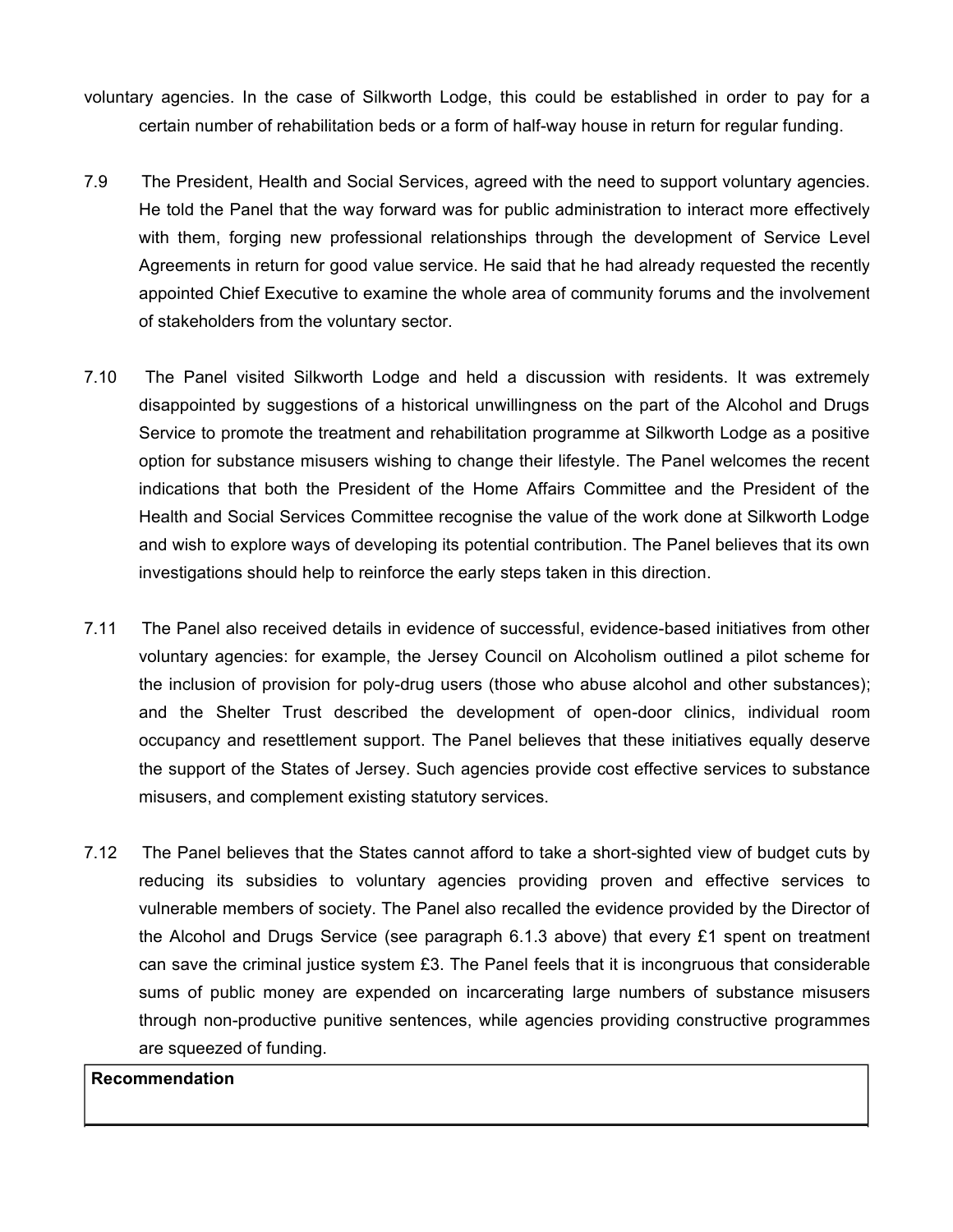**Clear partnership funding arrangements should be established with voluntary bodies providing proven and effective rehabilitation and aftercare support for substance misusers.**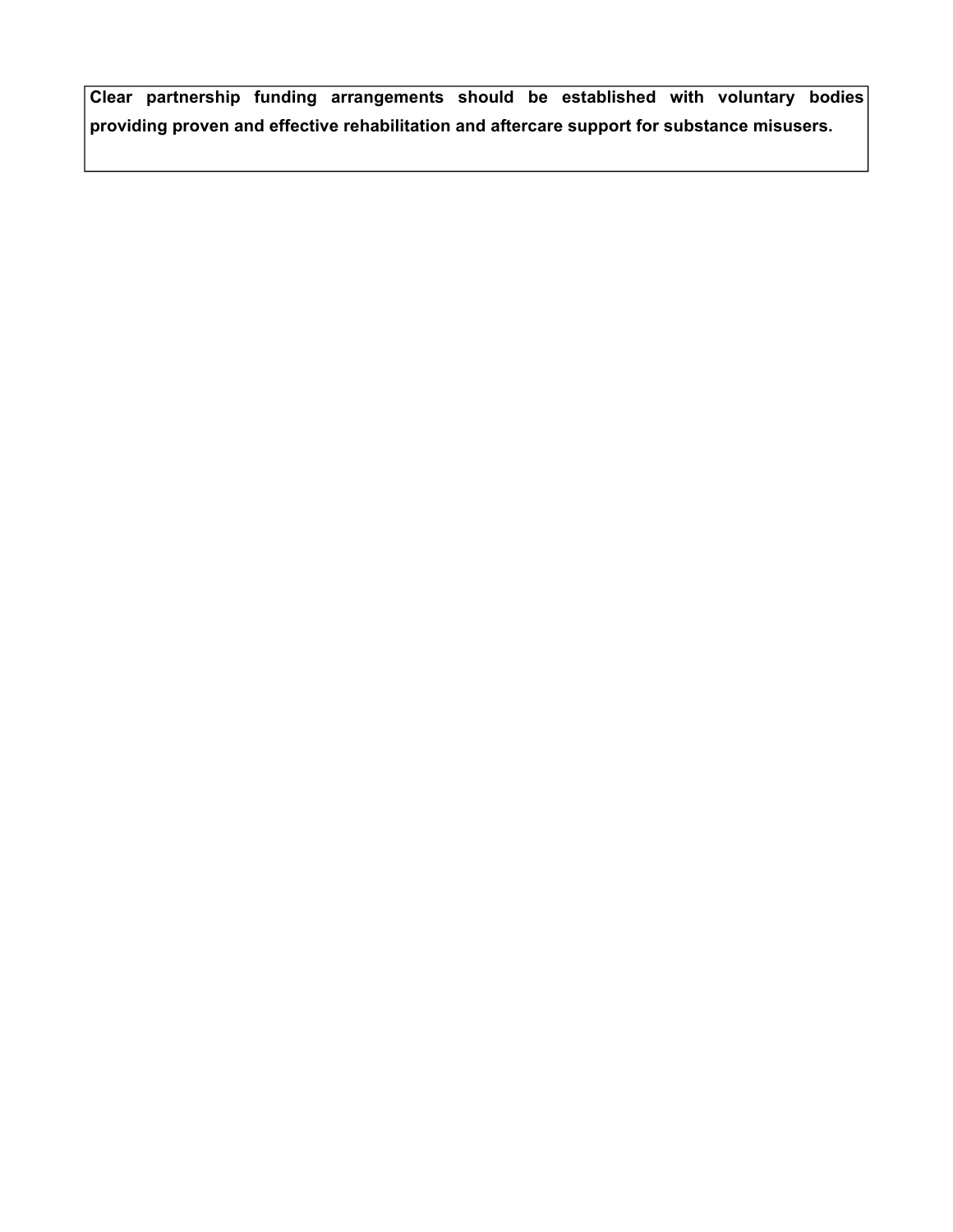# **8. ADDITIONAL COMMUNITY SUPPORT FOR SUBSTANCE MISUSERS**

8.1 The Panel wishes to draw attention to a suggestion raised by a number of witnesses who spoke of the need for a drop-in centre for recovering addicts, a 'safe' place for those trying to make a positive change in their lives, where they could meet others in the same circumstances and find support. One witness, currently living in the St James Street Hostel said -

> *'There should be drop-in centre as in the United Kingdom for people in recovery. People relapse because they have nothing to do, living in the pub and getting into trouble with drink. There's a need for a place where you can get a cup of tea and a sandwich and spend time.'*'

Another witness, Mrs E, said that addicts needed a place where they could be treated as human beings, not as scum on the street -

*'They are kids with an illness. They are Jersey's future. They could be making a positive contribution. Maybe they shouldn't have been tempted in the first place - but it's a sign of the times and it's happening more and more. They are someone's sons and daughters.'*

- 8.2 The Panel is aware that networks do already exist for addicts in recovery to socialise and have on-going support. The need for such support post treatment is recognised as an important feature of the rehabilitation programme at Silkworth Lodge. Aftercare meetings for ex-residents take place on a weekly basis. In addition, many respond to the invitation to drop in at any time for a cup of tea, or stay for lunch, and interact with residents and staff, or seek advice and support in times of difficulty or crisis. A core part of the rehabilitation programme involves motivating and promoting the understanding and developing residents' commitment to the ongoing need for the self-support meetings of Narcotics Anonymous. These provide an opportunity for recovering addicts to keep in contact with clean and sober friends.
- 8.3 The Panel understands that not all recovering addicts have been through the rehabilitation programme at Silkworth Lodge. Some, for example, leave the protective environment of the prison having been clean for a period of time and might benefit from a mutual support network of people who understand their situation. The Panel believes that an initiative for a drop-in centre, which might be best taken up by a voluntary agency, would provide an important addition to the range of services available to substance misusers in the Island. Any such initiative should receive the active encouragement of the Health and Social Services Committee through partnership funding.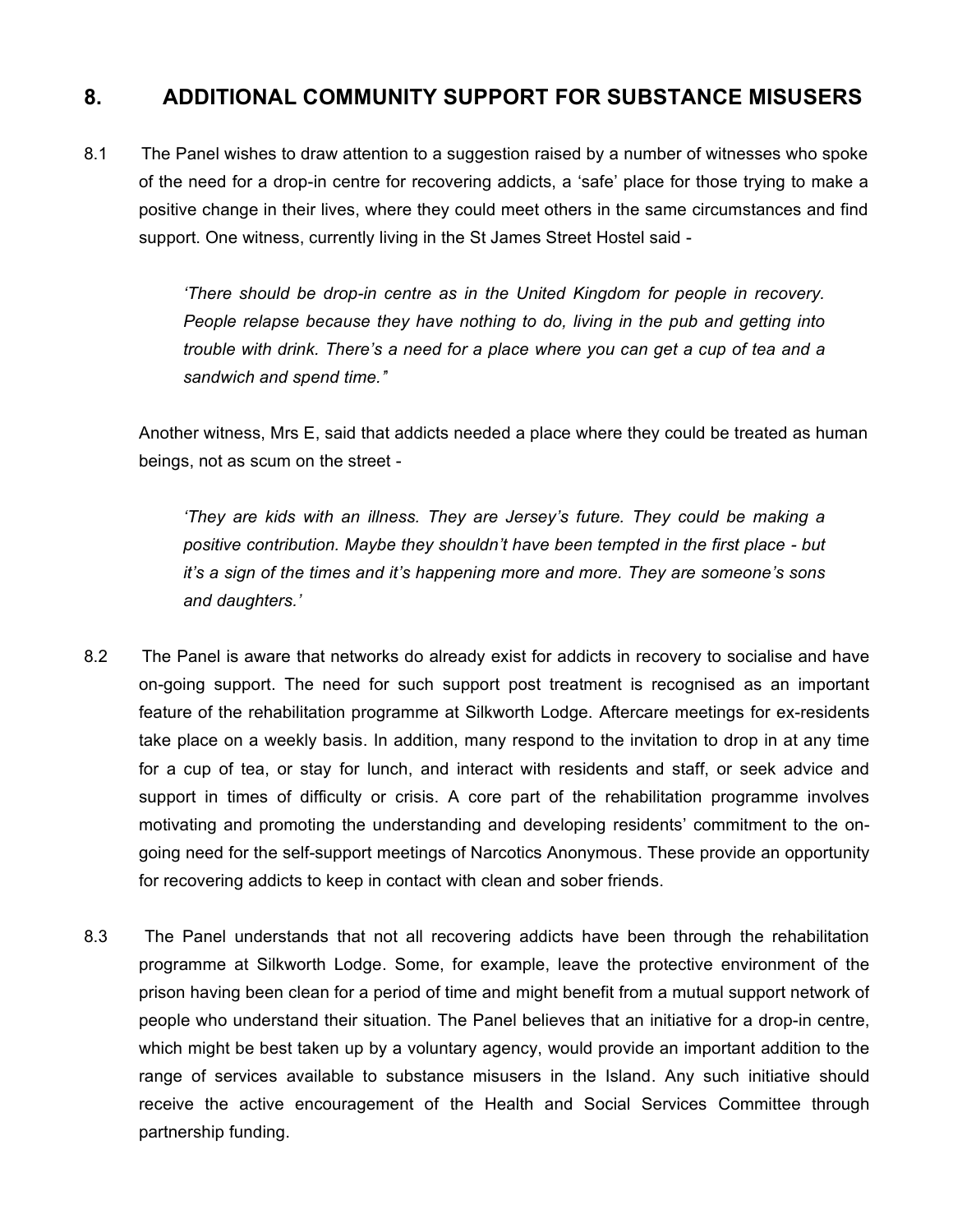**Well-founded new initiatives to establish further community support for substance misusers should be favourably considered for support by the States through partnership funding.**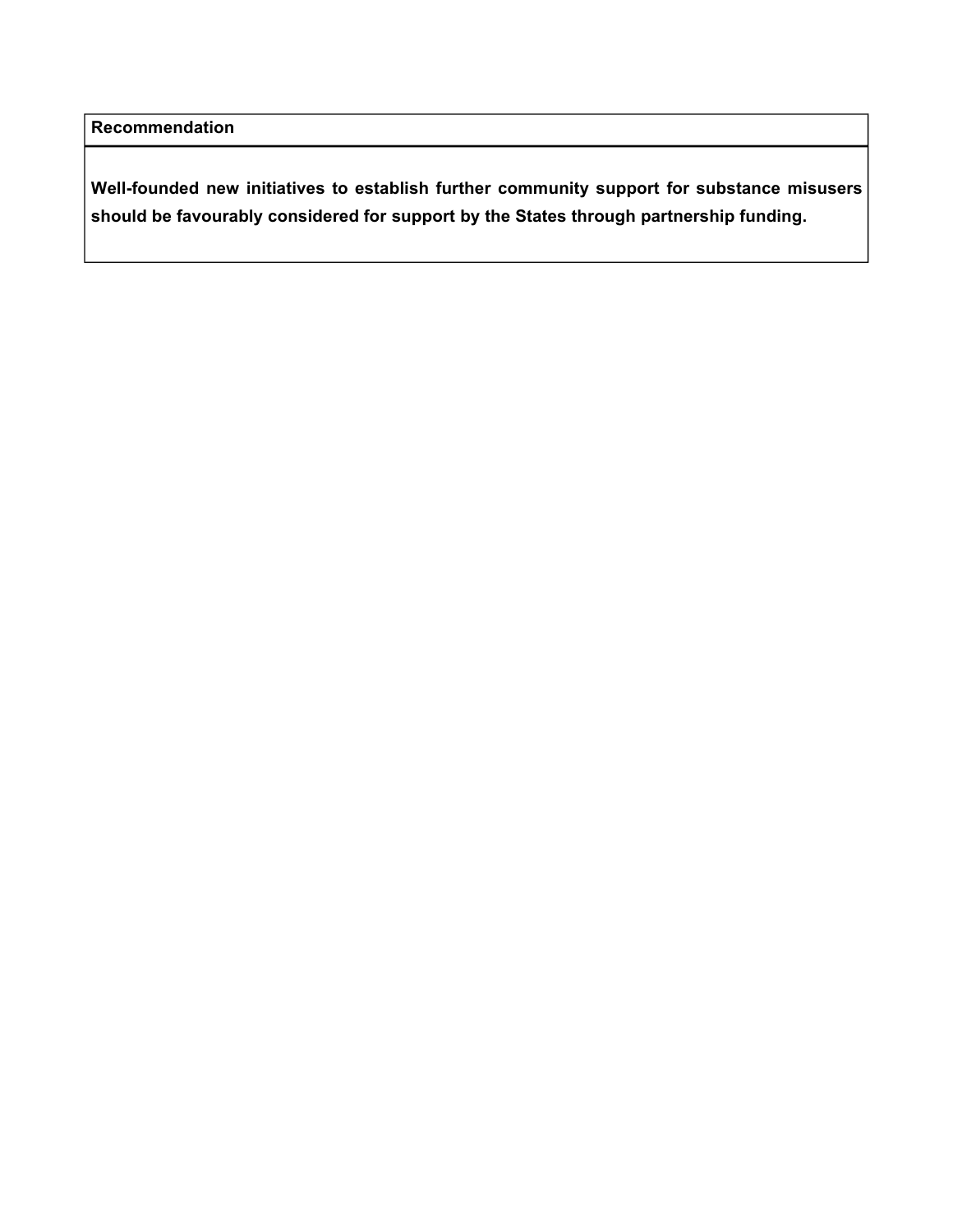# 9. **COLLABORATIVE FORUM**

9.1 In his written submission to the Panel, the Programme Director, Jersey Addiction Group, stated that, in his view, the Imperial College Report recommendations for harm reduction appeared to be being implemented to some degree. However, other recommendations which he felt to be equally if not more important, referred to 'the identification of interventions and programmes which reduce harm', 'evidence of treatments that are working, that can measure change and have an end product', adopting a methodology of 'rapid assessment and response approach' and most importantly 'interagency collaboration and reporting systems'.

> *'No collaborative forum currently exists to my knowledge, which is measuring the response to these recommendations, which I consider to be minimal, and are of primary importance in identifying effective care pathways for addressing the range of interventions required of substance misusers to maximise positive treatment outcomes.'*

- 9.2 The Programme Director told the Panel that a collaborative forum would provide agencies with the opportunity to meet regularly to discuss co-ordinated care for their clients. Such a forum should be client-focussed, rather than service-led, looking at the broad picture of problems experienced by substance misusers and the people around them. It should seek, as part of the development of the integrated care pathways approach, to establish a continuum of care to address all problem areas (See paragraph 3.6.7). He felt that GPs should also be part of this forum which would help to raise awareness of addiction problems. The expertise of the many voluntary agencies, in his view, had not been properly valued in planning the development of services for substance misusers.
- 9.3 The Panel was advised by other voluntary agencies that regular communication did take place with the Alcohol and Drugs Service and other agencies. The Shelter Trust said that the flow of information between agencies had not been good in the past but was now improving. The Roseneath Centre and the Jersey Council on Alcoholism reported that they had convened bimonthly meetings between various caring agencies to discuss and share information on clients, policy and liaison between services. However, such meetings were only sparsely attended. Neither organisation had been consulted, at the time of the public evidence sessions, on proposals for the development of the integrated care pathways approach.
- 9.4 The Director, Alcohol and Drugs Service, advised the Panel that a Senior Officer crossdepartmental group already existed, co-chaired by himself and the Director of Home Affairs. This group, which met bi-monthly, had operational responsibility for the Island's Substance Misuse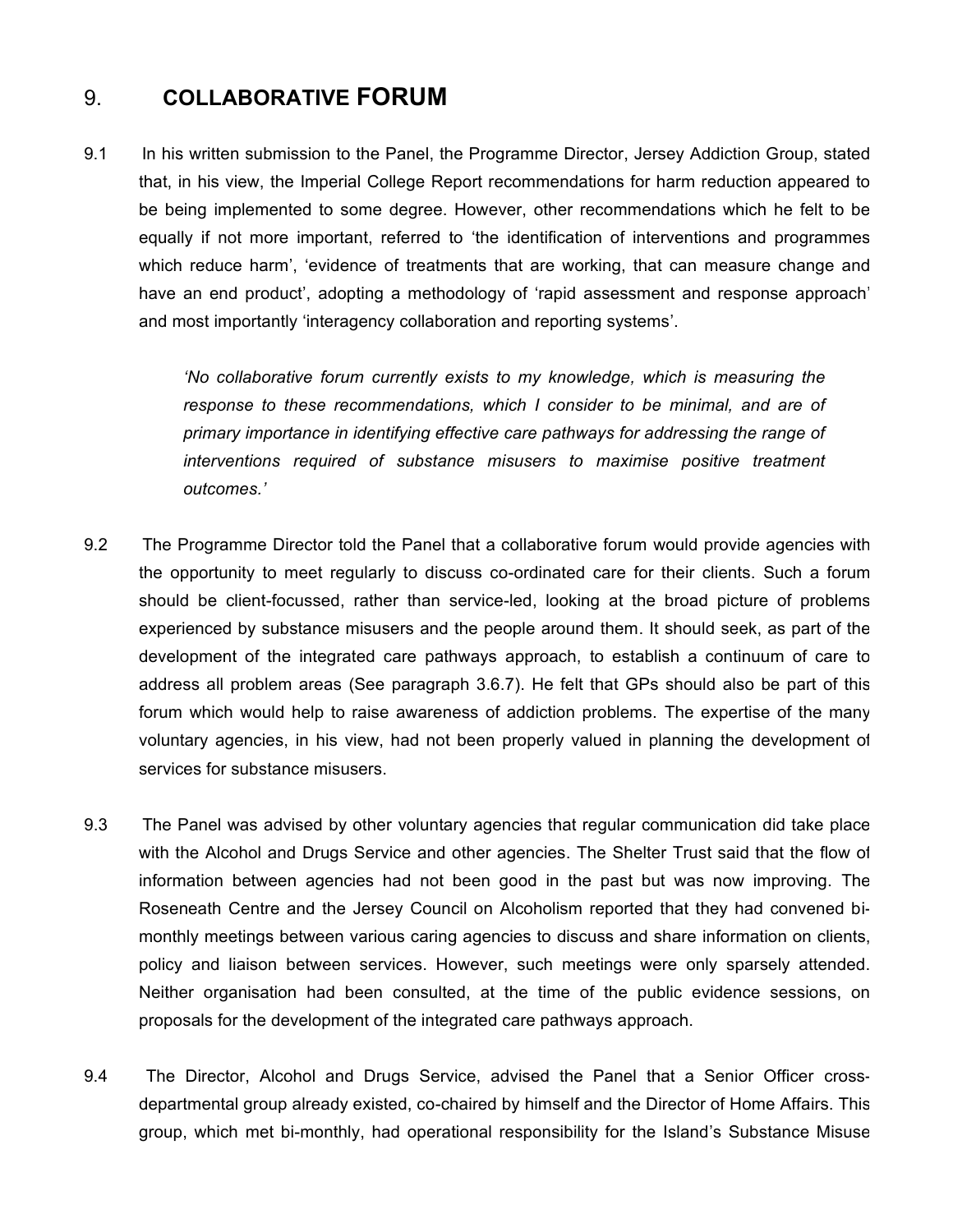Strategy and had overseen the implementation of the Imperial College Report findings.

9.5 The Panel notes that there has clearly not been full consultation to date in the development of plans to implement the integrated care pathways approach. It supports, therefore, the development of a truly comprehensive, collaborative forum with a clear sense of purpose and direction to foster the further involvement of both statutory and voluntary agencies in plans for the extension and improvement of existing services for substance misusers. Such a forum could

> monitor the implementation of further service initiatives in the treatment of substance misusers;

give a voice to the service providers from the voluntary sector;

enable good co-ordination between the statutory service providers;

 provide an opportunity for renewed attempts to establish a group in which the views of clients and their relatives could be heard in a consistent and organised way; and monitor the response to recommendations of the present report.

### **Recommendation**

-

**A collaborative forum should be established, bringing together both statutory and voluntary agencies to monitor and promote service initiatives for substances misusers.**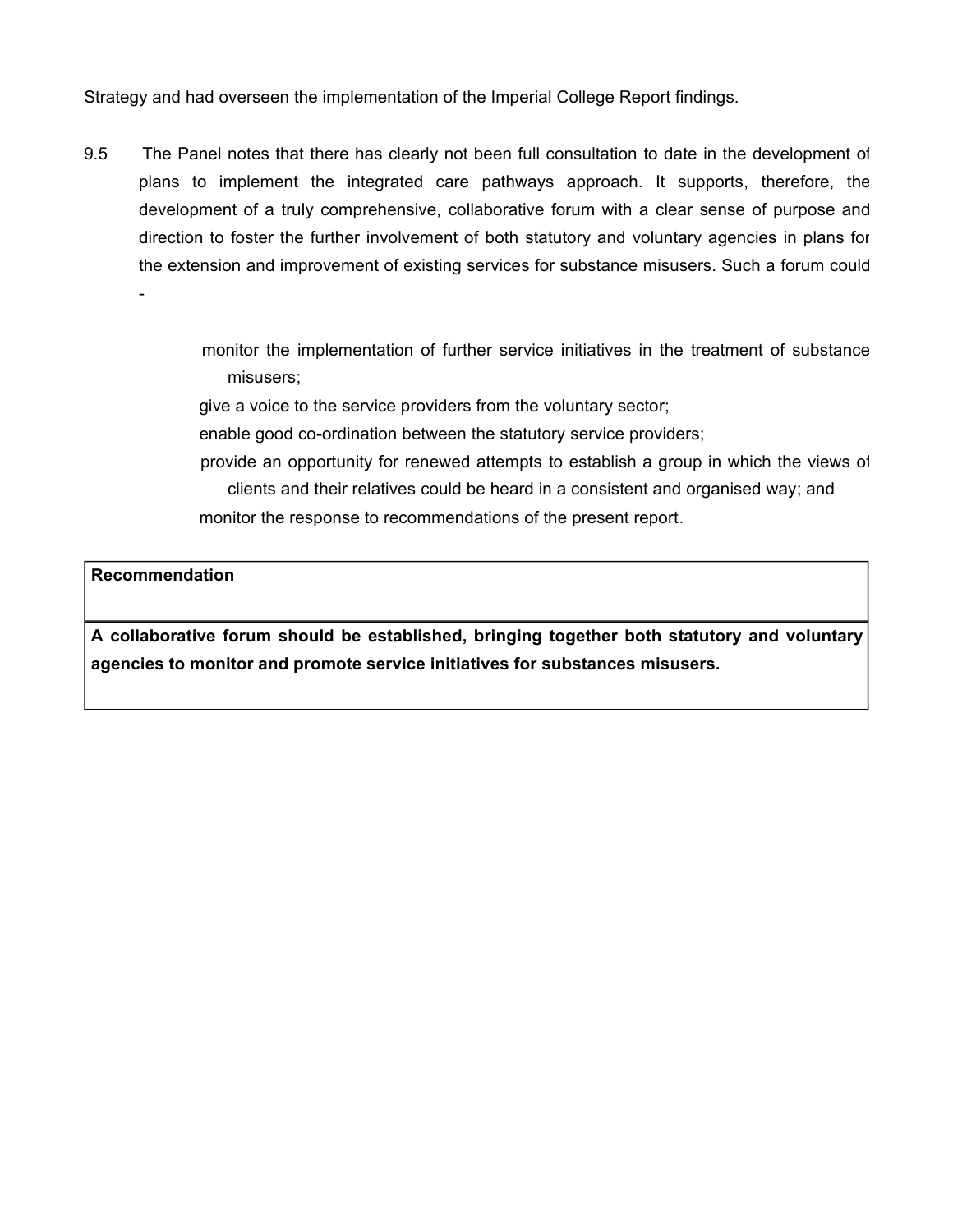### **10. KEY FINDINGS AND RECOMMENDATIONS**

### **10.1 Key Findings**

| <b>Implementation of 2001 Imperial College Report</b> |                                                                                                                                                                                                                                                                                                                                                           |
|-------------------------------------------------------|-----------------------------------------------------------------------------------------------------------------------------------------------------------------------------------------------------------------------------------------------------------------------------------------------------------------------------------------------------------|
| (a)                                                   | Two of the key recommendations of the 2001 Imperial College Report on drug use have been<br>implemented: the Needle Exchange scheme has developed into a strong and active service;<br>the Arrest Referral Scheme is in the first year of its operation and will be the subject of a<br>progress report at the end of that period. (Sections 3.1 and 3.2) |
| (b)                                                   | A third recommendation - regarding measures to co-ordinate multiple data sources - is finally<br>in the process of being implemented. (Section 4.3)                                                                                                                                                                                                       |
| (c)                                                   | Important research to strengthen the evidence base regarding the spread/prevalence of<br>blood-borne infections - another key recommendation - has not been undertaken to date.<br>(Section 4.4 - 4.14)                                                                                                                                                   |

#### **Alcohol and Drugs Service**

- (d) The Opiate Substitution Programme is well controlled to prevent leakage on the street drug market. This harm reduction approach is helping many substance misusers to lead more positive and healthy lives. Subutex has been successfully trialled recently in Jersey. Concerns were raised by witnesses about the effectiveness of the Methadone treatment programme (Section 3.3)
- (e) The Community detoxification programme must be supported by social and psychological aftercare. (Section 3.4 and Section 8)
- (f) Concerns were expressed by a number of witnesses about aspects of the service provided by the Alcohol and Drugs Service; in particular, regarding waiting times for appointments and the range of treatment options offered to clients. (Section 3. 5)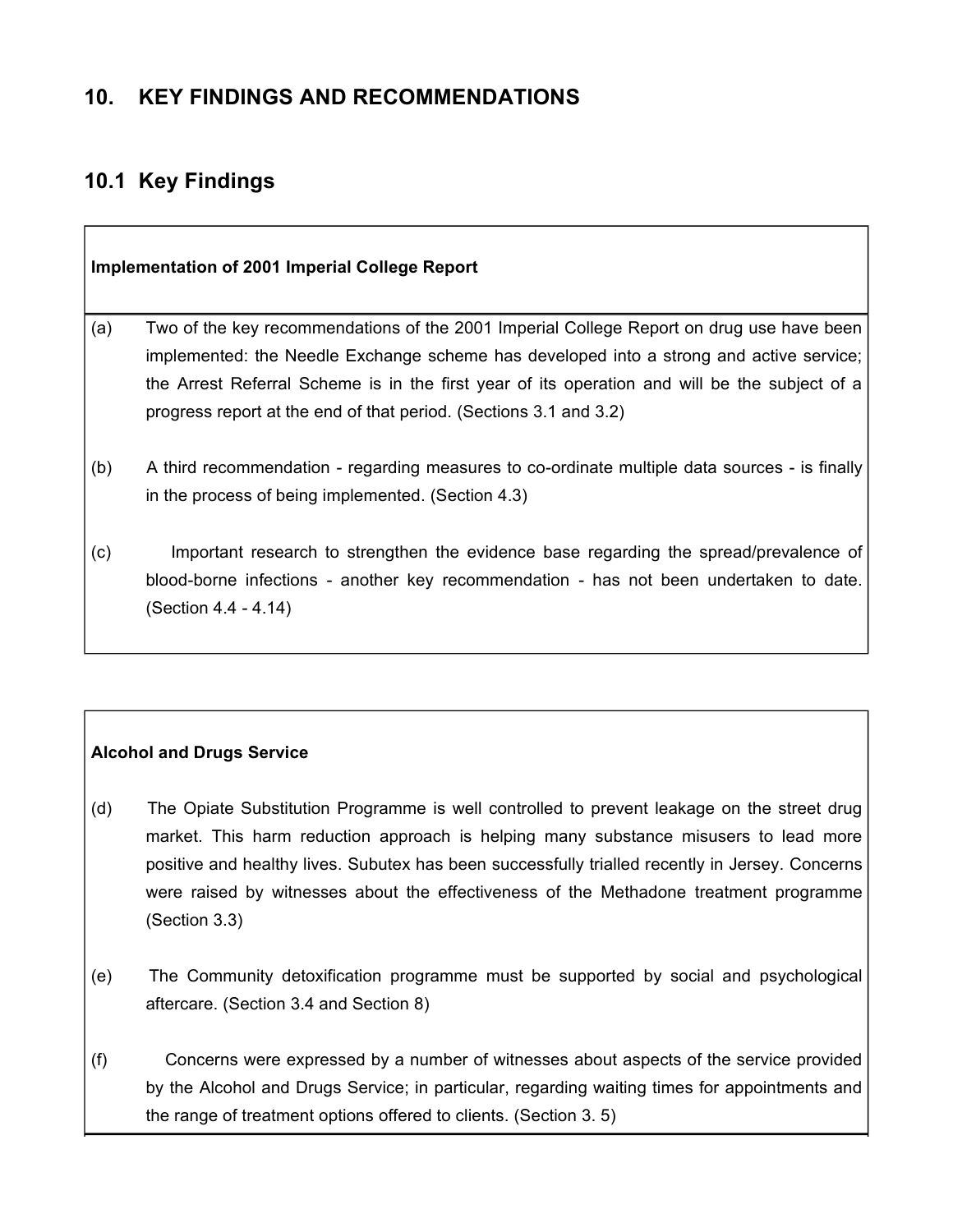- (g) There appears to have been unwillingness in the past on the part of the Alcohol and Drugs Service to promote the treatment and rehabilitation programme at Silkworth Lodge. (Section 3.5; 7.4 - 7.9)
- (h) Supervised injecting centres, designed to reduce health problems associated with illegal injection drug use, have been set up in a number of European countries. (Section 3.8)
- (i) It is recognised that further work is required to promote equity of access to services for the Portuguese community. (Section 3.1)
- (j) The introduction of the integrated care pathways approach will be a constructive development leading to the better collaboration and co-ordination of services. (Section 3.6)

#### **Medical care for substance misusers**

- (k) Medical care for substance misusers in the Island currently relies heavily on a small number of GPs. (Section 3.7 and Section 5)
- (l) Training opportunities for professionals and GPs working with substance misusers should be improved. (Section 3.7 and Section 5)

#### **Substance misusers within criminal justice system**

- (m) The Island pays a high cost for keeping a large number of addicts in prison. (Section 6.1)
- (n) Home Office research shows that every £1 spent on treatment can save the criminal justice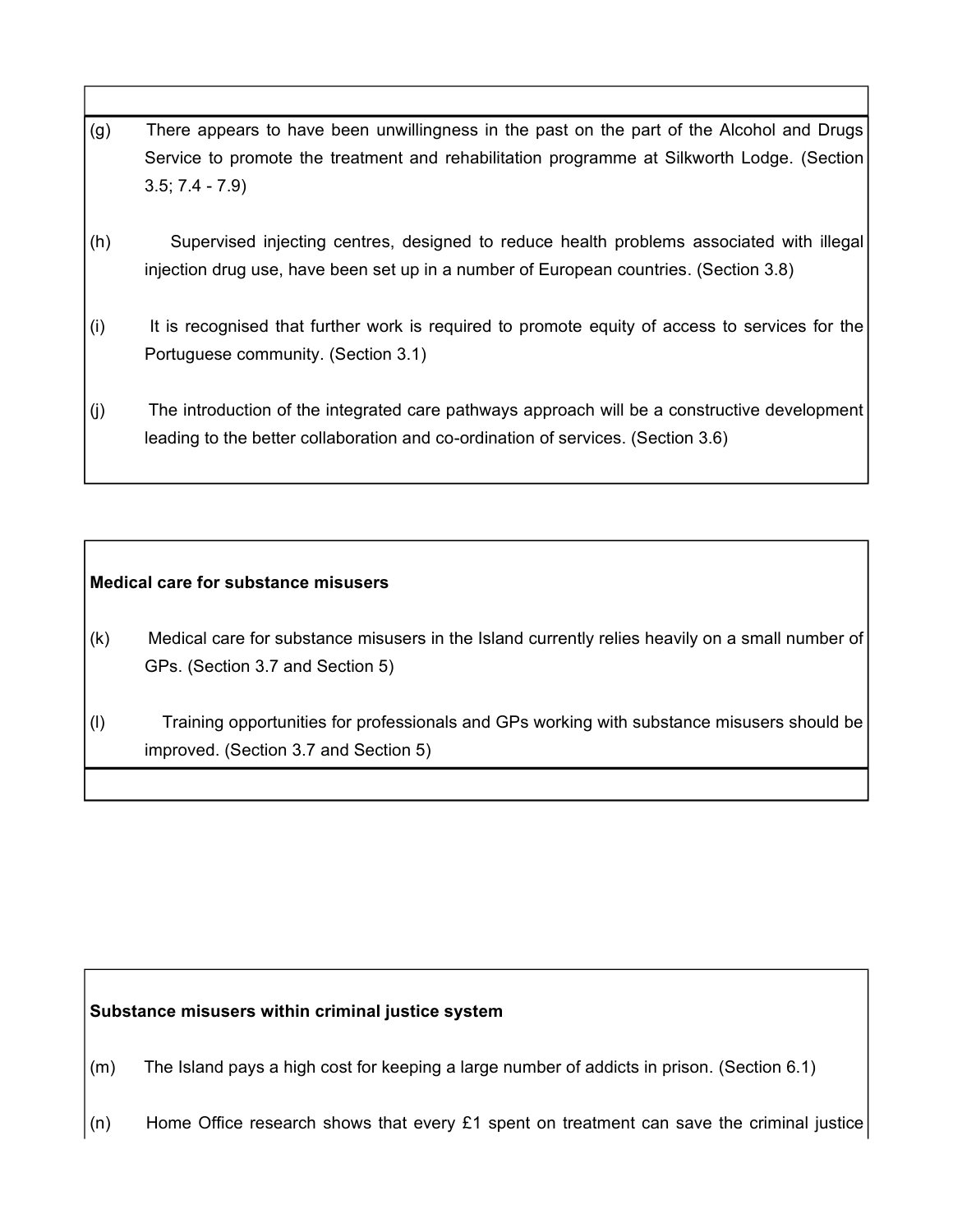system £3. (Section 6.1)

- (o) Current sentencing policy ties up vast amounts of resource in the criminal justice system, far in excess of spending on preventative and treatment facilities. (Section 6.2)
- (p) The practice of compulsory detoxification of prisoners on remand at La Moye is not medically or ethically acceptable. (Section 6.3.2)
- (q) There is evidence that some prisoners may have contracted blood-borne infections through injecting drug use while in custody at La Moye. (Section 6.3.10)
- (r) Harm reduction measures within the prison system, such as the Needle Exchange programme, have been shown to be safe and effective in other jurisdictions, such as Spain. (Section 6.3.12)
- (s) The prison service is responding to the recommendations of the Wool Report 2004 into health needs at La Moye. Current problems with overcrowding limit what can be achieved. (Section 6.3.13 - 6.3.17)
- (t) Jersey is the only British jurisdiction which has no statutory provision for post-custodial supervision on release from prison. (Section 6.3.4)
- (u) Former prisoners are very vulnerable in the early weeks after release appropriate support at this stage is essential to prevent many drifting back into drug use when they return to their previous environment. (Section 6.5)

#### **General**

- (v) Short-term financial thinking within the States resource allocation process can prevent proper investment in the development of services which would have long-term benefits for individuals and real financial savings for the community. (Section 7)
- (w) There is currently no collaborative forum to monitor and promote initiatives across different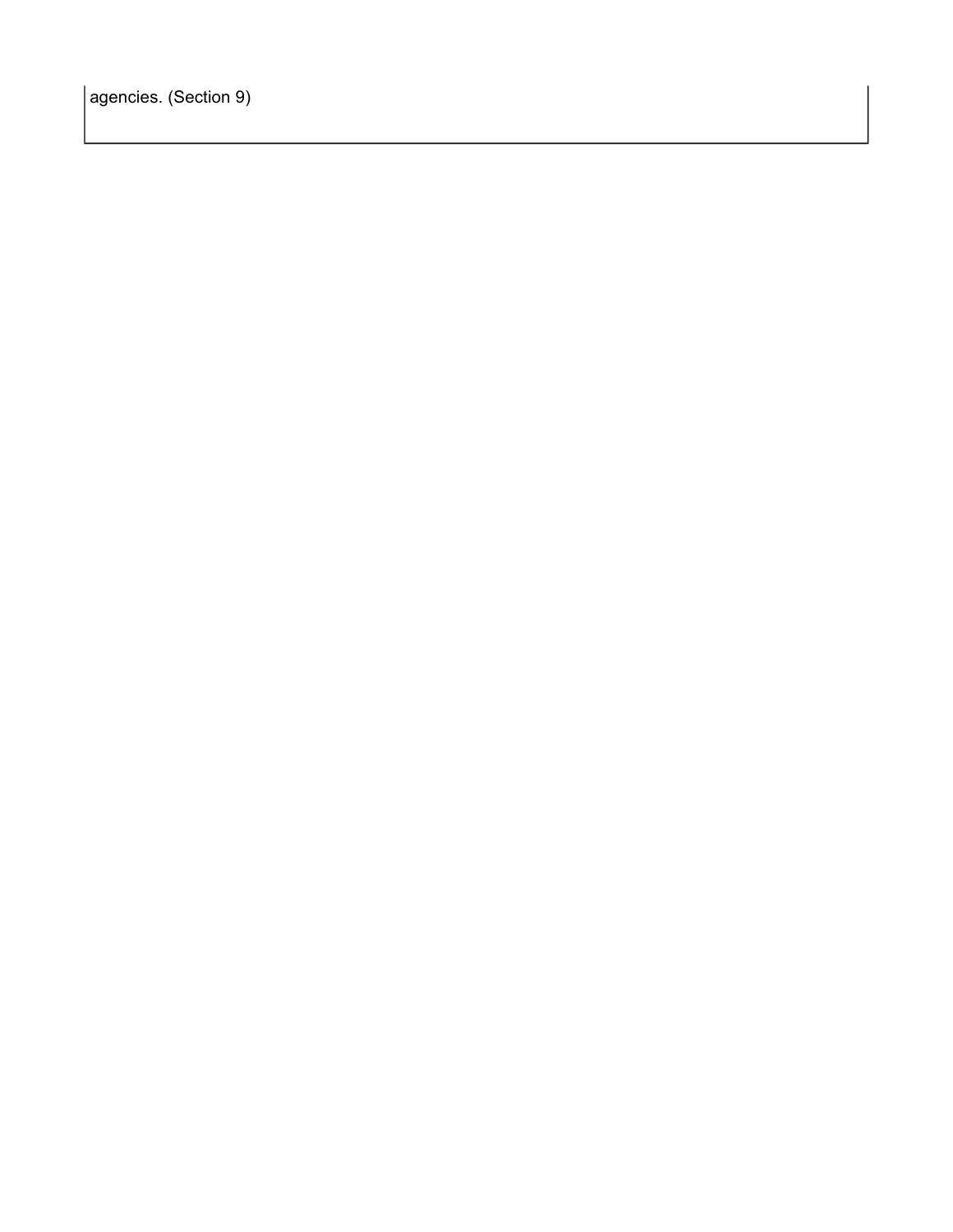# **10.2 Key recommendations**

 $\overline{\Gamma}$ 

# **10.2.1 HEALTH AND SOCIAL SERVICES**

| <b>Alcohol and Drugs Service</b> |                                                                                                                                                                                                                                                                                            |
|----------------------------------|--------------------------------------------------------------------------------------------------------------------------------------------------------------------------------------------------------------------------------------------------------------------------------------------|
| 1.                               | The Needle Exchange scheme should be further developed to build on its initial success.<br>(Section 3.1)                                                                                                                                                                                   |
| 2.                               | A review of the opiate substitution programme should be carried out by an appropriate<br>external medical body. (Section 3.3)                                                                                                                                                              |
|                                  |                                                                                                                                                                                                                                                                                            |
| 3.                               | Current detoxification practice should be reviewed within the context of the introduction of the<br>proposed integrated care pathway system of assessment, treatment and aftercare. (Section<br>3.4)                                                                                       |
| 4.                               | The Alcohol and Drugs Service should seek to promote a more rapid and sensitive response<br>to requests for assistance. (Section 3.5)                                                                                                                                                      |
| 5.                               | Substance misusers wishing to access treatment should be made fully aware of the<br>comprehensive range of options available in the Island, including abstinence-based<br>approaches, and the support available through Narcotics Anonymous and other agencies.<br>(Section 3.5)           |
| 6.                               | The integrated care pathways approach should be developed as soon as possible following<br>appropriate consultation. (Section 3.6)                                                                                                                                                         |
| 7.                               | Further research should be carried out into the operation of supervised injecting centres in<br>Europe and reported in due course to the Health and Social Services Committee, with<br>recommendations as to whether or not this practice might be implemented in Jersey. (Section<br>3.8) |

٦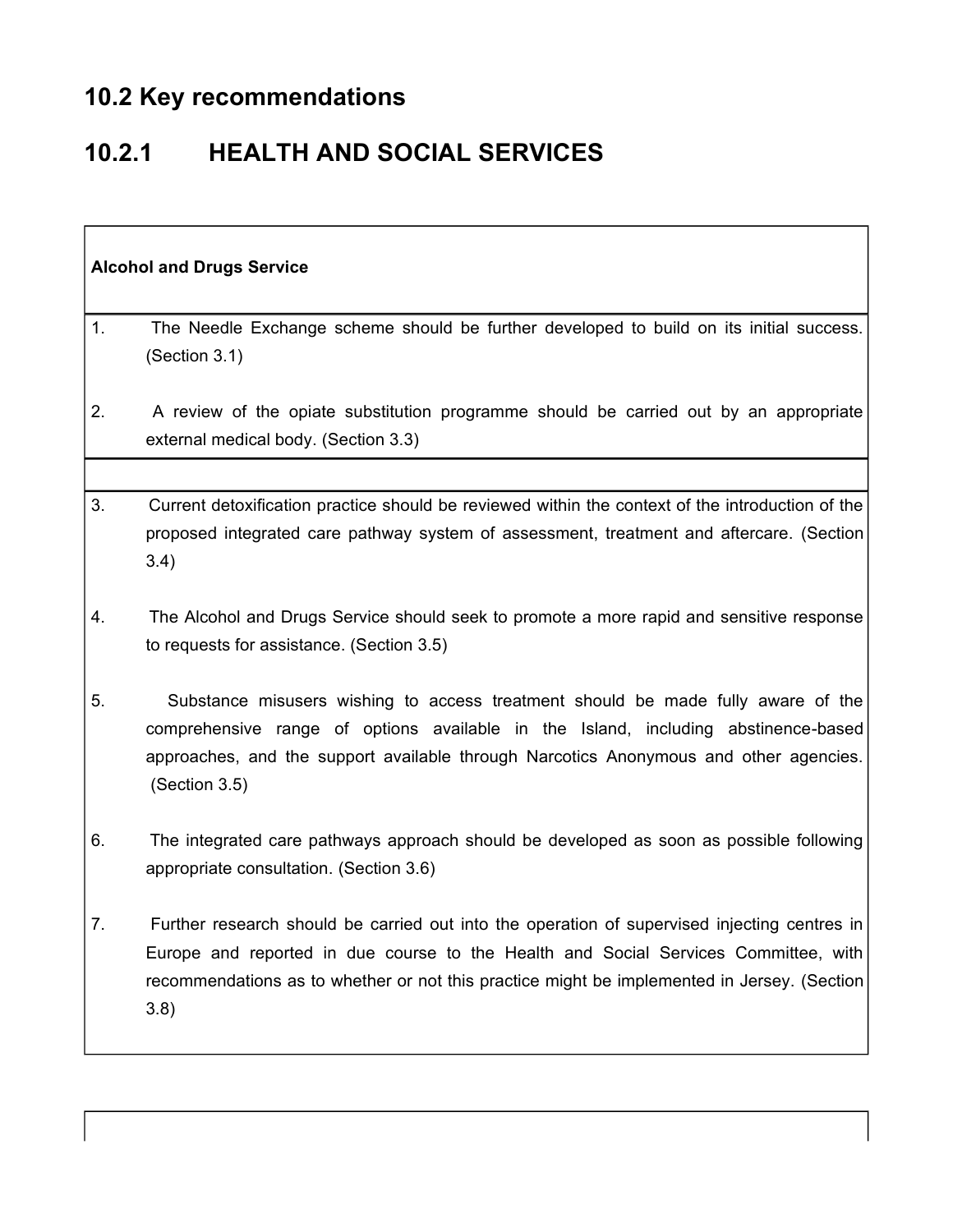**Strengthening the Evidence base: HIV and Hepatitis C:**

- 8. A pilot scheme, based on randomised anonymous testing, designed to monitor the spread/prevalence of blood-borne viruses should be instigated as soon as possible. (Section 4)
- 9. Whenever a Committee commissions a major report, such as the Imperial College Study of Drug and Alcohol Use in Jersey, the implementation of its recommendations should be earmarked for an update report to the Committee on a regular basis. (Section 4)

#### **Medical care for substance misusers**

- 10. Further opportunities should be offered to GPs to raise awareness of the impact they might have on the health of substance misusers. (Section 3.7)
- 11. A strategy should be developed, as a matter of urgency, to promote the provision of good quality, accessible primary medical care and treatment in the community for substancemisusers, with particular emphasis on targeting vulnerable young people. (Section 5)

#### **Partnership with voluntary agencies.**

- 12 Clear partnership funding arrangements should be established with voluntary bodies providing proven and effective rehabilitation and aftercare support for substance misusers. (Section 7)
- 13 Any well-founded new initiative to establish additional community support for substance misusers should be supported by the States with partnership funding. (Section 8)
- 14. A collaborative forum should be established, bringing together both statutory and voluntary agencies to monitor and promote service initiatives for substances misusers. (Section 9)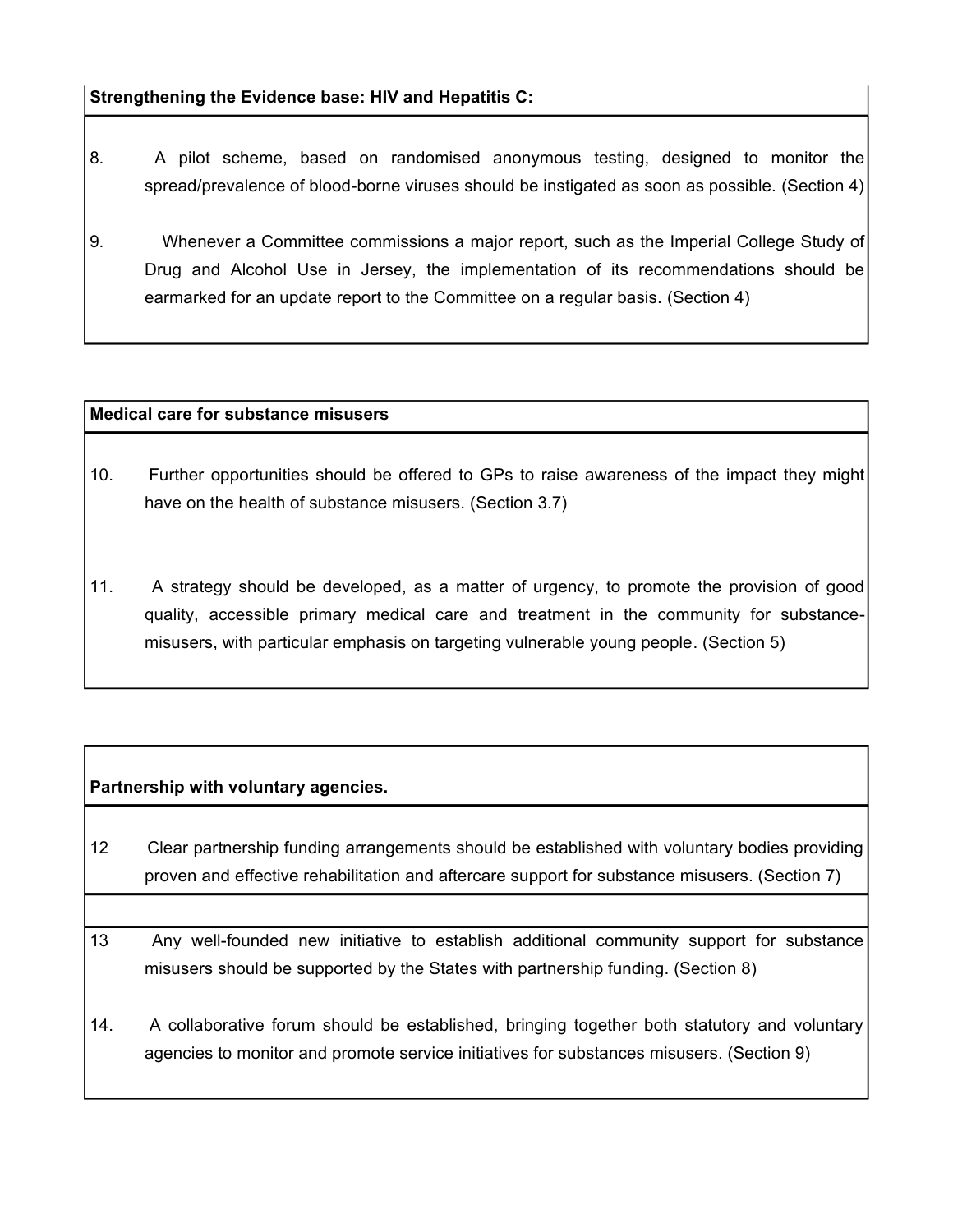## **10.2.2 HOME AFFAIRS**

#### **Sentencing policy**

15. The Panel supports a review of sentencing policy for drug-related offences, particularly in relation to young people. (Section 6.2)

#### **Health Needs in H.M. La Moye**

- 16. The practice of compulsory detoxification of prisoners on remand should be reviewed. (Section 6.3)
- 17. The policy on harm reduction measures available to prisoners should be reviewed, in the light of best practice elsewhere. As a first stage, further research should be carried out into the introduction of a needle exchange scheme into H.M.P La Moye. (Section 6.3)
- 18. The implementation of the Wool Report on Health Needs in the H.M.P. La Moye should be the subject of a review by a Scrutiny Panel once the full Scrutiny function has been established after the elections in 2005. (Section 6.3)

#### **Aftercare of prisoners**

19. Funding should be made available for the establishment of a comprehensive statutory system of post-custodial supervision as soon as possible. (Section 6.4)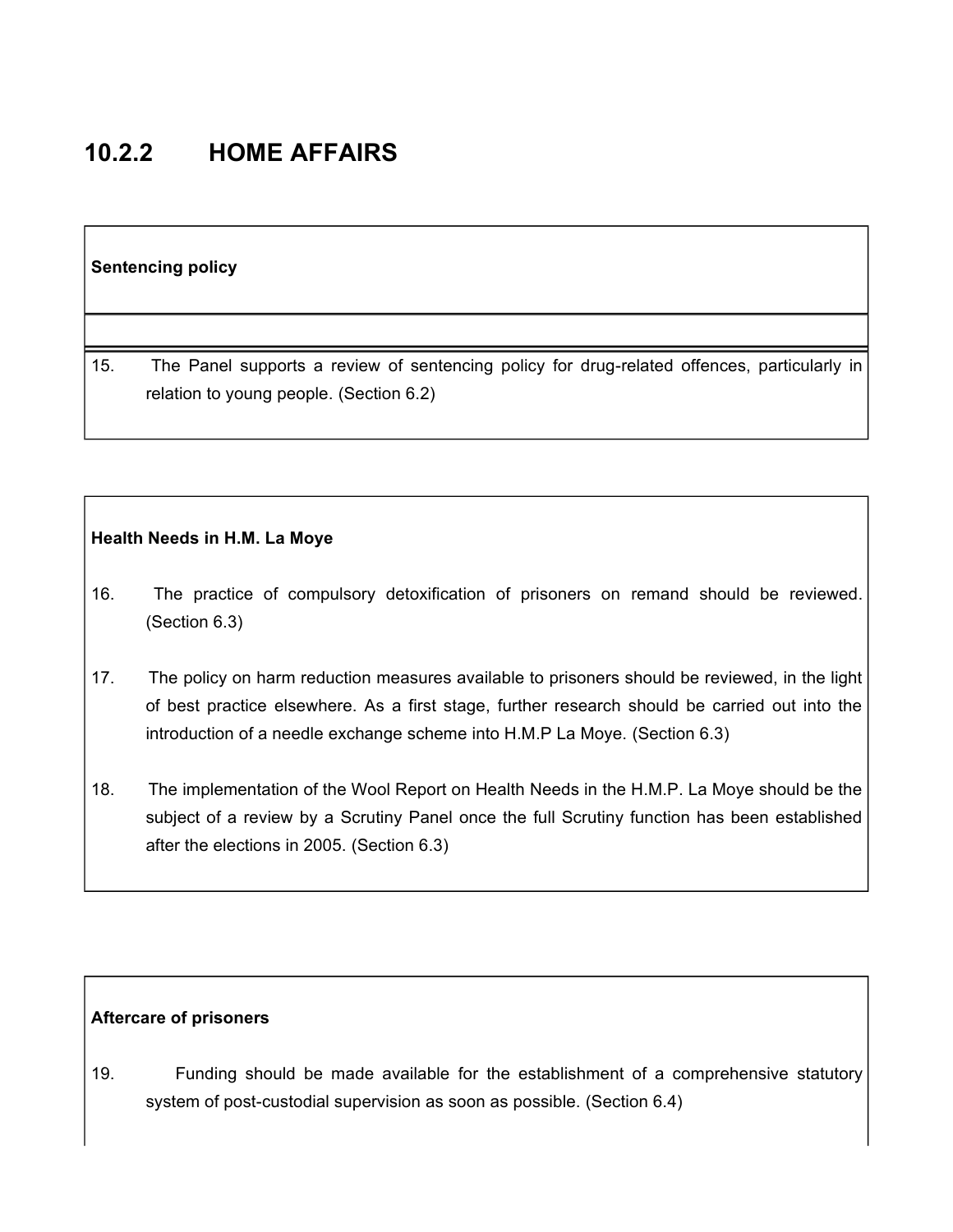- 20 A feasibility study should be carried out into the establishment of a half-way house for prisoners close to release. (Section 6.5)
- 21. A pilot scheme should be established, in conjunction with Silkworth Lodge, for selected prisoners who wish to access residential treatment and rehabilitation as part of an early release programme. (Section 6.5)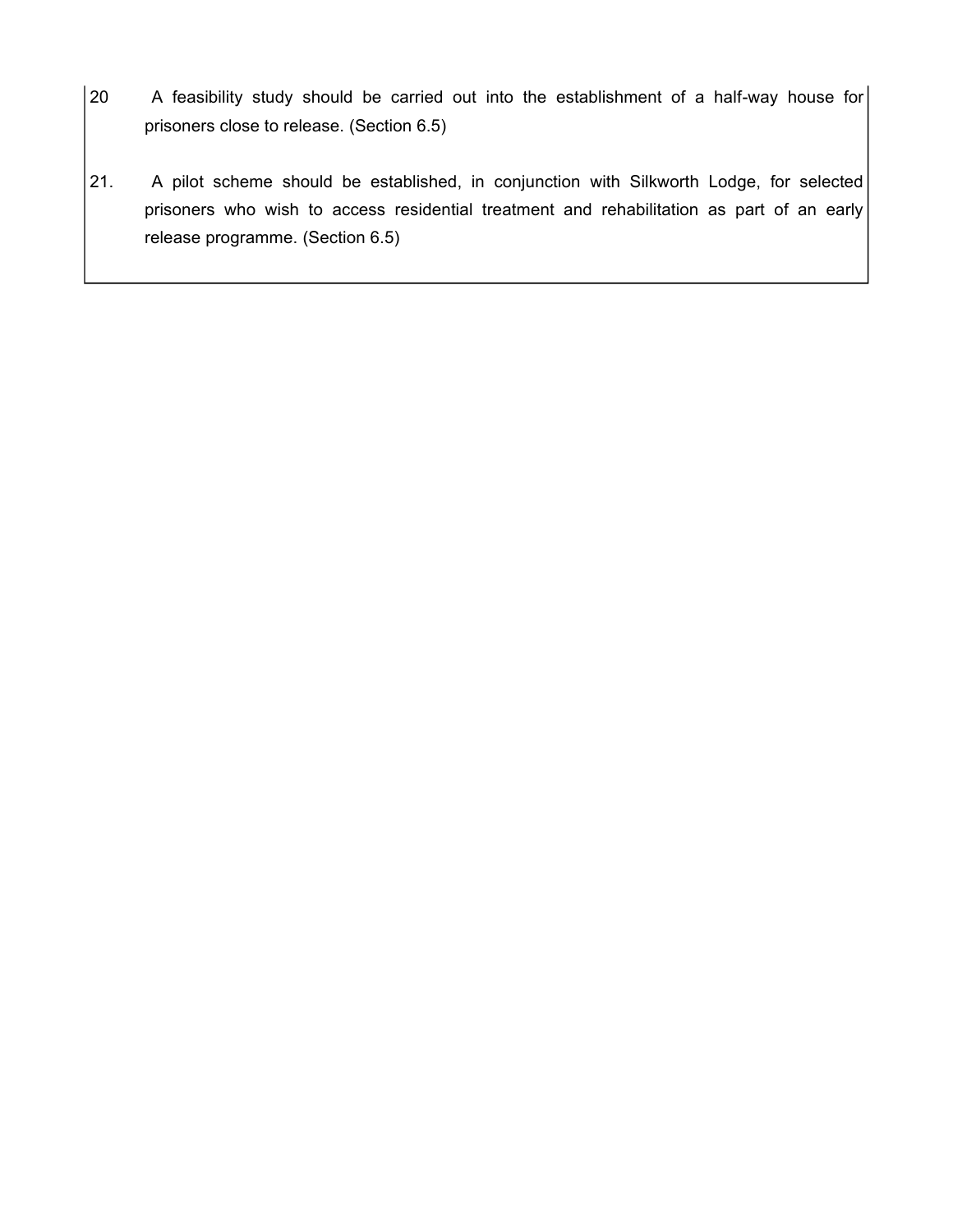## **11. CONCLUSION**

- 11.1 The Panel acknowledges the co-operation and assistance received in the course of this review from the range of agencies providing services to substance misusers.
- 11.2 The Panel believes that the **Scrutiny process** is designed to allow the public to give their views on the services as they experience them and to hear professionals and politicians explain their policies, in public evidence sessions.
- 11.3 This review has identified both strengths and weaknesses in the service provision for substance misusers. The Panel is conscious that many of these weaknesses have already been recognised by professionals within the organisations as long-standing concerns and are being addressed.

#### 11.4

- The Panel was impressed by the number of witnesses among the professionals who gave evidence, who were striving to improve and broaden the scope of current services for substance misusers and who presented the Panel with their plans and aspirations for future improvements and expansion of their operations.
- 11.5 The Panel has always hoped that the Scrutiny process could add weight to these pressures for further development.
- 11.6 The Panel presents the recommendations arising from its review for consideration and comment by the Health and Social Services and Home Affairs Committees and requests that they respond **within a period of three months**, in accordance with the guidelines for Shadow Scrutiny, as set out in the Appendix to P.186/2003.
- 11.7 The Panel also advises these Committees that it will seek to review the implementation and outcome of its recommendations in a year's time.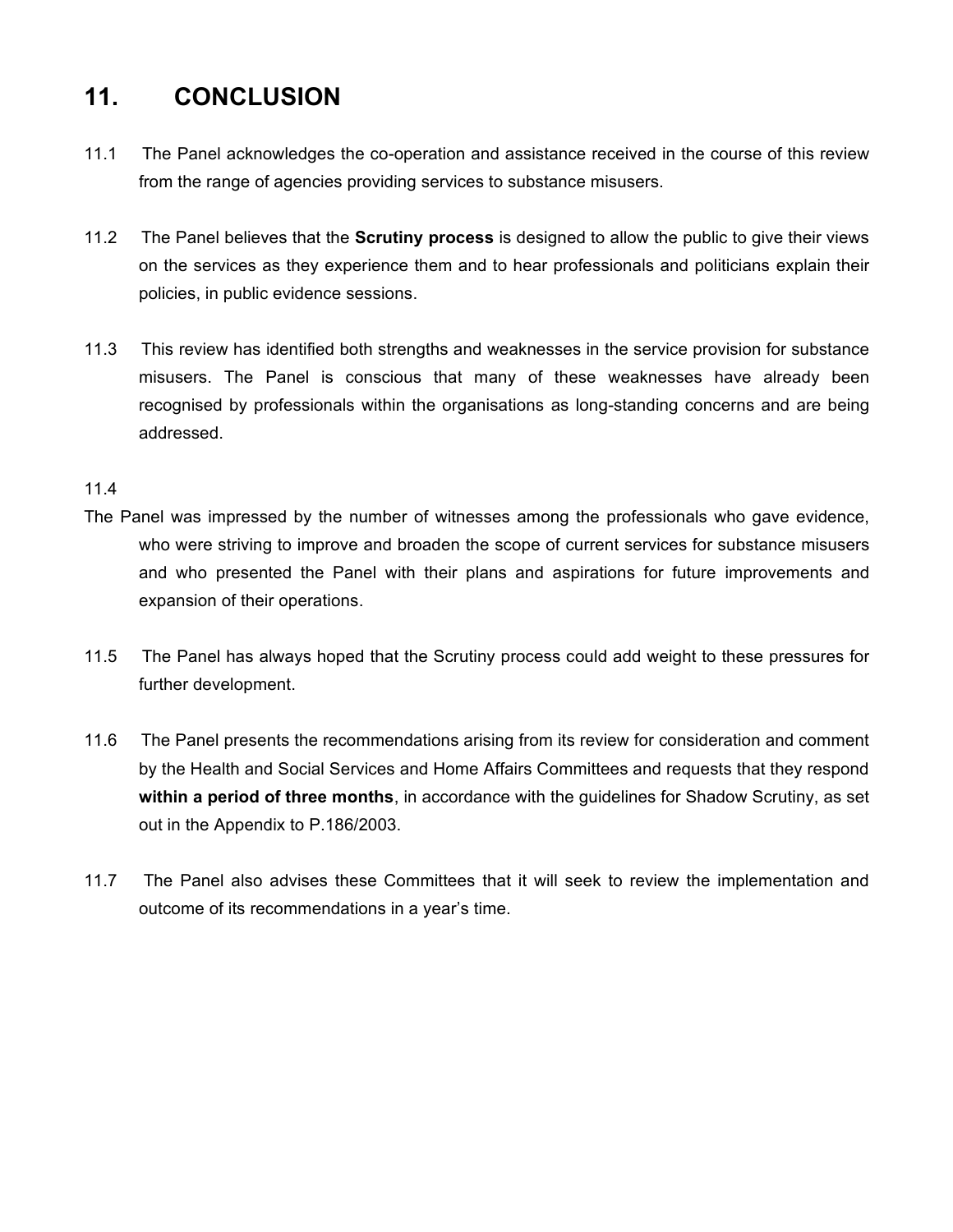#### **12. REFERENCES**

- 1. Community Safety and Substance Misuse Strategy 2005-2009 'Building a Safer Society'' (P.17/2004, adopted by the States on 16th March 2004)
- 2. 'Tackling Drugs to build a better Britain: the Government's ten year strategy for tackling drugs misuse' London the Stationery Office,1998 (Cm 3945).
- 3. Health Needs Analysis HM Prison La Moye, 2004, confidential report carried out for the Home Affairs Committee by Dr R. Wool
- 4. De La Haye, May 2004, Study to measure risk taking behaviour among injecting drug users in Jersey
- 5. Arrest Referral: Emerging Findings from the national monitoring and evaluation programme DPAS Paper 18 DPAS/P18, 16 July 2002.
- 6. Substance Misuse Treatment: Service Specification confidential draft proposal, dated November 2003, under consideration by Health and Social Services Committee
- 7. Home Affairs Select Committee (Third Report, session 2001-02) The Government's Drug Policy: Is it working?, (HC 318) published 22nd May 2002, and 'The Government's Drug Policy: Is it working? The Government Reply', published July 2002 (Cm 5573)
- 8. 'Supervised Injecting Centres', Nat M.J. Wright, Charlotte N.E. Tompkins, British Medical Journal, Volume 328, 10th January 2004
- 9. 'Drug Misuse and Dependence Guidelines on Clinical Management', 1999, Department of Health
- 10. Review of Criminal Justice Policy in Jersey, report carried out for Home Affairs Committee by Dr A Rutherford in 2002
- 'Needle Exchange Programs in Prisons in Spain', C. Menoyo, D. Zulaica, F. Parras Canadian HIV/AIDS Policy and Law Review, Volume 5, Number 4, 2000

11.

12. 'Drug-related mortality among newly released offenders', Home Office online Report 16/03